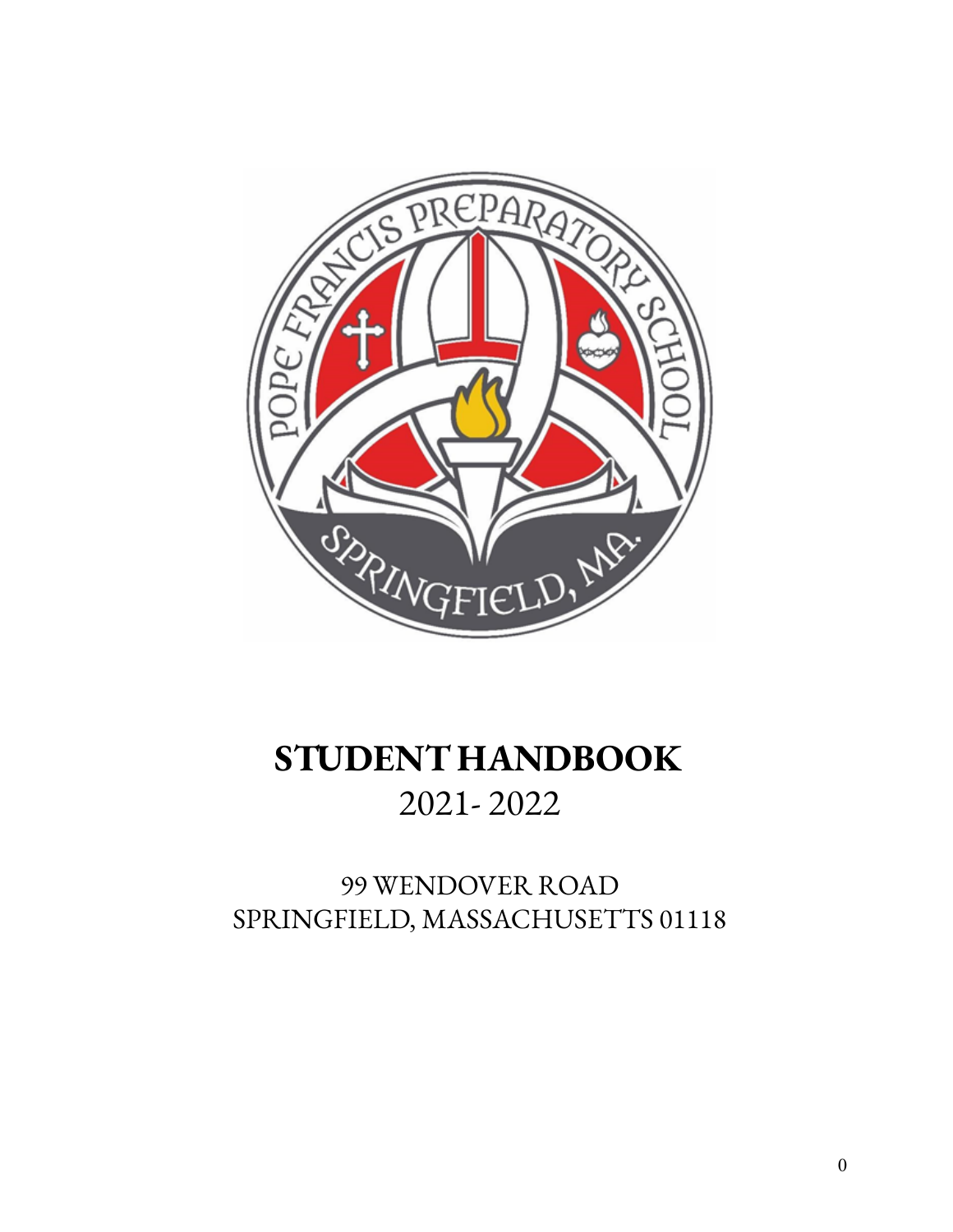#### **TABLE OF CONTENTS**

[AGREEMENT BETWEEN PARENTS, STUDENTS, AND](#page-5-0)

POPE FRANCIS [PREPARATORY](#page-5-1) SCHOOL

[GENERAL INFORMATION](#page-6-0) [PERSONNEL](#page-6-1) DIRECTORY [ASSISTANCE](#page-7-0) DIRECTORY [SCHOOL CALENDAR 2020-2021](#page-8-0) DAILY [SCHEDULE](#page-9-0) [MISSION STATEMENT](#page-10-0) **[ACCREDITATION](#page-10-1) [MEMBERSHIPS](#page-10-2)** STUDENT [HANDBOOK](#page-10-3) [CHANGES](#page-10-4) IN POLICY [NON-DISCRIMINATION](#page-11-0) POLICY CONTACT INFORMATION [ACADEMIC INFORMATION](#page-11-1) CLASS TIME **[HOMEWORK](#page-12-0) [GRADES](#page-12-1)** [ACADEMIC INTEGRITY](#page-11-2) [MISSED WORK](#page-12-2) [EXTRA HELP & TUTORING](#page-12-3) EDUCATIONAL [ACCOMMODATION PLANS](#page-13-0) [LEARNING LAB](#page-13-1) [EXAMS](#page-13-2) [SENIOR EXAM EXEMPTIONS](#page-13-3) [EVALUATIONS AND REPORT CARDS](#page-13-4) [REPORT CARDS AND TRANSCRIPTS](#page-13-5) [GRADE APPEAL](#page-14-0) [INCOMPLETE COURSEWORK](#page-14-1) [CREDIT RECOVERY](#page-14-2) [REPEATED FAILURES](#page-14-3) [GRADUATION REQUIREMENTS](#page-14-4) [COURSE SCHEDULING](#page-15-0) [SCHEDULE CHANGES](#page-15-1) WEIGHTING/QUALITY POINT SCALE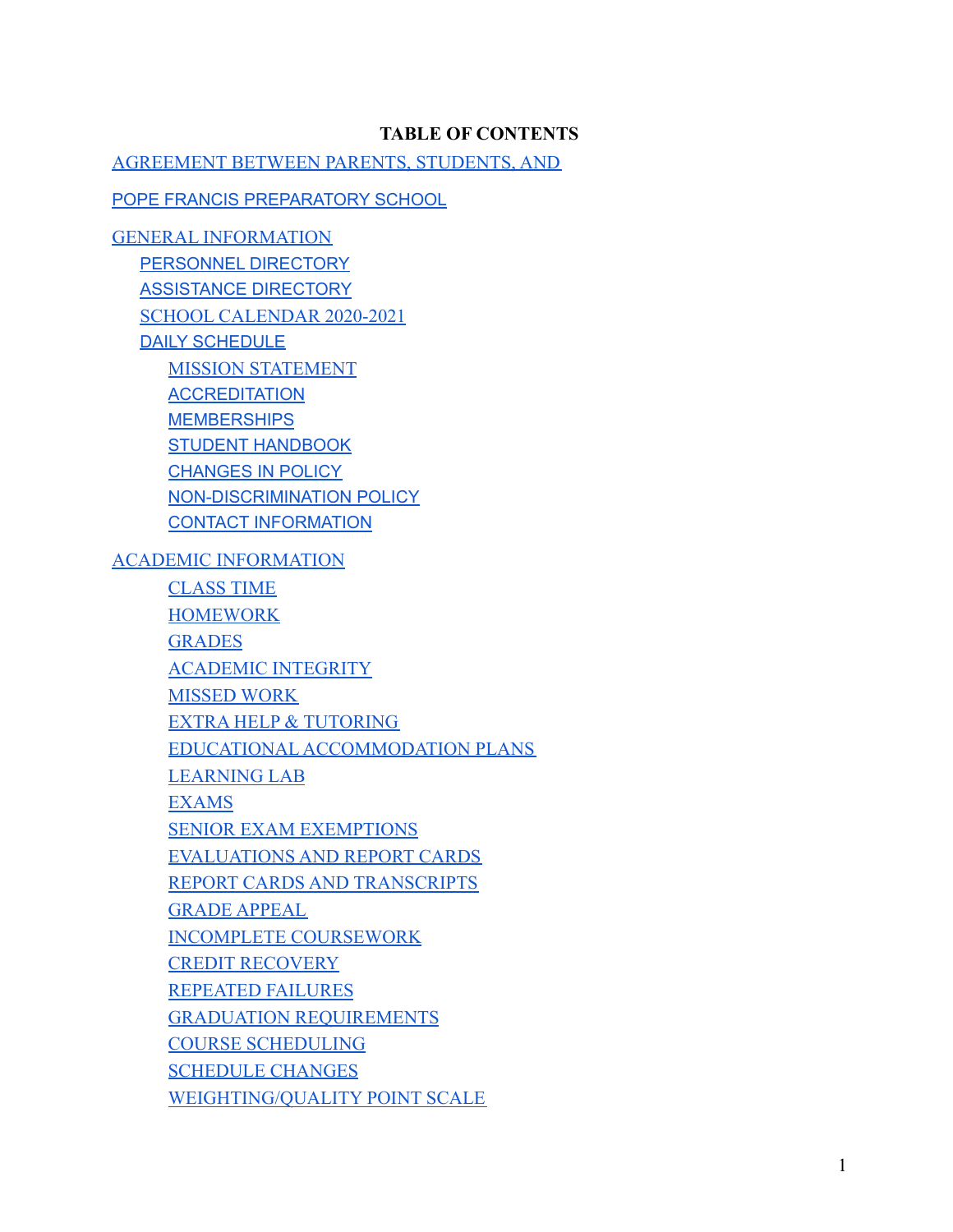[ENRICHMENT COURSES](#page-15-2) [VIRTUAL HIGH SCHOOL](#page-15-3) [PSAT](#page-16-0) **[SAT](#page-16-1)** 

[ATTENDANCE POLICY](#page-16-2)

**[ATTENDANCE](#page-16-3)** [TARDINESS](#page-17-0) [PROCEDURE FOR ABSENCE](#page-17-1) [PARTICIPATION IN ATHLETIC AND OTHER SCHOOL](#page-17-2) ACTIVITIES [DISMISSAL FROM SCHOOL](#page-17-3) **[ABSENCES](#page-17-4)** [WAIVER FOR EXCESSIVE ABSENCES](#page-17-5)

[BEHAVIOR & STUDENT CONDUCT POLICY](#page-19-0)

DISCIPLINARY ACTIONS [APPEALS](#page-22-0) **MINOR** violationS [MAJOR violationS](#page-23-0) [PARTICIPATION IN MISBEHAVIOR](#page-20-0) [CRIMINAL](#page-20-1) ACTIVITY **[SEARCHES](#page-20-2)** [SUBSTANCE ABUSE](#page-20-3)

[UNIFORM POLICY](#page-25-0)

[REGULAR ATTIRE](#page-25-1) LITURGY ATTIRE [SPIRIT DAYS](#page-27-0) [ATHLETIC AND WELLNESS ATTIRE](#page-27-1) DRESS DOWN DAYS

CAMPUS [MINISTRY](#page-28-0)

**[PRAYER](#page-28-1) [CHAPEL](#page-28-2) [LITURGY](#page-29-0) [RETREATS](#page-29-1) [COMMUNITY](#page-29-2) SERVICE [CHAPLAIN](#page-29-3)** DAILY [MASS](#page-29-4) **[RECONCILIATION](#page-29-5)** PASTORAL [COUNSELING](#page-30-0)

[COMPUTER AND INTERNET USE POLICY](#page-30-1)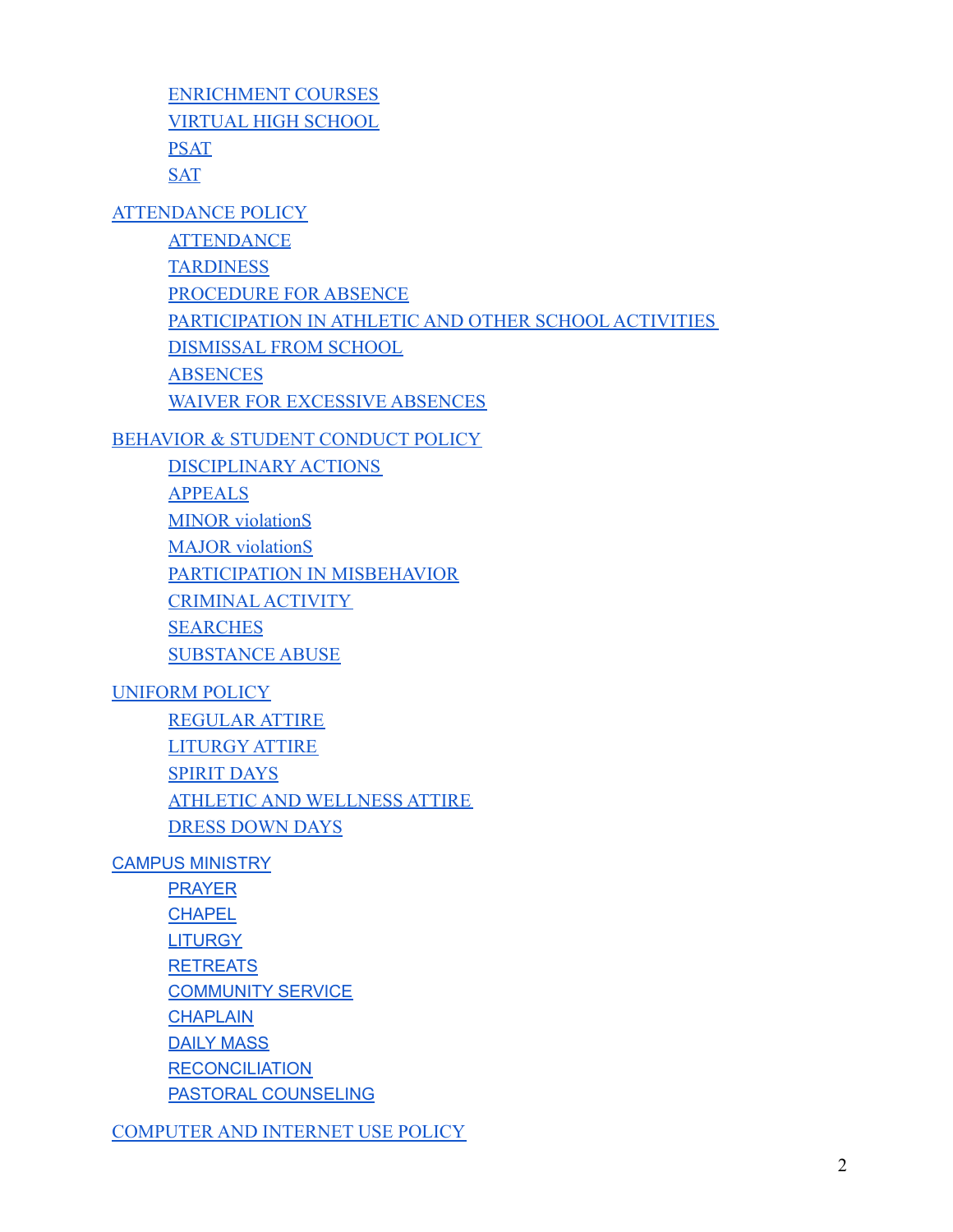[EDUCATIONAL](#page-30-2) TECHNOLOGY [APPROPRIATE/INAPPROPRIATE BEHAVIOR](#page-30-3) [SCHOOL EMAIL](#page-30-4) ADDRESS [MICROSOFT SURFACES](#page-30-5) [DIGITAL CITIZENSHIP](#page-31-0) [ATHLETICS & EXTRA-CURRICULARS](#page-31-1) **[ATHLETICS](#page-31-2)** [CLUBS/ACTIVITIES](#page-31-3) [MIAA & PVIAC RULES](#page-32-0) [POPE FRANCIS ATHLETIC RULES](#page-32-1) [ACADEMIC ELIGIBILITY](#page-33-0) [ELIGIBILITY](#page-33-1) WAIVER

> [POPE FRANCIS PLAYERS ELIGIBILITY](#page-33-2) [NATIONAL HONOR SOCIETY](#page-34-0)

[OTHER POLICIES & PROCEDURES](#page-34-1)

**[ASSEMBLIES](#page-34-2)** BATHROOMS **[BUSES](#page-34-3)** [COLLEGE VISITS](#page-34-4) [CELL PHONES](#page-34-5) [CHANGE OF ADDRESS](#page-34-6) [DINING COMMONS](#page-35-0) **[DANCES](#page-35-1)** [ELEVATOR](#page-35-2) [FIELD TRIPS](#page-35-3) [FOOD AND DRINK](#page-35-4) [GANG MEMBERSHIP](#page-35-5) [IDENTIFICATION](#page-36-0) [IMMUNIZATIONS](#page-36-1) LEARNING COMMONS **[LOCKERS](#page-37-0)** LOST [AND FOUND](#page-37-1) [MEDICATION](#page-37-2) [PARKING AND DRIVING REGULATIONS](#page-37-3) [PASSES](#page-38-0) [RECORDING](#page-38-1) [SCHOOL SAFETY](#page-38-2) **[VISITORS](#page-39-0)**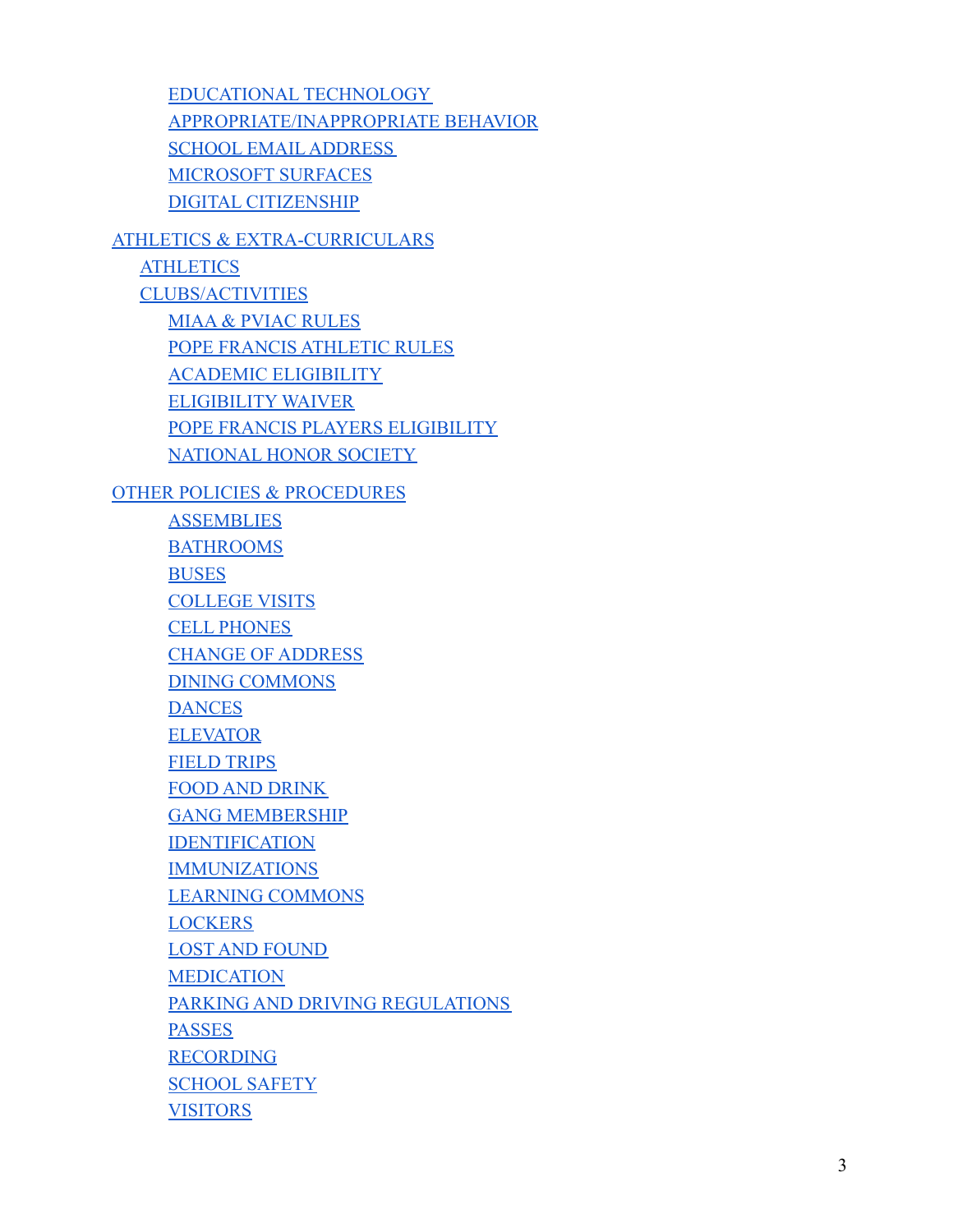[APPENDIX - Legal Terminology](#page-40-0) [BULLYING](#page-40-1) **[HAZING](#page-41-0)**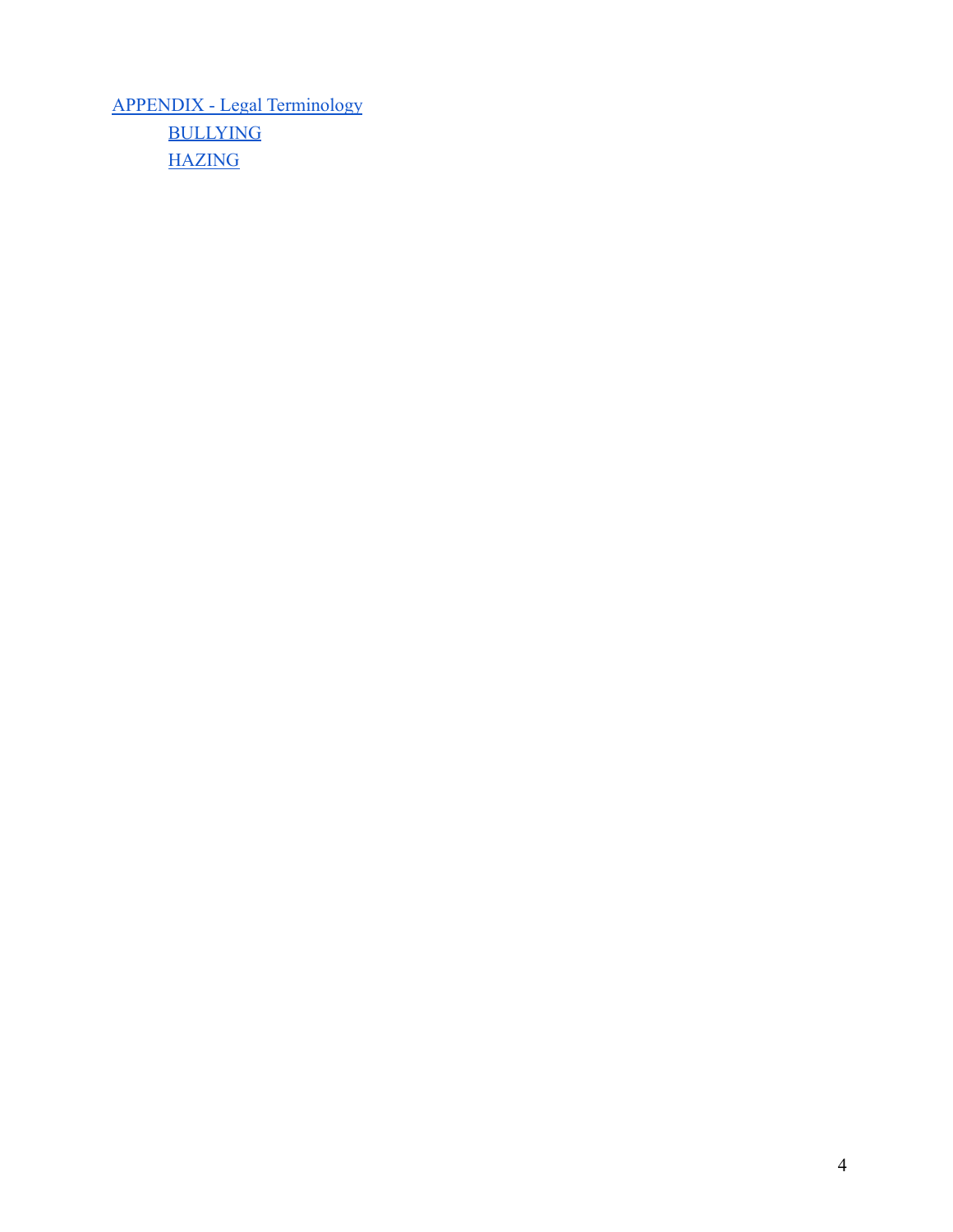## **AGREEMENT BETWEEN PARENTS, STUDENTS, AND POPE FRANCIS PREPARATORY SCHOOL**

<span id="page-5-1"></span><span id="page-5-0"></span>We, the parents/guardian and student, hereby agree and acknowledge that:

We have read and agree to abide by all rules and regulations set forth in the Pope Francis Preparatory School Handbook, as well as with any amendments made to this Handbook, for as long as this student attends Pope Francis Preparatory School.

The administration has the exclusive right to set and change policy, and make all school-based decisions. We agree to abide by the school's policies and those decisions made by the administration.

Students who reach the legal age of eighteen agree that the parents/guardians remain as a party to this contract. In all matters where parental authorization and responsibility is required for the student who is a minor, the same shall remain in force as a matter of contract during the student's enrollment here even though such student has reached the age of majority.

● Students must live under a parent or guardian's supervision.

● Students who enter upon or remain on school grounds or in buildings in a non-supervised situation waive all rights of legal action for non-supervision on the part of Pope Francis Preparatory School or its agents.

Unauthorized use of the school name and logo: No student or student's parent or guardian, without the written authorization from the Head of School, may utilize the school's name, abbreviation thereof, school employee's names, pictures, or any identifying logo for any purpose.

We grant Pope Francis Preparatory School and its agents our permission to seek emergency medical attention for our child, if in their judgment, such attention is warranted and we are not immediately available to grant such permission.

● We have read and discussed the Pope Francis Preparatory School Acceptable Internet and Computer Use Policy. We grant permission for my/our child to use the school computers and access the associated networks and network services, including the Internet. We understand that some materials on the Internet may be objectionable, but we accept responsibility for guidance of Internet use, setting and conveying standards for my/our son or daughter to follow when selecting, sharing, or exploring information and media.

We read the community service requirements and understand that students are to complete community service hours by May 2, 2022.

We understand that the school and its grounds are under video recording and monitoring and that the recordings or information from the monitoring may be used for any purpose the school deems appropriate.

Periodically, students at Pope Francis Preparatory School may be in photographs, videos, and/or interviews that may be used in the media. If I do not wish to have my child photographed or interviewed, I will provide a statement in writing with a handwritten signature. This will be kept on file in the front office for the 2021 - 2022 academic year.

*By enrolling at Pope Francis Preparatory School we, the student and the student's parent or guardian agree to all of the terms and conditions listed in this handbook.*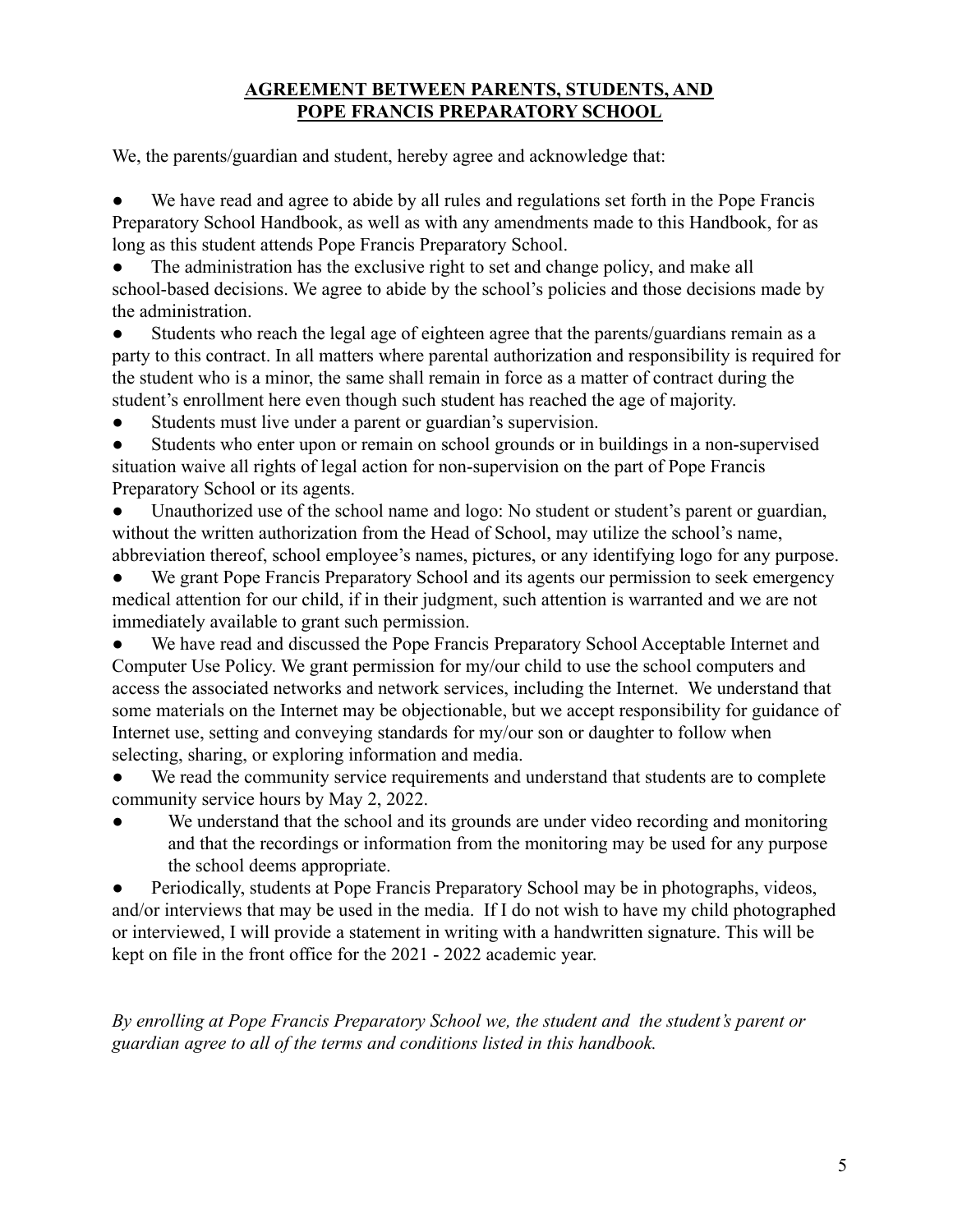#### **GENERAL INFORMATION**

#### **PERSONNEL DIRECTORY**

<span id="page-6-1"></span><span id="page-6-0"></span>

| <b>HEAD OF SCHOOL</b>                 |
|---------------------------------------|
| <b>ASSISTANT HEAD OF SCHOOL</b>       |
| ADMINISTRATIVE ASSISTANT              |
| <b>LEAD BUSINESS OFFICER</b>          |
| <b>OPERATIONS COORDINATOR</b>         |
| DIRECTOR OF TECHNOLOGY                |
| <b>ATHLETIC DIRECTOR</b>              |
| ATHLETIC TRAINER                      |
| DIRECTOR OF CAMPUS MINISTRY           |
| <b>GUIDANCE COUNSELOR</b>             |
| <b>GUIDANCE COUNSELOR</b>             |
| COLLEGE COUNSELOR/GUIDANCE COUNSELOR  |
| ADMINISTRATIVE ASSISTANT FOR GUIDANCE |
| <b>SCHOOL NURSE</b>                   |
| <b>DEAN OF STUDENT LIFE</b>           |
| <b>DEAN OF STUDENTS</b>               |

DR. W. PAUL HARRINGTON, Ed.D. MRS. CYNTHIA GEIGER MRS. LORI FENTON MRS. KATHLEEN NELSON MRS. HOLLY O'CONNELL MR. DARRYL GEOFFREY MR. JOHN GODA MS. SARAH MYERS MR. JOHN ANZIANO MR. CHRISTOPHER BRESNAHAN MRS. JENNIFER SCIBELLI MRS. JANET KELLY MRS. CHRISTINA BRACCI MRS. MARY ANN JACKSON, RN MR. DAVID ESTABROOK MR. SCOTT E. O'NEILL, J.D.

#### **CONTACT INFORMATION**

Pope Francis Preparatory School Front Office: 833-999-7673

99 Wendover Road Front Office Hours: 7:15 a.m. – 3:00 p.m. Mon – Fri Springfield, MA 01118 Summer Office Hours: 7:30 a.m. – 3:00 p.m. Mon – Thu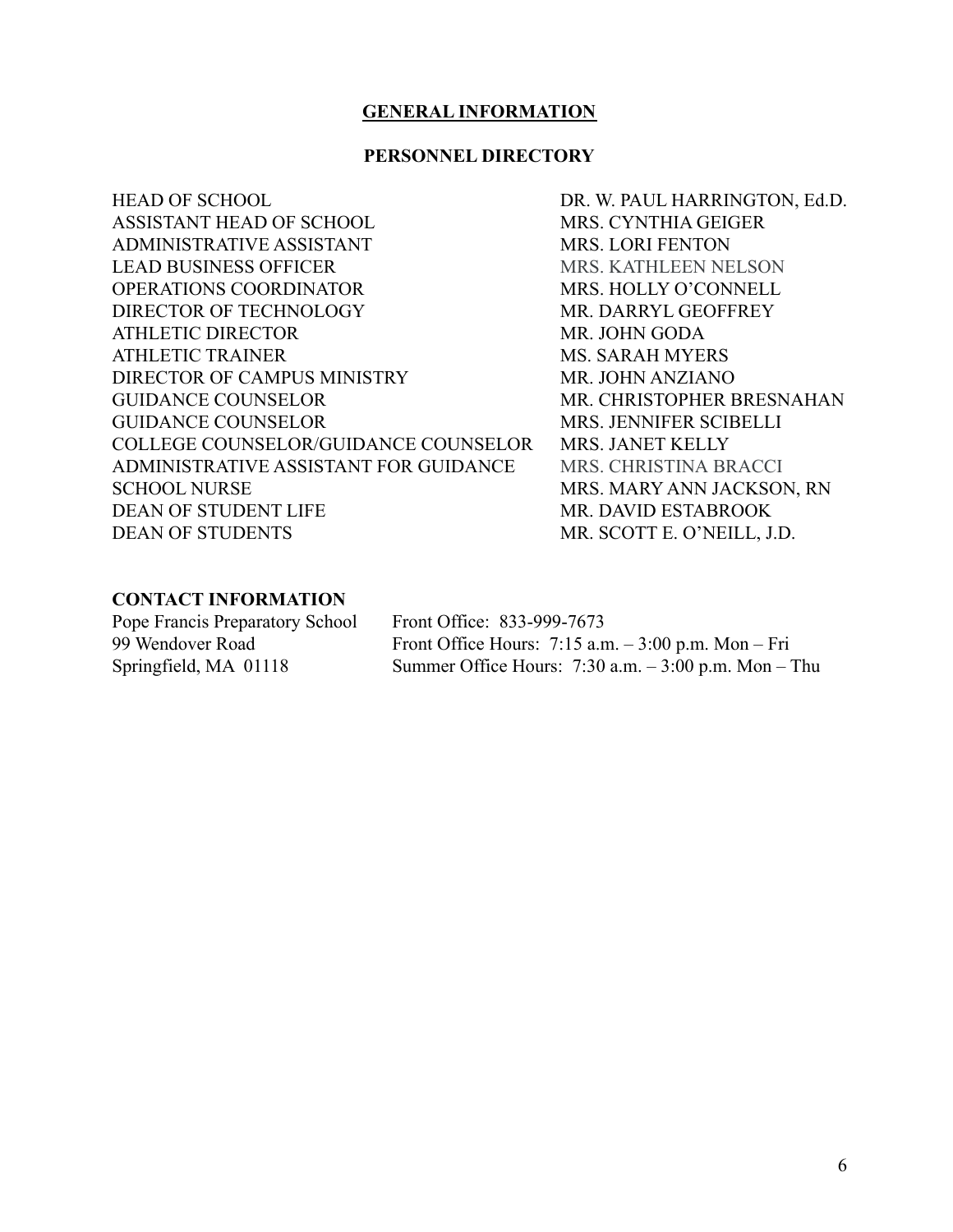#### **ASSISTANCE DIRECTORY**

<span id="page-7-0"></span>*If you have questions regarding topics below, please contact the office indicated.*

Absent Notification Front Office Athletics **Athletic Director** Athletic Director Change of Address Front Office Changing Schools Counseling Office College Information Counseling Office Discipline Issues Deans of Students Early Dismissal Front Office Extra-Curricular Activities Dean of Student Life Financial Assistance Business Office Homework for Prolonged Absences Counseling Office Illness during School Hours Nurse Locker Problems Front Office Lost & Found Front Office New ID Cards Front Office Parking Permits **Operations** Coordinator Scholarships (College) Counseling Office School Insurance Front Office Tardiness Dean of Students Transcripts Counseling Office Transportation Operations Coordinator Truancy Dean of Students Tuition/Fees Business Office Tutors Counseling Office Uniforms Dean of Students Visitor's Pass Front Office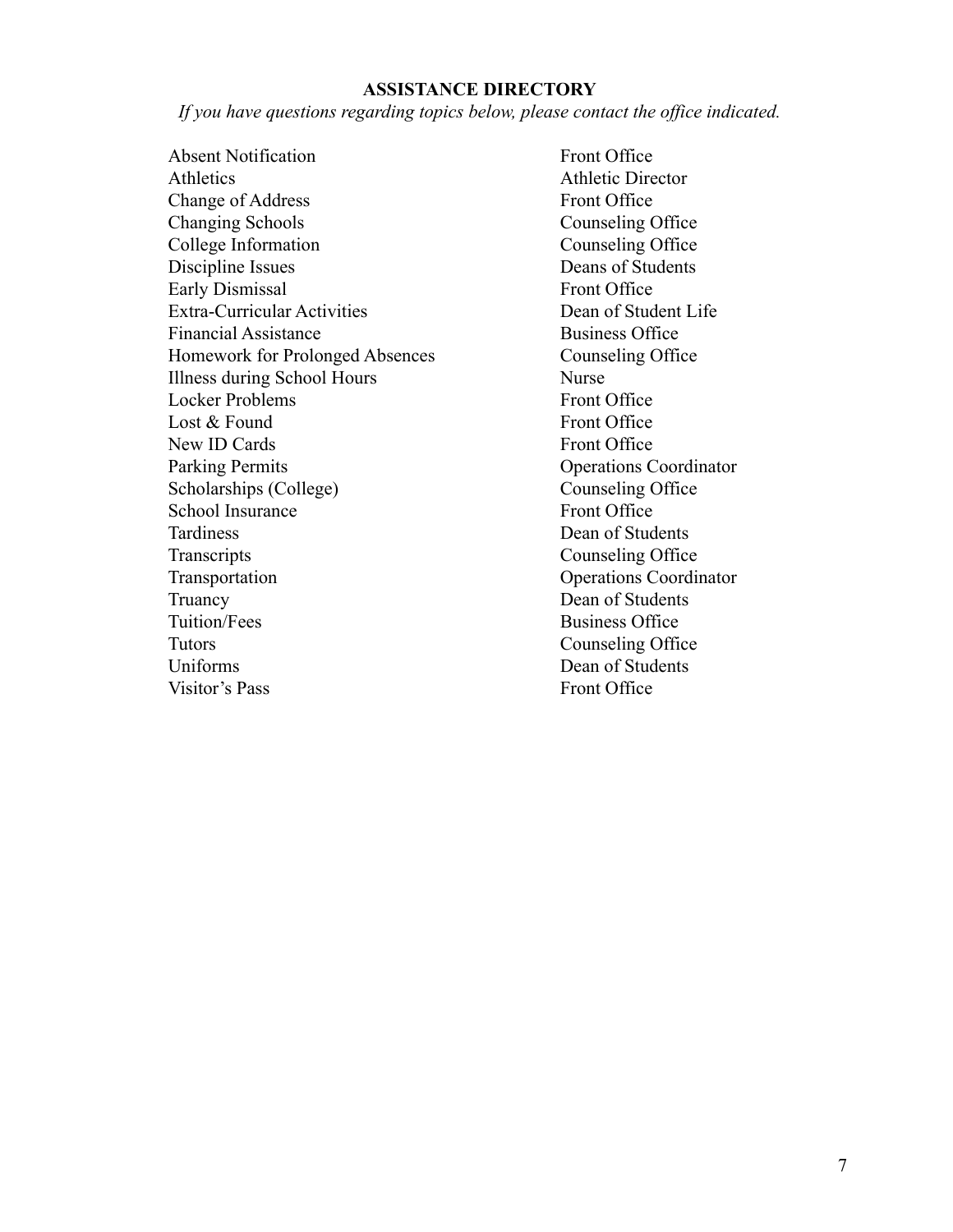#### **SCHOOL CALENDAR 2021- 2022**

#### **AUGUST**

<span id="page-8-0"></span>**Freshman Orientation – August 24 Transfer Student Orientation – August 24 First Day of School – August 25**

#### **SEPTEMBER**

**Labor Day – September 6 – No School Half Day- September 29 - Remote Schedule**

#### **OCTOBER**

**Columbus Day – October 11 - No School Mid-Semester Grade Reports - October 22 Diocesan In-Service Day – October 29 - No School**

#### **NOVEMBER**

**Thanksgiving Recess – November 24-26 - No School**

#### **DECEMBER**

**First Semester Exams - December 16 -21 Christmas Recess – December 23 – 31 - No School**

#### **JANUARY**

**Professional Development – January 3 – No School School Resumes - January 4 -Second Semester Begins, 1st Semester Report Cards Issued Martin Luther King Day – January 17 – No School**

**FEBRUARY**

**Winter Break – February 21-25 - No School**

**MARCH**

**Faculty Retreat – March 11- No School Mid-Semester Grade Reports - March 21**

#### **APRIL**

**Good Friday - April 15 - No School Spring Break – April 18 - 22 - No School**

**MAY Memorial Day – May 30 – No classes**

#### **JUNE**

**Baccalaureate Mass - June 1 Second Semester Exams - June 2,3,6,7 Commencement – June 2 Last day of School grades 9,11 & 11 - June 7**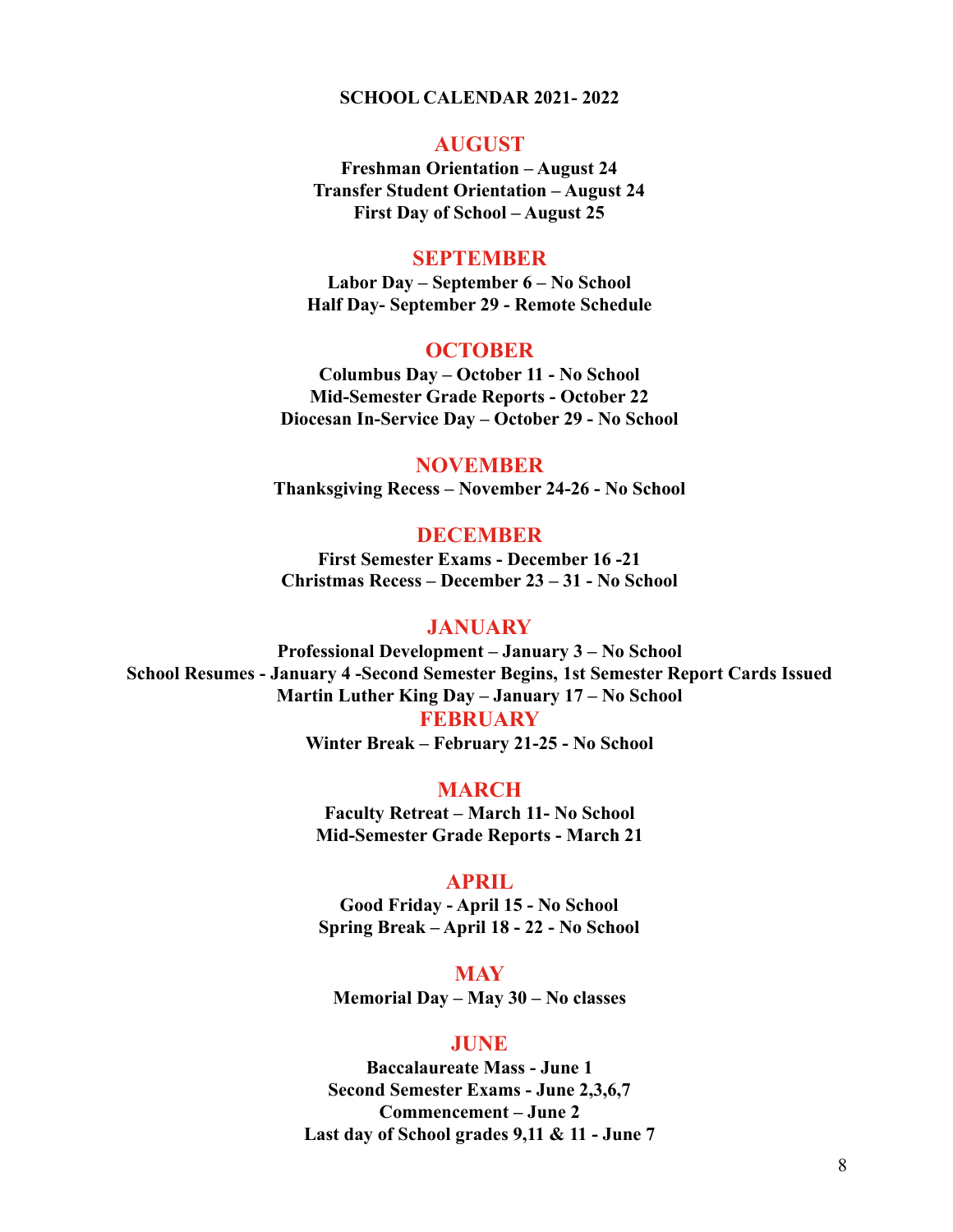#### **DAILY SCHEDULE**

<span id="page-9-0"></span>

| $7:25 - 7:40$                 | Arrival & Breakfast (students remain in lobby and dining commons) |
|-------------------------------|-------------------------------------------------------------------|
| $7:40-7:50$                   | Move to class                                                     |
| $7:50 - 9:15$                 | <b>First Period</b>                                               |
| $9:21 - 10:41$                | <b>Second Period</b>                                              |
| $10:46 - 12:32$               | Lunch $&$ Third Period (see below)                                |
| $12:38 - 2:05$                | <b>Fourth Period</b>                                              |
| $2:05 - 2:30$<br>2:05<br>2:08 | Staggered Dismissal by floor<br>3rd Floor<br>2nd floor            |

## **Lunch Schedule**

| Last Lunch                  |
|-----------------------------|
| 10:41-10:47 0:06 passing    |
| 10:47-12:07 1:20 3rd Period |
| 12:07-12:32 0:25 2nd lunch  |
|                             |
|                             |

Students may remain until 5:00pm provided they are under direct faculty/staff supervision. When not participating in a club or extracurricular activity, students need to remain in the Dining Commons (where supervision is provided) until they leave campus. Students remaining on campus after school without appropriate supervision will be subject to disciplinary action.

Delays and cancellations are announced in the following ways:

- School website
- Phone call or text via APNotify
- FM Radio, 93.1 and 94.7
- Television, WWLP-TV and WFSB-TV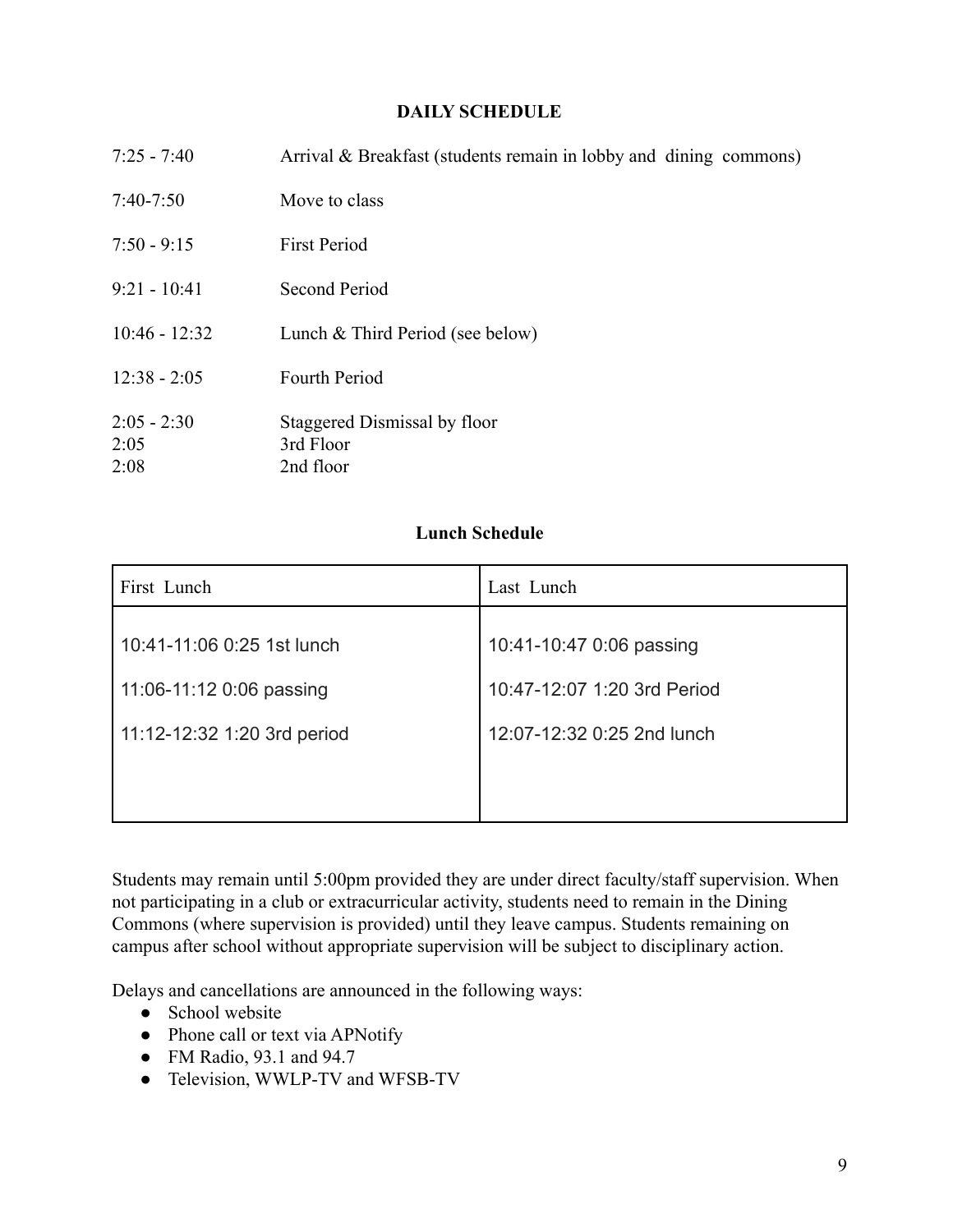When arriving, students need to remain in the lobby and dining area until 7:40 and must be in their classroom and ready for class by 7:50am.

## <span id="page-10-0"></span>**MISSION STATEMENT**

Pope Francis Preparatory is a Catholic co-educational, college-preparatory school which instills Gospel values and fosters academic excellence in a diverse community of learners. Our mission is to challenge students to grow spiritually, intellectually, socially, and physically, to become critical thinkers and faith based leaders who embody justice, peace, service and mercy in the global community.

## **HONOR CODE**

As a Pope Francis Preparatory Student, I pledge to be a respectful witness to the faith based mission of our school.

I pledge to maintain a high level of integrity regarding my work and understand that it reflects my character. Dishonesty damages our community. I promise not to lie, cheat or steal nor tolerate those behaviors.

I agree to adhere to the Academic Integrity Policy. I have the responsibility to uphold this honor code at all times in all circumstances.

## <span id="page-10-1"></span>**ACCREDITATION**

Pope Francis Preparatory School is a member of the New England Association of Schools and Colleges and has been fully accredited by that organization. The school is also a member of the National Catholic Education Association and the Association for Supervision and Curriculum Development, and the NCAA.

#### <span id="page-10-2"></span>**MEMBERSHIPS**

Pope Francis Preparatory School holds memberships in the following organizations:

- Massachusetts Interscholastic Athletic Association
- Q● Pioneer Valley Interscholastic Athletic Association
- National Catholic Educational Association
- New England Association of Schools and Colleges
- Massachusetts Secondary Schools Administrators Association
- The College Board

## <span id="page-10-3"></span>**STUDENT HANDBOOK**

The policies and procedures in this Handbook constitute an agreement among parents/guardians, students, and Pope Francis Preparatory School. All students are expected to participate in all religious, social, and educational experiences directed by the school. Students are required to respect the principles and values explicitly and implicitly conveyed by the Roman Catholic Church and the appointees of the school. Under no circumstances may a parent excuse a student from observance of the rules and policies of Pope Francis Preparatory School.

## <span id="page-10-4"></span>**CHANGES IN POLICY**

The school rules, regulations and policies listed in this document may be amended at any time during the year by the administration of Pope Francis Preparatory School. Oral and or written notice will be made to students and parents.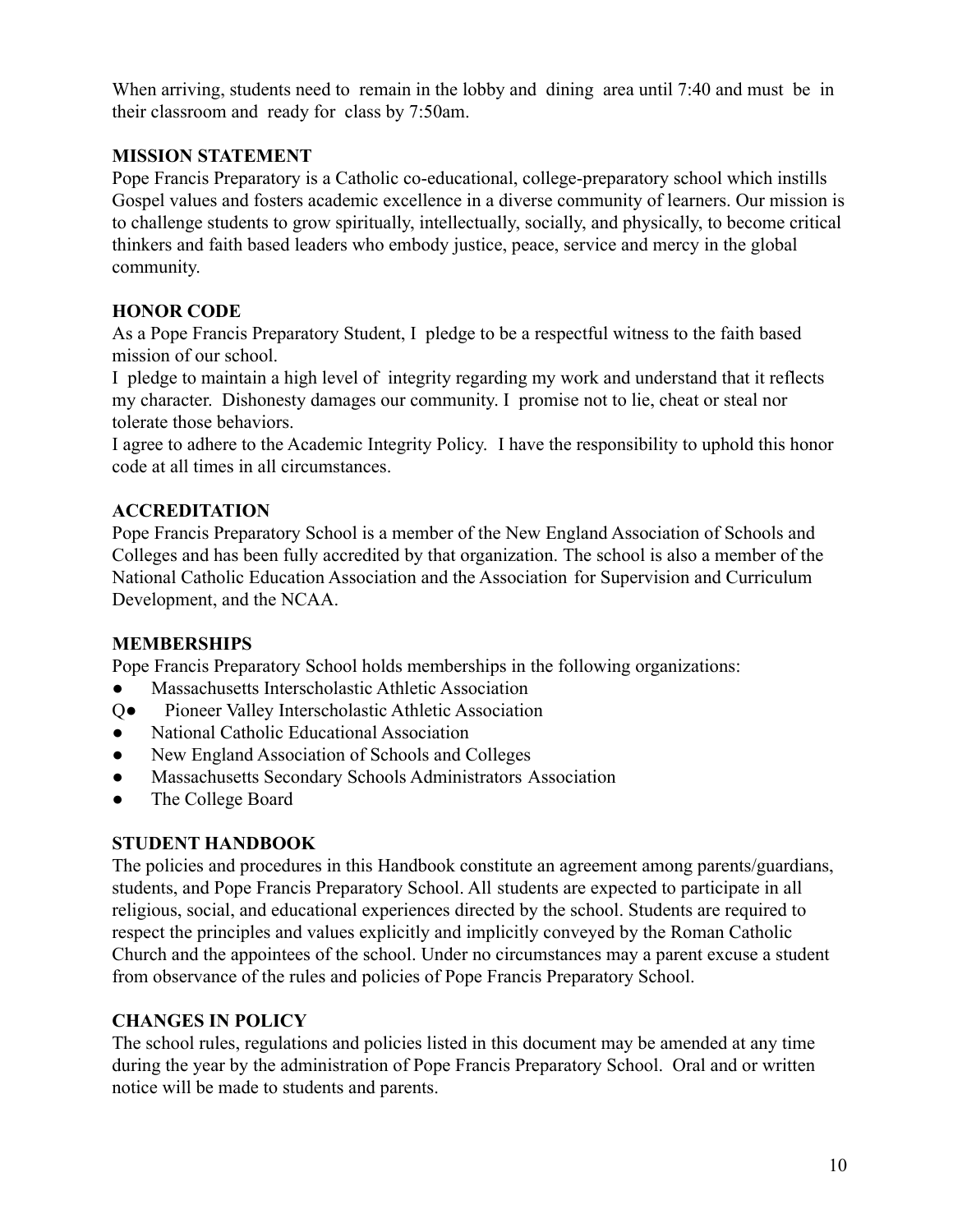#### <span id="page-11-0"></span>**NON-DISCRIMINATION POLICY**

Pope Francis Preparatory School admits academically qualified students of any race, color, gender, national/ethnic origin to all rights, privileges, programs and activities accorded or made available to students at the school. We do not discriminate on the basis of race, color, gender, national/ethnic origin in the administration of educational policies, scholarship or financial aid programs, athletic or other school-administered programs.

#### **ACADEMIC INFORMATION**

<span id="page-11-1"></span>Students attending Pope Francis Preparatory School commit themselves to a rigorous program of studies that cultivates academic excellence. They must recognize that academics are their primary responsibility as students, and they must not act in any way that undermines the academic environment of themselves or their classmates.

#### <span id="page-11-2"></span>**ACADEMIC INTEGRITY**

Pope Francis Preparatory School demands the strictest honesty from our students in their various academic tasks. Assignments, papers, computer programs, tests and coursework are the core of the educational process. Students are required to complete their own work. No student shall allow his or her paper, assignment, project or program in outline or finished form to be copied and submitted as the work of another; nor shall a student prepare a written assignment or program for another student to submit as that student's work. A student may not submit his or her own paper, assignment, project or computer program for credit if it has been or is being used to fulfill the requirements of another course. All work that a student submits for any assignment or assessment must be that student's own original work and not compiled, drafted or created by anyone or anything else, in any manner. All work must include proper credit and citations to the original source in accordance with academic convention and the teacher's instructions.

- **Plagiarism.** Plagiarism means the presentation by a student of the work of another person as his or her own. It includes wholly or partially copying, translating, or paraphrasing without acknowledgement of the source. The wording of a student's paper or computer program is taken as his or her own work, paragraphs, sentences, or even key phrases clearly copied from a book, article, essay, lecture, newspaper, program, another student's paper, notebook or program, or any other source, may be included only if presented as quotations and the source acknowledged. Similarly, since the ideas expressed in a paper, report, or computer program are accepted as originating with the student, a paper or program that paraphrases ideas taken from a book, article, essay, lecture, newspaper, program, another student's paper, notebook, or program, or any other source may not be submitted unless each paraphrased source is properly cited. Students should be prepared up to one month beyond the due date of a paper or program to submit all notes, drafts.
- **Cheating** is when a student uses illicit materials for an academic advantage. This can include copying from another student's examination paper or allowing another to copy from one's own paper during an examination. Using *unpermitted* material, "cheat sheets'' notes, texts, calculators, smart phones, etc. during an examination. If study materials are allowed for completion of the assignment, quiz, test or exam the instructor will make an explicit statement of authorization for their use in the class syllabus or rubric for that assessment. Revising, without the instructor's knowledge, and resubmitting any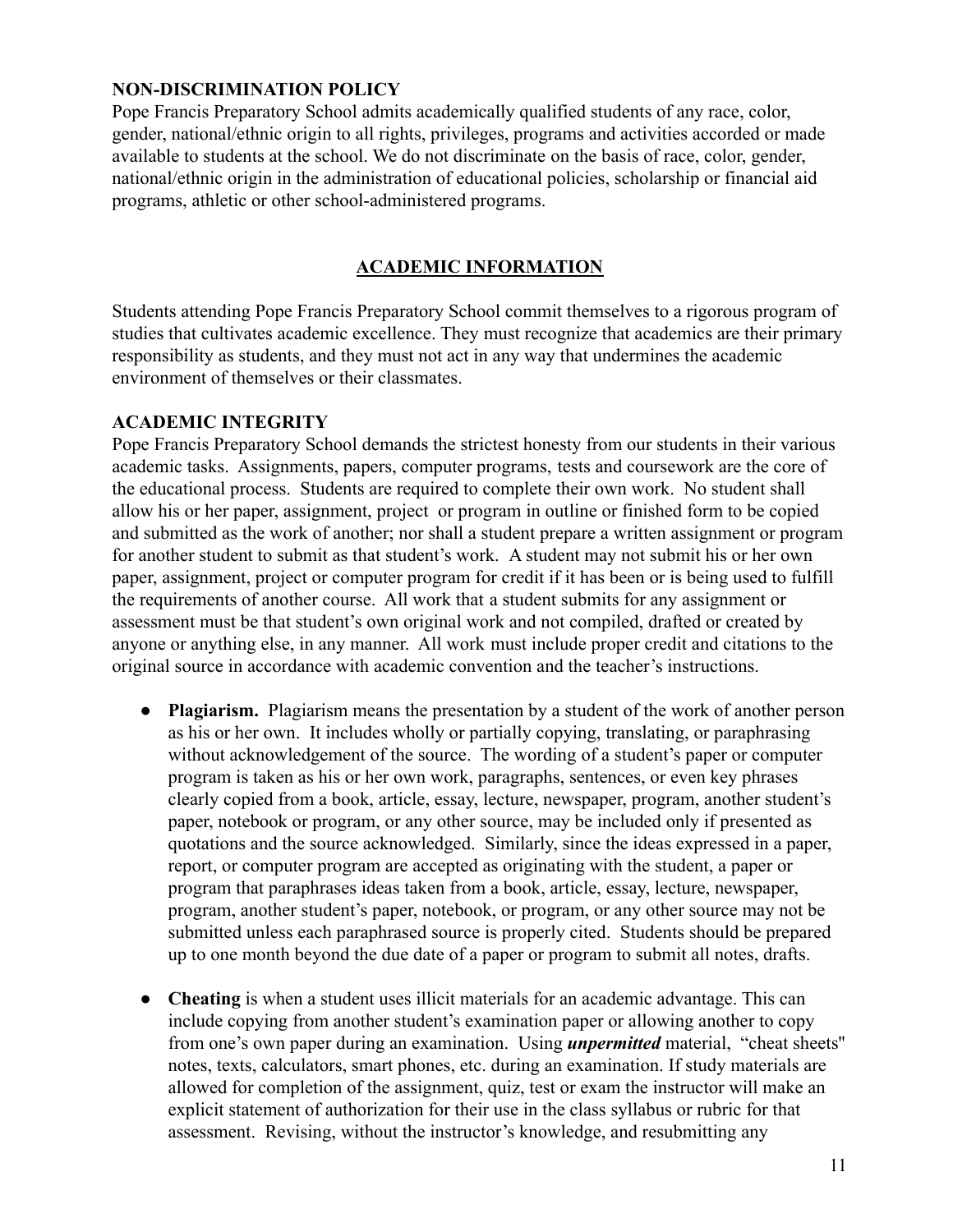assessment for regrading is also considered cheating. Giving or receiving *unpermitted* aid on a take-home any academic assignment, looking at another student's work, or illegitimately acquiring copies of the assessment ahead of time are all considered cheating.

Plagiarism and cheating frequently involve two or more students: one who shares their work inappropriately, and others who uses it inappropriately. **All students** known to be involved, in any manner, are subject to review for violations of the Academic Integrity policy and will be subject to sanctions in accordance with the Honor Code and Behavior and Student Conduct policy.

Violations of the Academic Integrity standards will subject the student to academic considerations; in the loss of credit or a failing grade for the assignment and/or the course; these are in addition to sanctions for discipline violations under the considerations for a "*[Major](#page-23-0) [Disciplinary violations](#page-23-0)* " and review under the Honor Code.

#### **CLASS TIME**

Time in class is the most important part of a student's academic growth. Therefore, students are expected to treat class time with due respect; arriving prepared and on time, remaining attentive and engaged throughout, and participating in accordance with the classroom teacher's instruction. Students will earn both academic and disciplinary consequences for inadequate preparation and inappropriate behavior in the classroom.

## <span id="page-12-0"></span>**HOMEWORK**

Homework is an important part of a student's education process and is essential for academic success. Homework is not limited to written work: reading, review of class notes, research, preparation for quizzes and tests, *etc*. are all homework. Students who expect to progress in their studies should be prepared to devote a substantial amount of time outside the school day to homework. The point value for assignments will vary according to each teacher's criteria. This is noted in the syllabus for each course, distributed at the beginning of the semester.

## <span id="page-12-1"></span>**GRADES**

Teachers post grades for assignments/assessments online on a bi-weekly basis. Students and parents/guardians can see their grades at any time by checking Plus Portals. They are encouraged to check frequently and to be aware of their grades and averages.

## <span id="page-12-2"></span>**MISSED WORK**

When students miss academic work, they are responsible to find out what they missed and complete the work in no less than seven school days. Teachers may require work to be made up more quickly than this. Students are responsible to review these expectations when provided by the teacher or where they are clearly explained in the class syllabus, distributed at the beginning of the semester. Students whose missed work is overdue must still complete it, although they may not receive passing credit. Teachers may make exceptions for extended absences or extenuating circumstances at their discretion.

## <span id="page-12-3"></span>**EXTRA HELP & TUTORING**

Students who are experiencing academic difficulties should first seek extra help directly from their teacher. Teachers are available for Extra Help by appointment. There are options of peer tutors and students are encouraged to make use of this beneficial service. If you are interested in the services of a peer tutor you can seek them out via the guidance department or the National Honor Society advisor, Mrs. Mars.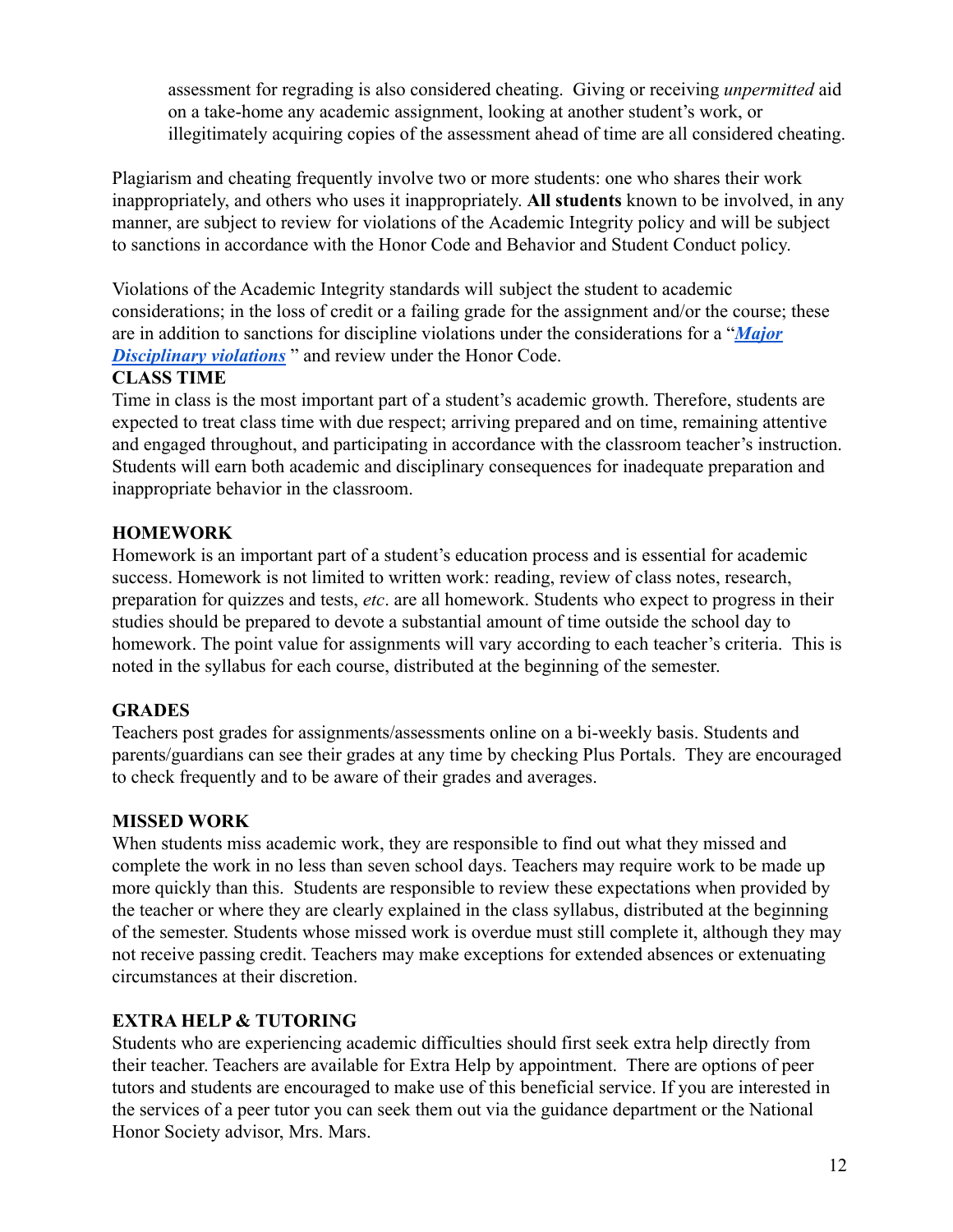## <span id="page-13-0"></span>**EDUCATIONALACCOMMODATION PLANS**

Educational accommodation plans are created for students with diagnosed learning needs based upon independent and district evaluations. The school creates plans that include counselors, administrators, teachers, students, and parents. Accommodation plans are reviewed yearly to ensure all accommodations are appropriate for the student's current needs. If learning differences prove to be too much to be handled within our academic setting, students and parents will be advised to seek an alternate setting in a timely manner.

#### <span id="page-13-1"></span>**LEARNING LAB**

The Learning Lab provides a teacher-facilitated learning experience for students to promote learner resiliency, self-advocacy, and organization skills as well as offer content-based support in collaboration with students' classroom teachers.

#### <span id="page-13-2"></span>**EXAMS**

Every semester ends with a final exam (or equivalent culminating experience) worth 10% of the semester grade. All students must be present during their scheduled exam periods for this exam/experience. Students need not be present during their Study Hall periods during exams. Acceptable reasons for missing an exam period include illness and bereavement, such absences must be approved in writing by the Assistant Head of School. Unacceptable reasons for missing an exam period include sporting events, travel or vacation. (*See [School Calendar](#page-8-0) for dates.)*

Students missing exams with administrative approval must make up the exam during the scheduled make-up period, where the nature of the absence makes this impossible; the student needs to make an alternative arrangement with the Assistant Head of School. Students missing exams without administrative approval will automatically receive 0% for the exam, in addition to any disciplinary consequences for skipping class.

#### <span id="page-13-3"></span>**SENIOR EXAM EXEMPTIONS**

Teachers have the option, at their discretion, to exempt seniors from their exams. Only seniors with an average of 90% or higher are eligible for this exemption.

#### <span id="page-13-4"></span>**EVALUATIONS AND REPORT CARDS**

Report Cards are emailed to parents/guardians twice a year, at the end of each semester. These grades are permanently recorded on the student's transcript; they are the only permanently recorded grades. Parents/guardians are responsible for checking for Report Card emails.

In addition, mid-semester grade evaluations are emailed to all students and parents/guardians. Parents/guardians are responsible for checking for grade evaluation emails. These two reports form the basis for academic eligibility/ineligibility for sports and activities (*see [Academic Eligibility](#page-33-0)*).

#### <span id="page-13-5"></span>**REPORT CARDS AND TRANSCRIPTS**

Report cards and transcripts will not be sent to parents/guardians of students until they and the student have fulfilled **all** outstanding obligations to the school. This includes fulfillment of all financial obligations, completion of disciplinary sanctions and return of all issued school equipment.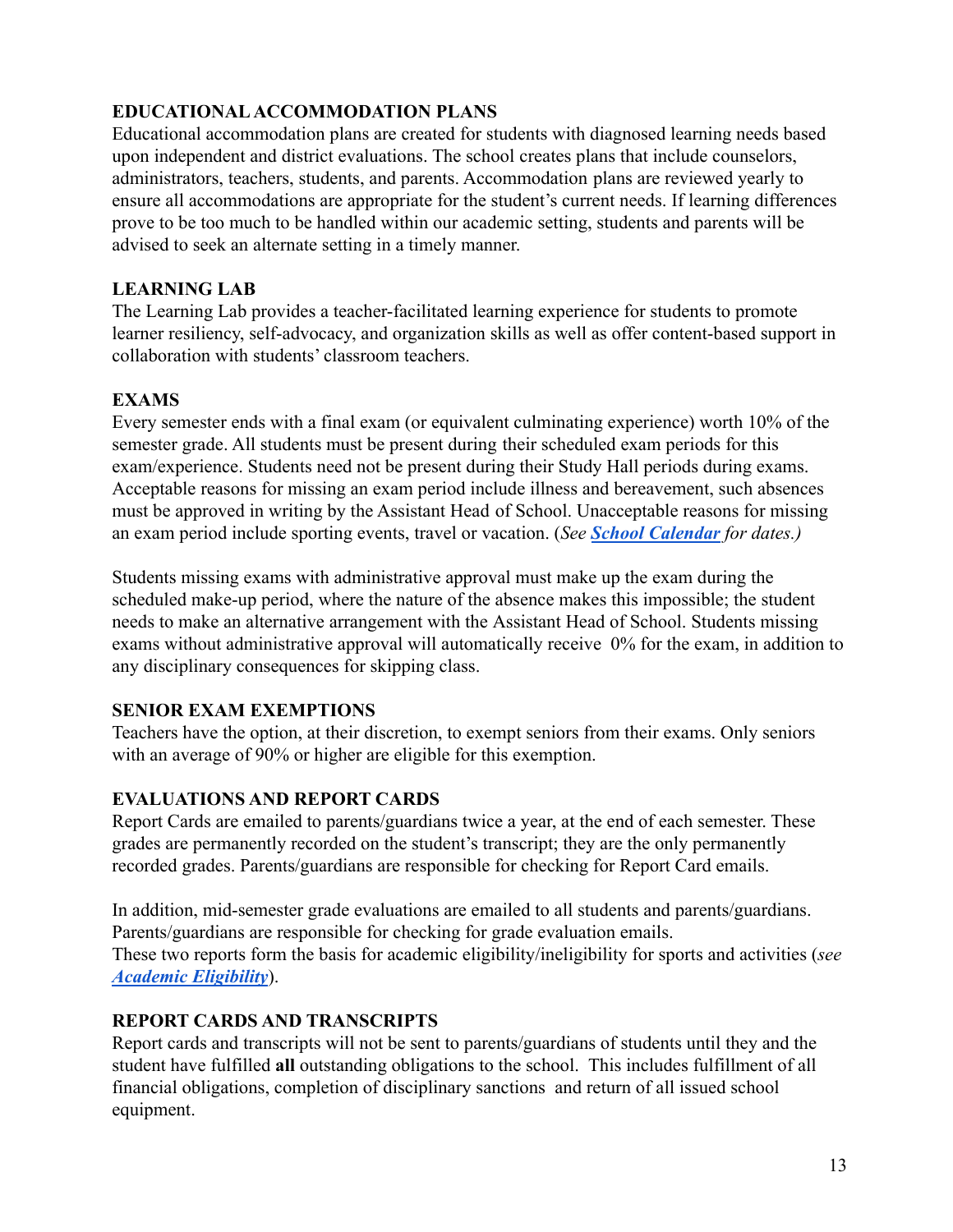## <span id="page-14-0"></span>**GRADE APPEAL**

Students who want to appeal a final grade should notify the teacher within three days of the issuance of report cards. If the teacher and student cannot resolve the discrepancy, it should be brought to the Assistant Head of School for review and further investigation.

## <span id="page-14-1"></span>**INCOMPLETE COURSEWORK**

Incompletes are given on rare occasions when a student is unable to make up missed work beyond the grade closing date. In order for a teacher to issue an incomplete on a report card, there must be extenuating circumstances that are discussed with and approved by the Assistant Head of School prior to the end of the semester. The Assistant Head of School, in consultation with the classroom teacher and guidance counselor, will determine a specific time frame to complete the work. The Assistant Head of School is responsible for ensuring that the work is completed in accordance with the agreed upon conditions.

## <span id="page-14-2"></span>**CREDIT RECOVERY**

Students who fail a course are expected to remediate the credit. A counselor will inform students and parents/guardians of the need for credit recovery after final grades are posted. It is the responsibility of the parent/guardian and the student to sign up for credit recovery options. Programs must be approved by the counselor or Assistant Head of School, and the school must receive final grades from the program by the end of August. Final grades below 60% that are successfully made up through credit recovery will be replaced with 60% (regardless of the score received in the credit recovery program), and the student's GPA will be recalculated based on the new grade. Recovery of credit for a failed course does not change a student's eligibility for sports, activities, etc.

Due to the unavailability of suitable credit recovery programs for Theology classes, any student who fails a Theology course will have to make up the course the following academic year. This will be in addition to the student's normal required Theology class.

## <span id="page-14-3"></span>**REPEATED FAILURES**

Credit recovery is not an appropriate substitute for academic success. Students failing courses, either in the same semester or subsequent semesters, may be subject to dismissal from the school.

#### <span id="page-14-4"></span>**GRADUATION REQUIREMENTS**

All students must successfully earn 28 credits to meet graduation requirements. In addition to the 28 credits, students need the meet the following additional requirements to graduate:

- Minimum of 72 community service hours (*see [Community](#page-29-2) Service*)
- Participation in annual class retreats

Students will not be allowed to participate in graduation activities unless they have fulfilled **all** outstanding obligations to the school, including academic, financial, and disciplinary responsibilities.

#### **Graduation Dress code/ Academic Honors**

Students who meet the graduation requirements and are in good standing are invited to attend commencement exercises. Dress code for commencement is located in the dress code section of this hand book.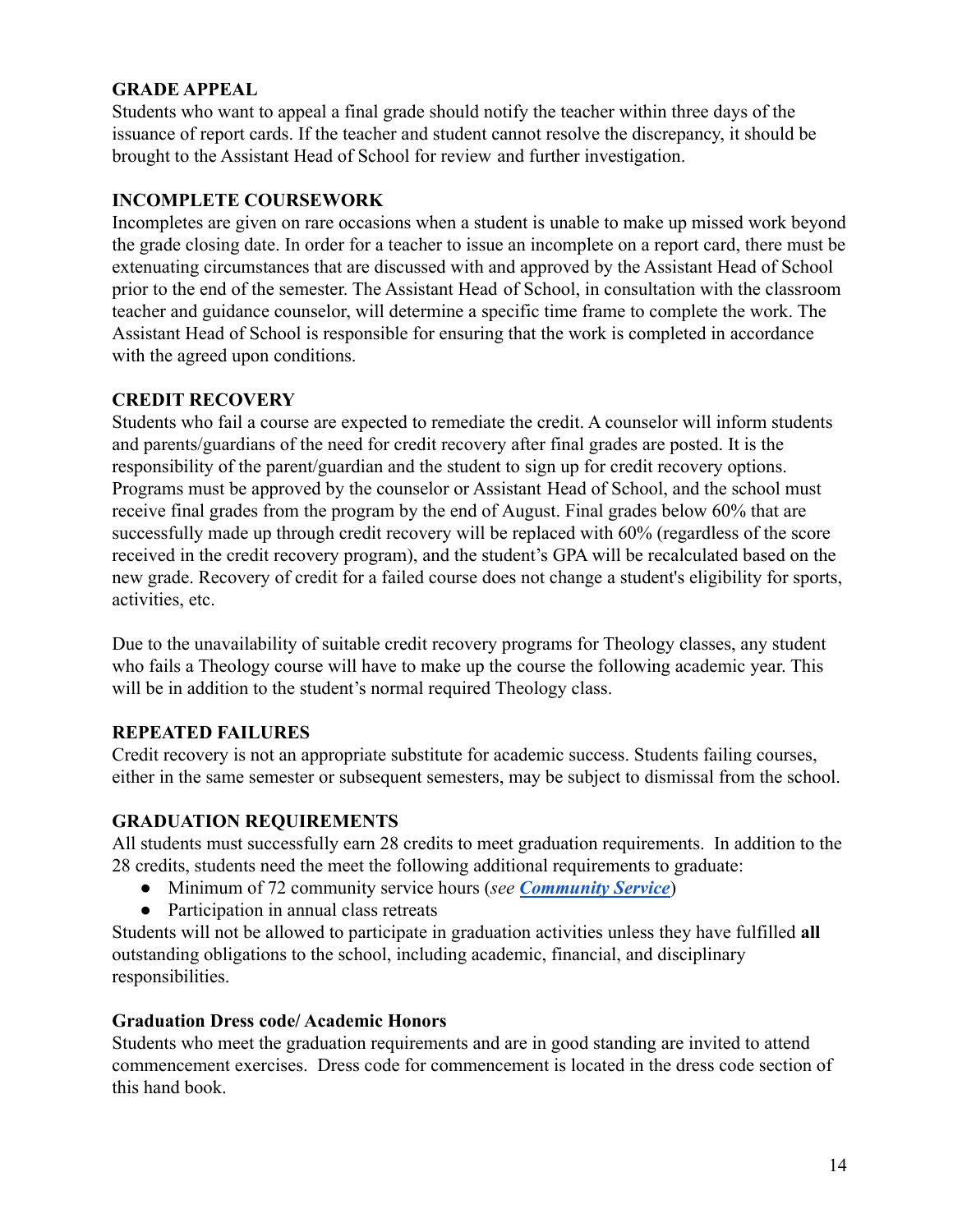Students may only wear graduation regalia; inclusive of sashes, cords, robes and headwear issued by and authorized by the school. Wearing of personalized accessories or items such as pins, cords or sashes that are issued by outside societies are not permitted. Students may not alter the headwear or robes in any manner, to include but not limited to: shortening the robe, adding art or text to the academic headwear. Please direct questions to the Dean of Students.

## <span id="page-15-0"></span>**COURSE SCHEDULING**

Students work together with their counselors to determine which academic courses they will take in the following school year. In the second semester, the Course Catalog is published, and students are encouraged to seek input from teachers, counselors, and parents/guardians. Course placement is determined by a student's achievement, aptitude, and motivation. Some courses have prerequisites, and others require approval by a teacher. After students have submitted their course selection forms with the appropriate signatures, they meet with their counselors to review their selections. Potential problems that surface are resolved by students, teachers, parents/guardians, and counselors together. Final selections must be approved by both the counselor and the parent/guardian. **All students are required to carry a minimum of 7 credits per year.**

Students must understand that they may not be able to take all of the courses they initially choose. Schedule conflicts, limited availability, and insufficient enrollment (which may cause a class to be cancelled) may all require a change to the student's selections.

## <span id="page-15-1"></span>**SCHEDULE CHANGES**

While every effort is made to give each student their best schedule, changes are not normally allowed. Exceptions for extenuating circumstances may be made only after meeting and authorization from the Assistant Head of School. Such changes are not made without serious cause, and they may not cause a student to drop below the 7 credit minimum. Changing courses may result in a book fee. The final decision of the Assistant Head of School on all schedule changes is final.

## **WEIGHTING/QUALITY POINT SCALE**

In order to determine GPA, the following weight/quality point scale will be used: College Preparatory class will not receive any additional quality points; Honors Level classes will receive an additional weight of 0.5; Advanced Placement classes will receive an additional weight of 1.

## <span id="page-15-2"></span>**ENRICHMENT COURSES**

Students who take courses outside of school (not due to failure) and who intend to use them as a prerequisite consideration will need prior approval from a guidance counselor. Such decisions will be made on a case-by-case basis.

#### <span id="page-15-3"></span>**VIRTUAL HIGH SCHOOL**

Pope Francis Preparatory School partners with VHS Collaborative, which offers opportunities for online learning. Students will have access to approximately 200 courses with classmates around the world. Participation in VHS requires students to work independently, fully utilize technology, and be extremely disciplined and self-motivated. All VHS courses receive Pope Francis Preparatory School credit and are factored into the GPA. An application process must be completed in order to take advantage of this opportunity. Students may only take the equivalent of one credit hour of VHS coursework per year. If a student decides to drop a VHS course or fails a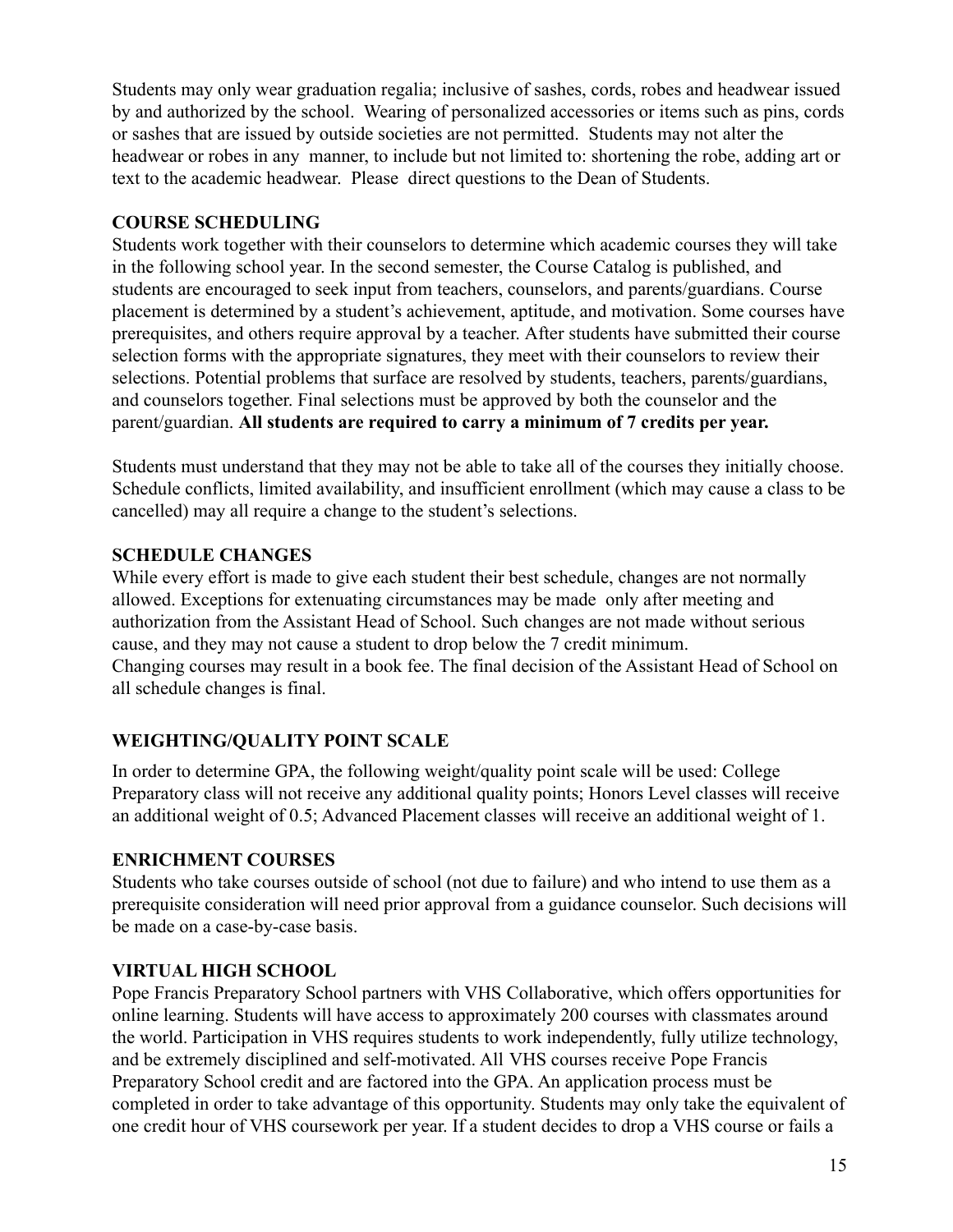VHS course, they will be required to reimburse the school for the cost of the class. Students mayu only enroll in an authorized VHS course where that course is not offered within the PFPS curriculum. VHS is open to junior and senior students only. The school reserves the right to refuse to allow any student to take a VHS class at its sole discretion. There are a limited number of VHS enrollments every year, therefore the school will prioritize which students may participate. The enrollments are prioritized as follows:

- · Seniors requiring a core class for graduation which may not fit into their schedule
- · Seniors requiring a class for needed credit
- · Seniors requesting an AP class which the school does not offer
- · Seniors requesting a class which the school does not offer
- · Juniors requesting a class the school does not offer

## <span id="page-16-0"></span>**PSAT**

All Freshmen are required to take the 8/9 PSAT, and all Sophomores and Juniors are required to take the PSAT. These tests are predictors of achievement on the SAT and help determine where students may benefit from remediation and extra help. Students are assisted with setting up their own accounts with The College Board.

#### <span id="page-16-1"></span>**SAT**

Juniors and Seniors are encouraged to take the SAT, which they will be advised about by their guidance and college counselor.

## **ATTENDANCE POLICY**

<span id="page-16-2"></span>PFPS believes attendance is an essential part of a students' academic success and an integral part of the school community. This includes not only being present in academic classes but also liturgies, assemblies, and other school events. It is the expectation that students and their parents/guardians schedule all appointments, travel, *etc.* outside of school hours. All students are expected to arrive on time prior to the start of the first class and remain in school until properly dismissed at the scheduled end of the school day. Arrival and dismissal for seniors may be altered where the senior student has a study at the end or beginning of the day in accordance with the senior privileges **and** where the student is in good standing. (*See [Good Standing](#page-19-1)*) Students and parents/guardians need to be aware of the attendance policy listed in this section.

#### <span id="page-16-3"></span>**ATTENDANCE**

Attendance will be tracked and recorded daily. Attendance will be taken at the beginning of every period. Students are expected to be in the classroom and in their assigned seats at the bell that begins each class. A student may not be absent for more than half a class period to be marked present for that period.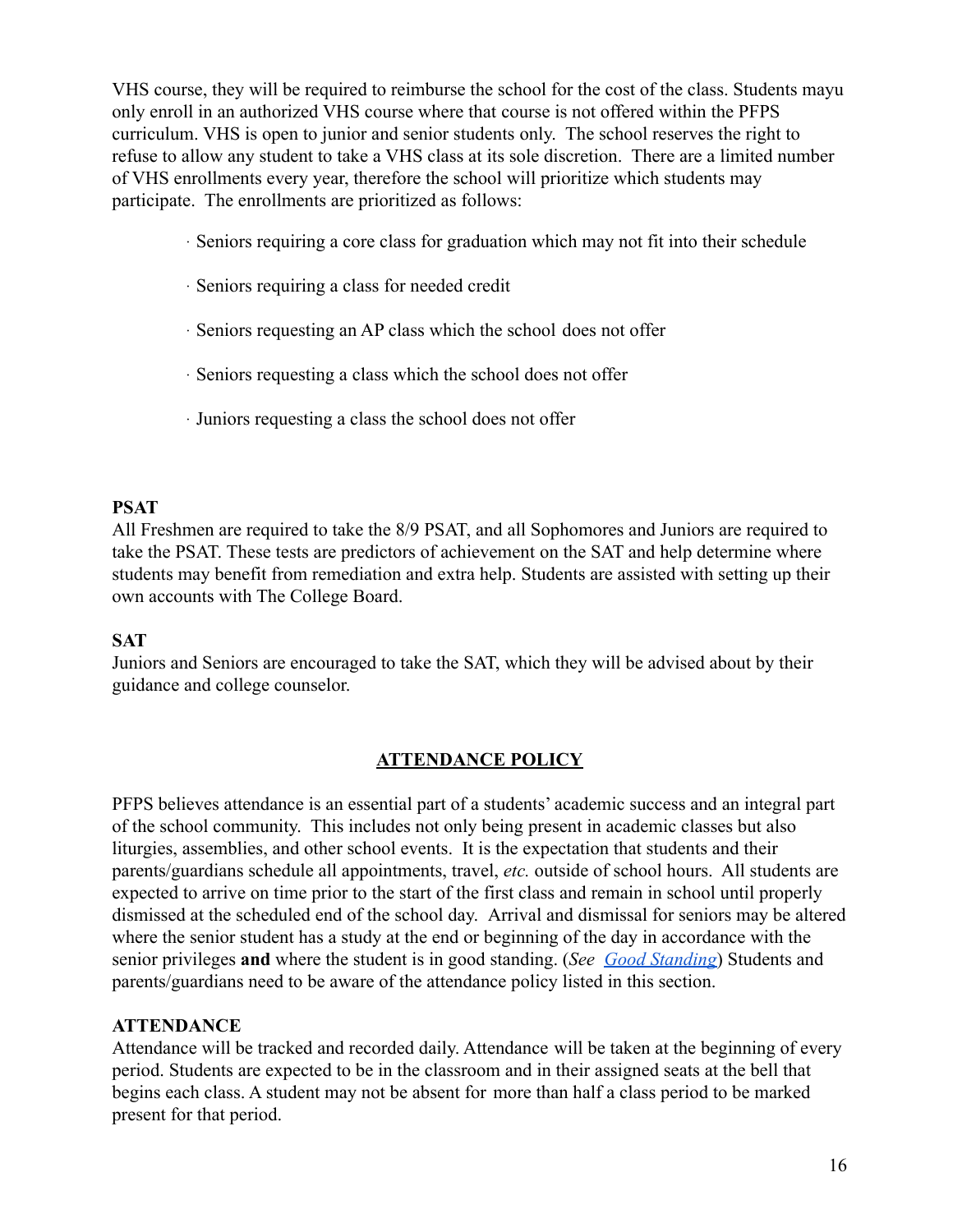## <span id="page-17-0"></span>**TARDINESS**

Students who are tardy to school more than five times per semester will receive disciplinary sanctions (*starting with detention and escalating according to the [Disciplinary Actions](#page-21-0) section*). Tardiness to school may cause a student to be marked absent from class (*see [Absences](#page-17-4)).*

## <span id="page-17-1"></span>**PROCEDURE FOR ABSENCE**

If a student is absent from school, the parent/guardian needs to call the front office before 9am to report the student's absence. After 9am the school will call the parent's/guardian's provided preferred contact number to verify the student's absence.

## <span id="page-17-4"></span>**ABSENCES**

PFPS does not distinguish between "excused" and "unexcused" absences. Rather, each student may not exceed **eight (8) absences** per semester, regardless of reason. Students exceeding eight absences in any one class per semester will have missed an excessive amount of classroom time therefore they will not receive academic credit for those classes. *Please note tardy to school and early dismissals can affect a student's absence total for a specific class.* Students who lose credit for absences need to recover credit (*see [Credit Recovery](#page-14-2)*) in order to advance/graduate.

## <span id="page-17-3"></span>**DISMISSAL FROM SCHOOL**

A student may not be dismissed from school during the school day without a written note provided and signed by the parent/guardian explaining the reasons for the student's dismissal. The only exception is a dismissal due to illness, which must be approved by the school nurse. Dismissal from school will cause a student to be marked absent from class (*see [Absences](#page-17-4)*)*. Students will only be released to persons specifically authorized and identified in writing by the parent/guardian.* A student may not be dismissed early due to a study period if the student's senior privileges are suspended due to discipline or lack of good standing. (see *[good standing](#page-19-1)*)

## <span id="page-17-2"></span>**PARTICIPATION IN ATHLETIC AND OTHER SCHOOL ACTIVITIES**

Students must be present for three full periods *(no partial periods, even if marked present)* of a school day in order to participate in any school-related club or activity that day. Students must be present for three **full** periods of the Friday (or last day of the school week) prior to the weekend or holiday event in order to participate in any activities. Please note tardiness and early dismissals, regardless of reasoning, will affect a student's eligibility for athletic and other school activities for that day or weekend. Where appropriate, exceptions may be granted by the Dean of Students in rare cases (*e.g.* funeral or wake).

#### <span id="page-17-5"></span>**WAIVER FOR EXCESSIVE ABSENCES**

In extraordinary circumstances (such as documented hospitalizations, long term illness requiring continuing medical treatment, *etc.*), an attendance waiver may be requested. The waiver request should be made to the Dean of Students in a timely fashion, no later than 5 days after returning to school. Wherever possible this notice should be made and when possible **before** the student exceeds the limit. In case of long term or chronic illness that is preventing the student from attending school, the following documentation and information by the treating professional must be submitted to the Dean of Students:

- Letter on office letterhead from treating physician/counselor/psychiatrist
- Diagnosis of the medical condition which prevents attendance to school
- Prognosis and suggested timeline the students may be affected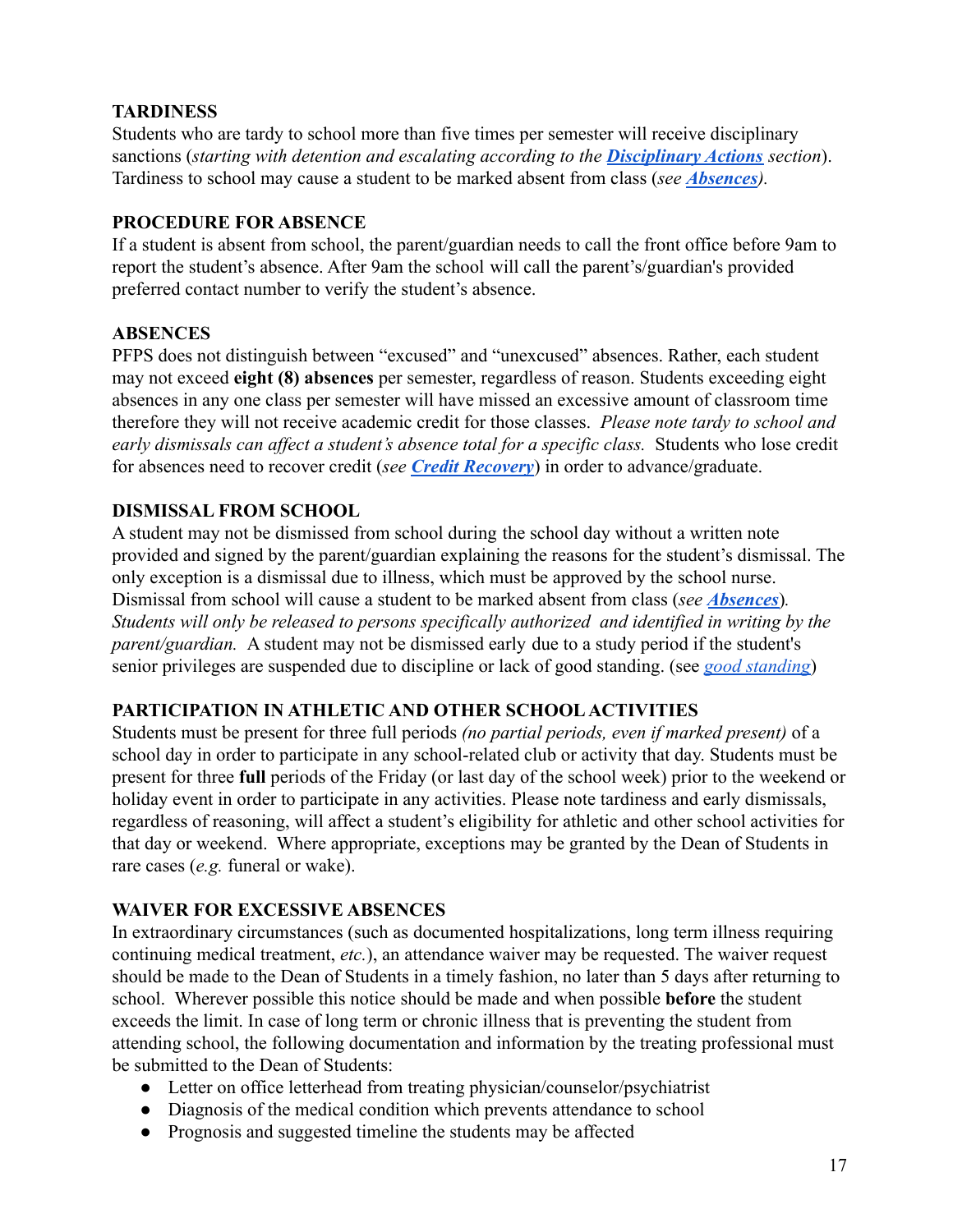● Treatment Plan and any recommendations for accommodations

After all documentation is received, a meeting will be called with the parent/guardian, the Assistant Head of School, Health Office, and the Dean of Students. This committee will determine whether or not the waiver will be granted. *If the waiver is granted, to have absences medically excused for chronic illness a parent/guardian must call and inform the Health Office on the morning of the absence.*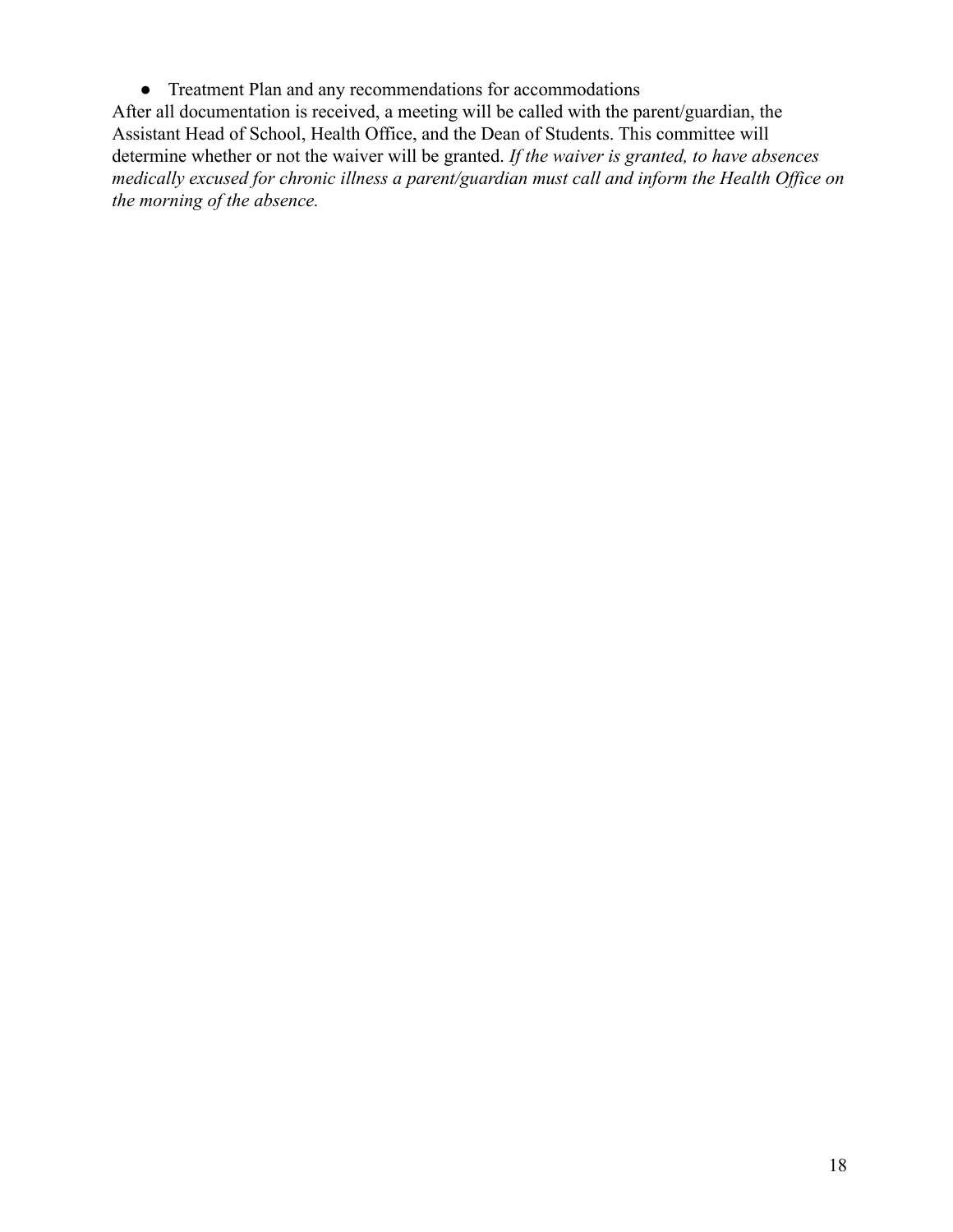## **BEHAVIOR & STUDENT CONDUCT POLICY**

<span id="page-19-0"></span>The purpose of the policy is to help ensure an environment that is supportive of our educational mission for all members of our community, and to help students cultivate virtue and preparedness for being leaders in our world community by encouraging good behavior and discouraging bad behavior.

This policy serves as a guideline, rather than an exhaustive list of appropriate and inappropriate behavior. It governs student behavior from arrival on campus through departure, **and** at all school events (including off-campus school activities). In all cases, the instructions of the faculty, staff and administrators of PFPS are to be followed. Administrative decisions regarding this policy and student behavior are authoritative and final. The policies listed here are subject to change, when changed notice will be provided by email distribution to students and families.

Notification of violation of Behavior and Student Conduct Policy Violations: The issuing staff member will advise the student of the violation and that a detention was issued. After meeting with the Dean of Students the date for service of the detention and its length of time will be assigned. Parents and students are notified of detentions and disciplinary actions via Rediker Plus Portals ®. It is the responsibility of the student to meet the Dean of students immediately following school dismissal at 2:05pm before leaving school on the day of issuance of the detention.

## <span id="page-19-1"></span>**[Good Standing](#page-19-1)**

Students are in good standing when they have committed no Intermediate or Major violations nor owe service of detention for any disciplinary violation. Students fall out of good standing whenever they commit and are disciplined for a Major or intermediate violation and repeated minor violations (as determined by the Deans of Students), and remain out of good standing for six months after that incident; except where good standing is only suspended for service of detention for a minor violation.

Participation as a student leader has, as its core principles, personal and ethical responsibility. Student leaders serve as role models and must be productive and respectful members of our community. If you are not in good standing then you are not engaged in behavior that is representative of the Catholic and educational mission of our community.

The following privileges are allowed only to students in good standing, and students who lose their good standing are ineligible to serve in these roles. Should any student be serving in any student leadership role and no longer meet the good standing requirements they will be removed from that leadership role and forfeit any and all rights and privileges of that role.

- 1. Membership in Student Government
- 2. Membership in NHS (in accordance with chapter and national policies)
- 3. Leadership positions in clubs, activities, and or sports teams
- 4. Enrollment in Christian Leadership
- 5. Participation in field trips, Field Day, Semi-Formal, and Prom
- 6. Other leadership roles, including reading the announcements, representing the school, *etc*
- *7.* Senior privileges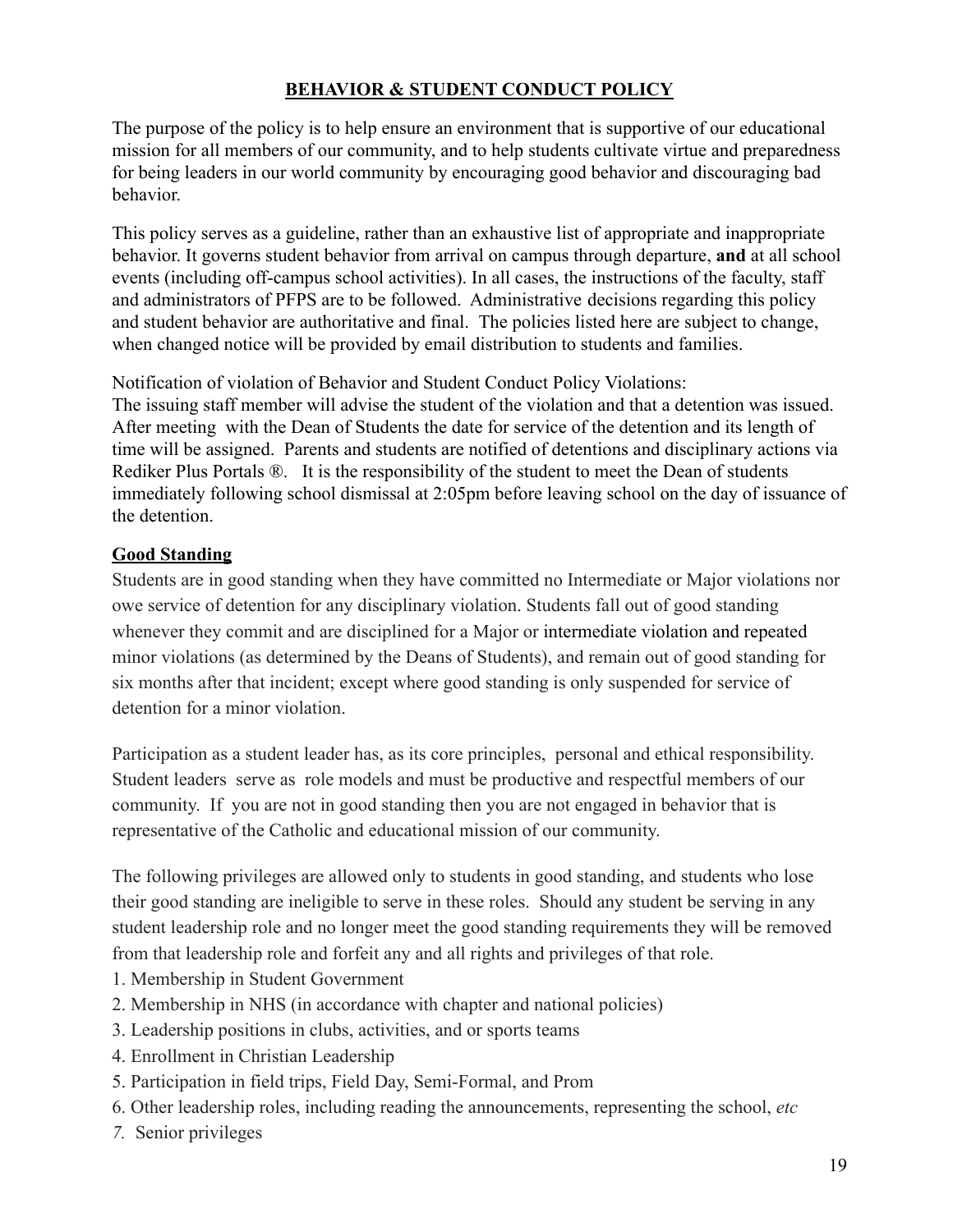## <span id="page-20-1"></span>**CRIMINALACTIVITY**

When a student's behavior constitutes criminal activity, the school, in its sole discretion, may involve the police, this is in addition to any disciplinary consequences.

## <span id="page-20-0"></span>**PARTICIPATION IN MISBEHAVIOR**

Students may not encourage or participate in behaviors that are dangerous, destructive, or otherwise inappropriate. Students who participate in or otherwise encourage misbehavior may receive disciplinary action appropriate to that misbehavior. (For example, a student who cheers on or records a fight instead of reporting it may receive the same punishment as the fighting students.)

## <span id="page-20-2"></span>**SEARCHES**

The school retains control of its real and physical properties, including lockers/locks, the parking lot, and computers issued to students. Therefore, the school has the right to search any of these at any time.

In addition, the school retains the right to search a student's person and personal belongings the student brings onto school property, including cell phone, if it has a high degree of suspicion that inappropriate or dangerous materials are likely to be found. In such cases, the student and belongings will be searched in the presence of two PFPS staff members.

The items found in any such search may be turned over to the police for inspection and possible prosecution (in addition to any school disciplinary action).

#### <span id="page-20-3"></span>**SUBSTANCE ABUSE**

Consuming, possessing, controlling or using alcohol, tobacco, other drugs, drug paraphernalia, intoxicants, vaping paraphernalia or unauthorized prescription medication, alcohol, tobacco, or other drugs (including vaping) at school or school events, or attending school or school events while under their influence, is indicative of a serious health issue as well as a serious transgression of the values held by our school community. Students found consuming any intoxicant, being under the influence, possessing, controlling or using alcohol, tobacco, other drugs, drug paraphernalia, intoxicants, vaping paraphernalia or unauthorized prescription medication will be subject to disciplinary action (as described above) and the following administrative or criminal actions.

1. Parents/guardians will be notified immediately.

2. Law enforcement notification and involvement where the violation is subject to criminal statutory control.

3. Counseling services will be required to the satisfaction of the school counsellor.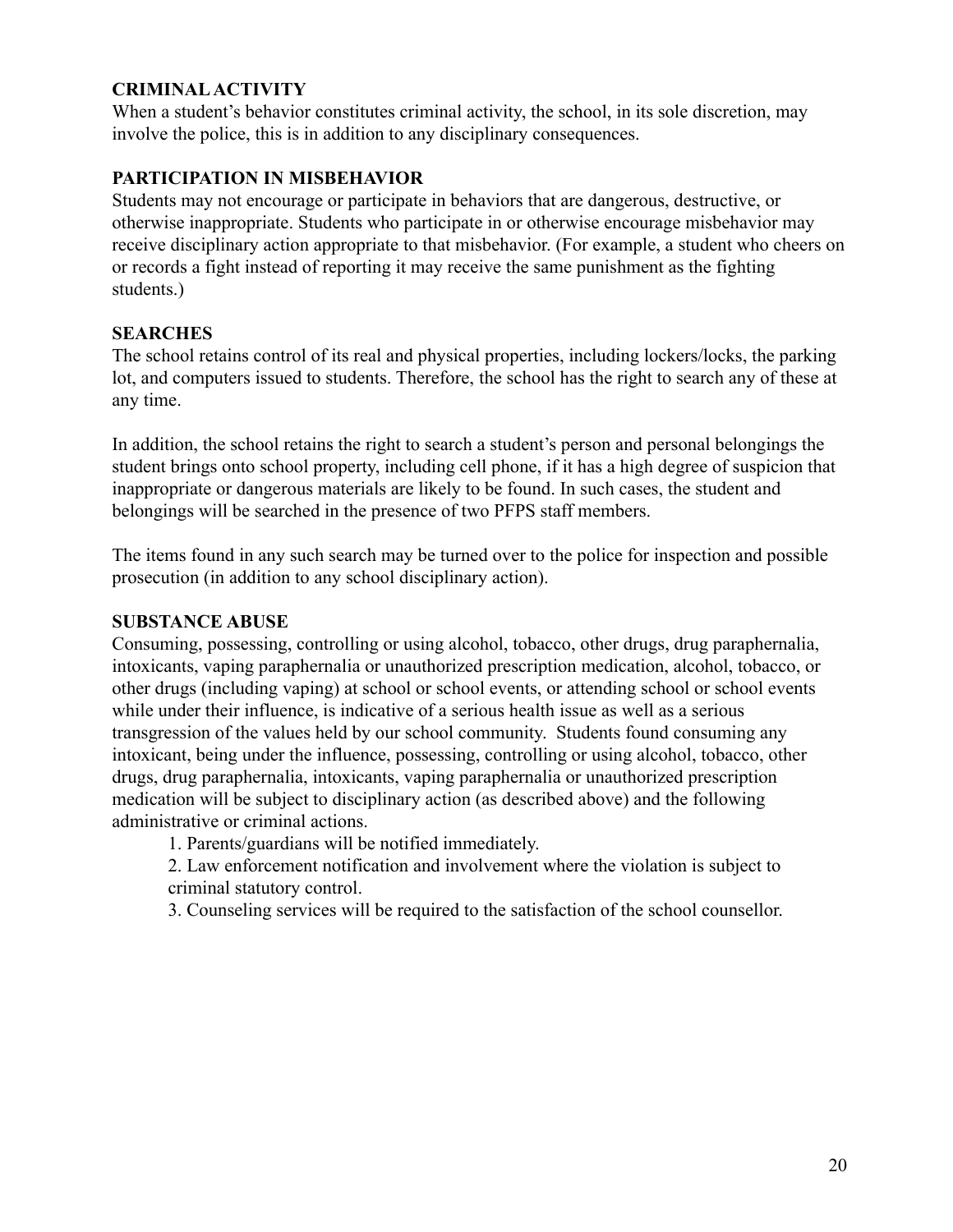#### <span id="page-21-0"></span>**DISCIPLINARY CONSEQUENCES DEFINITIONS**

A student may be subject to the consequences in this policy where the student's behavior warrants it. Whenever appropriate a progressive implementation of the disciplinary policy will be used and any consequences will be proportional to the classification, nature and impact of the violation on our community. The policy is objective in nature and looks at the violation and the impact and harm of the violation. Students subject to any disciplinary action will be required to meet with the Dean of Students to review their conduct and the impact on the PFPS community. A student who remains detention free for three (3) months, for the violation of a minor violation, will have the opportunity to have one detention for a minor offense noted as removed; and that offense will not be counted in the total for the semester.

Detention - A detention is a consequence issued by a staff member, for a violation of this policy or a teachers' classroom policy. A detention is a period of required attendance after school, of ½ hour, 1 hour or  $1\frac{1}{2}$  hour, for violation or violations of a policy as defined or referenced in this handbook. The student, the Dean of Students and attendance secretary are advised by the issuing staff member via plus portals, of the nature of the violation and the initial action taken. In addition to the Plus Portals notification the student and the student's parent/guardian will receive an email, normally on the day of issuance, from the Dean of Students detailing the nature of the violation resulting in the detention. The student will then meet with the Dean of Students and serve the detention; both need to occur on the same day. Detentions will normally be served on the day of issuance or on the day assigned by the Dean of students. After school activities are not considered valid excuses for not serving a detention. The length of the detention, the number of detentions and the day of service will be determined by the Dean of Students based on the nature of the violations and or history of repeated and escalatory and diminishing violations. Missing a detention will escalate the sanction for the violation to the next higher level of violation. Students may receive no more than three detentions in a semester; fourth and further violations will automatically receive a Dean's Conference and consequences for those additional violations.

Dean's Conference - For major violations, intermediate violations, and repeated minor violations the student will be assigned detention as appropriate **and** the student and the student's parents/guardians will have an in person meeting at PFPS with the Dean of Students to address underlying causes of the serious misbehavior and to develop strategies for the student to engage in appropriate and productive behaviors. Consequences for the violations discussed at the Dean's conference may include additional detentions, extended time detention and or suspension, these disciplinary actions are in addition to any administrative remedies required as a result of the Dean's conference, which can be, letters of apology, loss of privileges, loss of good standing and other remedies in line with the nature of the violation. Repeated violations that would regularly require a Dean's Conference and detention may escalate to Suspension.

Suspension - Major violations or repeated intermediate violations that, in the view of the school's administration, tend to or may harm or endanger other members of our school community, or negatively impact our mission, will result in suspension for a day or number of days proportional to the violation. The period of suspension is assigned by the Dean of Students and where appropriate, in consultation with the AHOS and HOS. While suspended, students may not attend *any* PFPS activities, events or their classes (neither remotely or in-person) but are required to make up all missed material on their own and meet all due dates of assignments without extension. PFPS will report suspensions to colleges and universities where the college or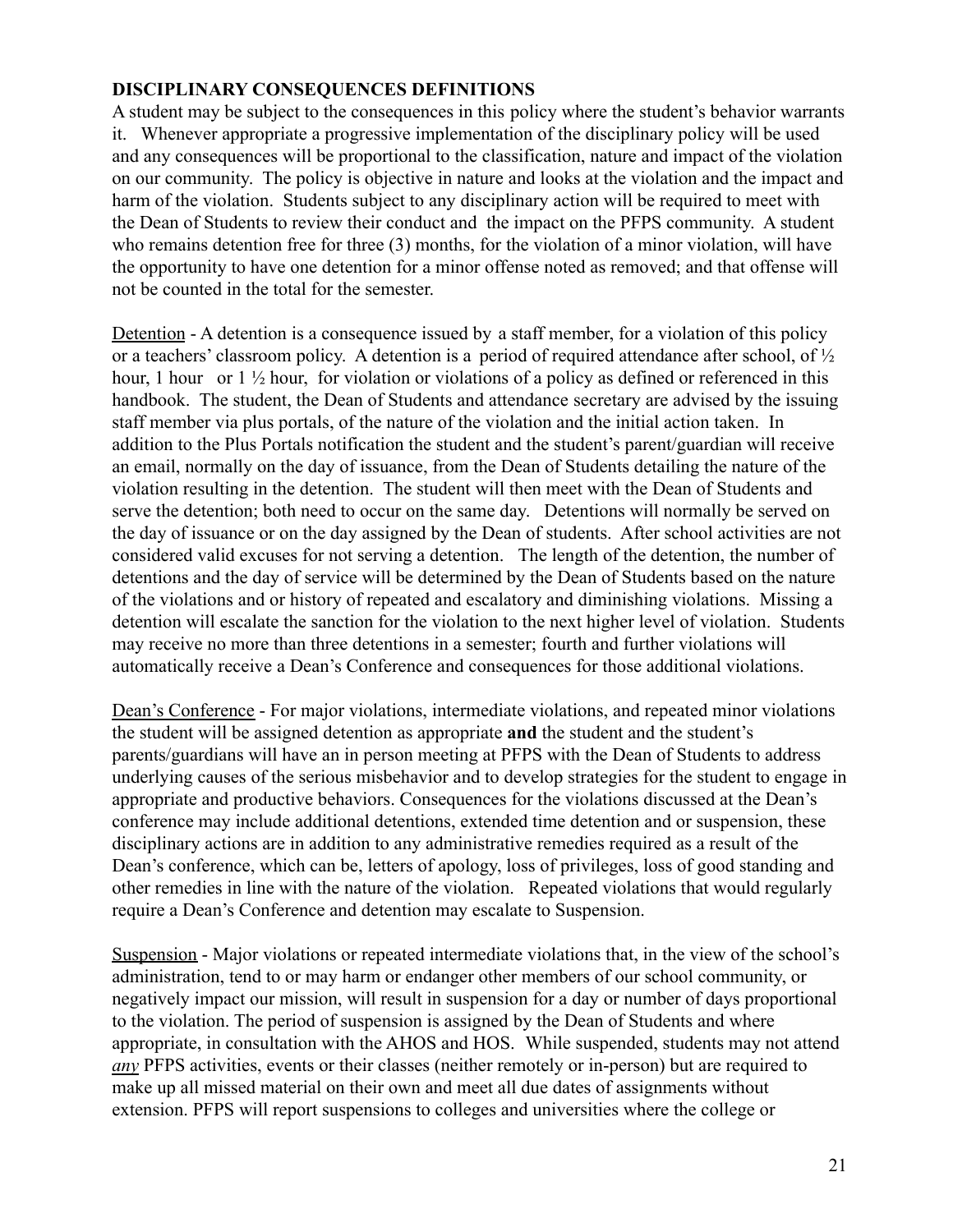university asks for that information. A student may not be suspended more than once in a semester nor more than twice in an academic year.

Expulsion -An expulsion will result where a student has a violation or violations that are; in the view of the PFPS community, harmful, dangerous, criminal and are; in the view of the PFPS community, contrary to our academic and religious values. Additionally, a single violation of an offense enumerated in the major violations section may result in an expulsion or repeated violations that would result in an additional suspension should result in expulsion from the school.

Addressment of violations of this policy by implementation of a consequence or any combination of consequences does not preclude the administrators of Pope Francis Preparatory School from taking any administrative action or referral to law enforcement as they, in their sole discretion, deem necessary in order to provide for the safe and orderly accomplishment of our mission.

## <span id="page-22-0"></span>**APPEALS**

Any student who believes that a detention issued by a teacher was unjust may appeal the action by writing a formal letter explaining their behavior, the circumstances, and the reason the punishment was unjust. Appeal letters must be submitted to the Dean of Students within two school days of the disciplinary action being taken. This may lead to a mediated discussion between the student and the issuing teacher. However, the student must serve the period of detention when assigned, even if this is prior to application or review of the appeal. If the appeal is approved the record of the detention will be annotated to note a successful appeal was granted.

#### **Disciplinary Violations**

The disciplinary violations listed here are those that our community believes; these behaviors, when engaged upon by students, are in violation of our school's mission. The violations are classified into minor, intermediate and major violations. This organization is reflective of the consequences that the student may be responsible for should the student engage in these prohibited behaviors. The list and classifications are not all inclusive. Where a student's action, failure to act or the student's behaviors are not reflected as a classified violation the Dean of Students will address the conduct. The Dean will meet with the student and assign the consequences that would apply to the most similar classified violation.

#### <span id="page-22-1"></span>**MINOR VIOLATIONS**

The following behaviors are not allowed and have a period of detention as their initial consequence. Consequences will escalate for repeated violations (*see [Disciplinary Actions](#page-21-0)).*

- Any other behavior inconsistent with the academic and religious mission of a Catholic school
- Disrespect (minor)
- Failure to report to requested meeting
- Food/beverages/gum outside the Dining Commons
- Inappropriate display of affection
- Malingering where inappropriate
- Misuse of electronic devices (including personal electronic devices, *e.g.* cell phones)
- Noncooperation with staff/faculty instruction
- Pass abuse
- Presence in unauthorized areas without permission or a staff member
- Profanity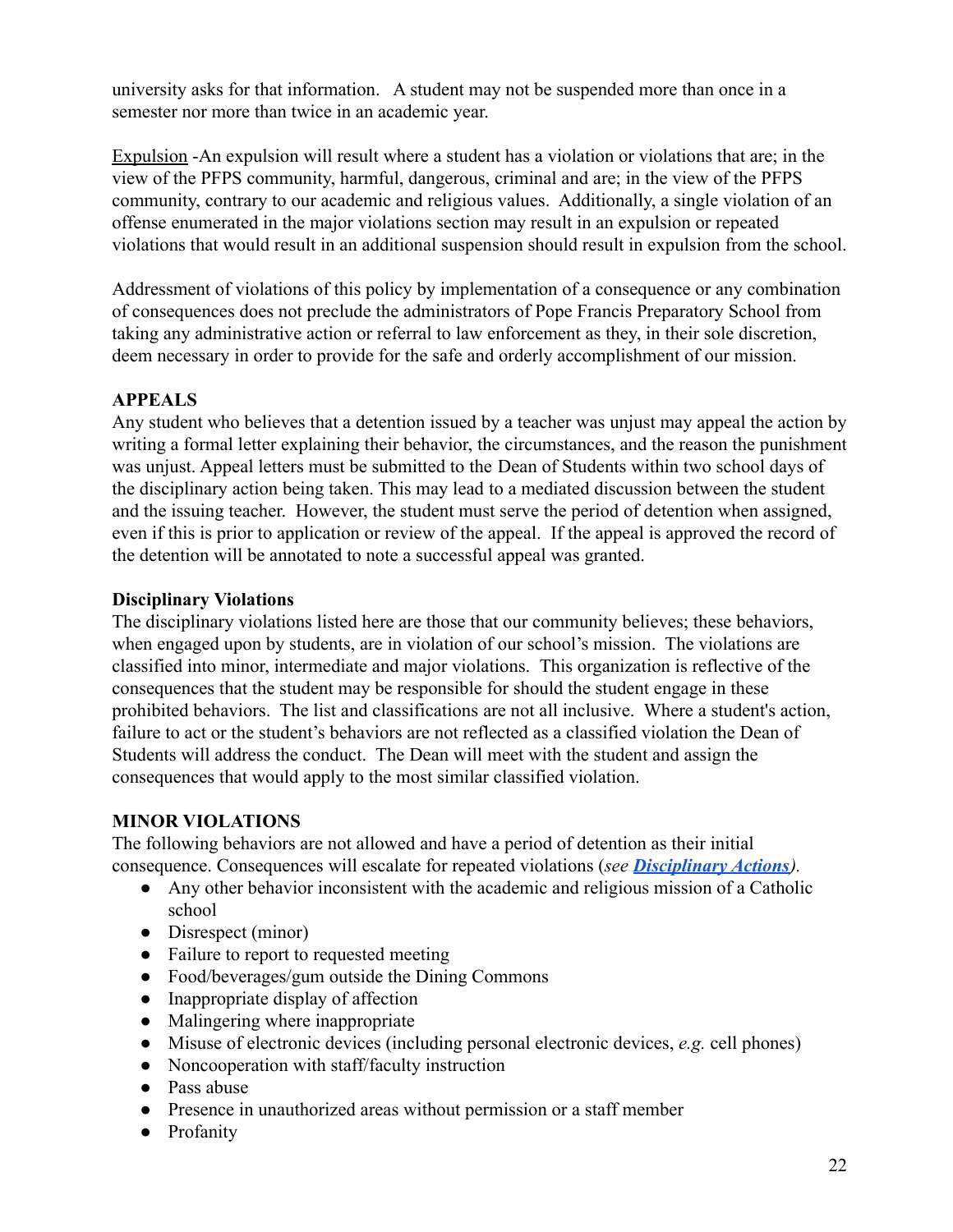- Tardy to class
- Violation of classroom policy
- Violation of uniform & appearance policy *(See [Uniform](#page-25-0) Policy)*

Students may also receive detention for any behavior that fails to respect all members of the school community, even if the behavior is not specifically mentioned here.

#### **Intermediate Violations**

Intermediate violations have as the assigned consequence extended and multiple detention and will result in administrative consequences related to the nature of the offense, and where appropriate, will result in a Dean's Conference..

- Disrespect (nature of the infraction or after detention for prior violation)
- Disturbance/inappropriate behavior
- Leaving or returning after departure, from school grounds without authorization from the school
- Misuse of electronic devices after detention for prior violation (including personal electronic devices, *e.g.* cell phones)
- Noncooperation with staff/faculty instructions
- Skipping Class
- Truancy

## <span id="page-23-0"></span>**MAJOR VIOLATIONS**

The following violations are seriously harmful to our school community and opposed to the mission of PFPS. These behaviors will result in a Deans' Conference, a period of Suspension, and may cause review for expulsion. Consequences and administrative action will be linked to the severity of the violation and harm, the nature of the circumstances and the impact on our community, our goals and our mission. Students who witness any of the following behaviors are required within the Pope Francis Preparatory School Honor Code, to report the behaviors and the offender to school staff.

Bullying & Hazing are various behaviors that target specific students in a hurtful, disrespectful, or dangerous way. The legal definitions and contexts can be read below (*see [Appendix](#page-40-0)*). These will be handled in accordance with Diocesan policy.

Insubordination is the willful and direct disregard for the authority appropriate to faculty and staff members; this includes direct insults, refusal to comply with instructions, and lying.

Gang Membership is engaging in behaviors, conduct or involvement in an organization that is recognized by law enforcement or our community as having behaviors that are contrary to law and order and have as their goals or values behaviors and conduct that is harmful to our community. Students at PFPS are forbidden to be members of street gangs or any other organization that makes them, in the view of the administration, threatening to their classmates. Physical Violence is any action that causes fear or intimidation, hurts, endangers, and/or inflicts bodily injury on another person (fighting, pushing, hitting, or punching).

Possession of Drugs This includes alcohol, tobacco, nicotine/vaping products, marijuana, stimulants, narcotics, hallucinogens, illegal drugs, controlled substances, drug paraphernalia, mood-altering substances, non-prescription drugs, and prescription drugs taken in any other way than prescribed. A student found in possession, consuming or under the influence of any intoxicant, possessing, controlling or using alcohol, tobacco, other drugs, drug paraphernalia, intoxicants, vaping paraphernalia or unauthorized prescription medication. Those materials will be permanently confiscated (without restitution) and the student may be referred to appropriate law enforcement.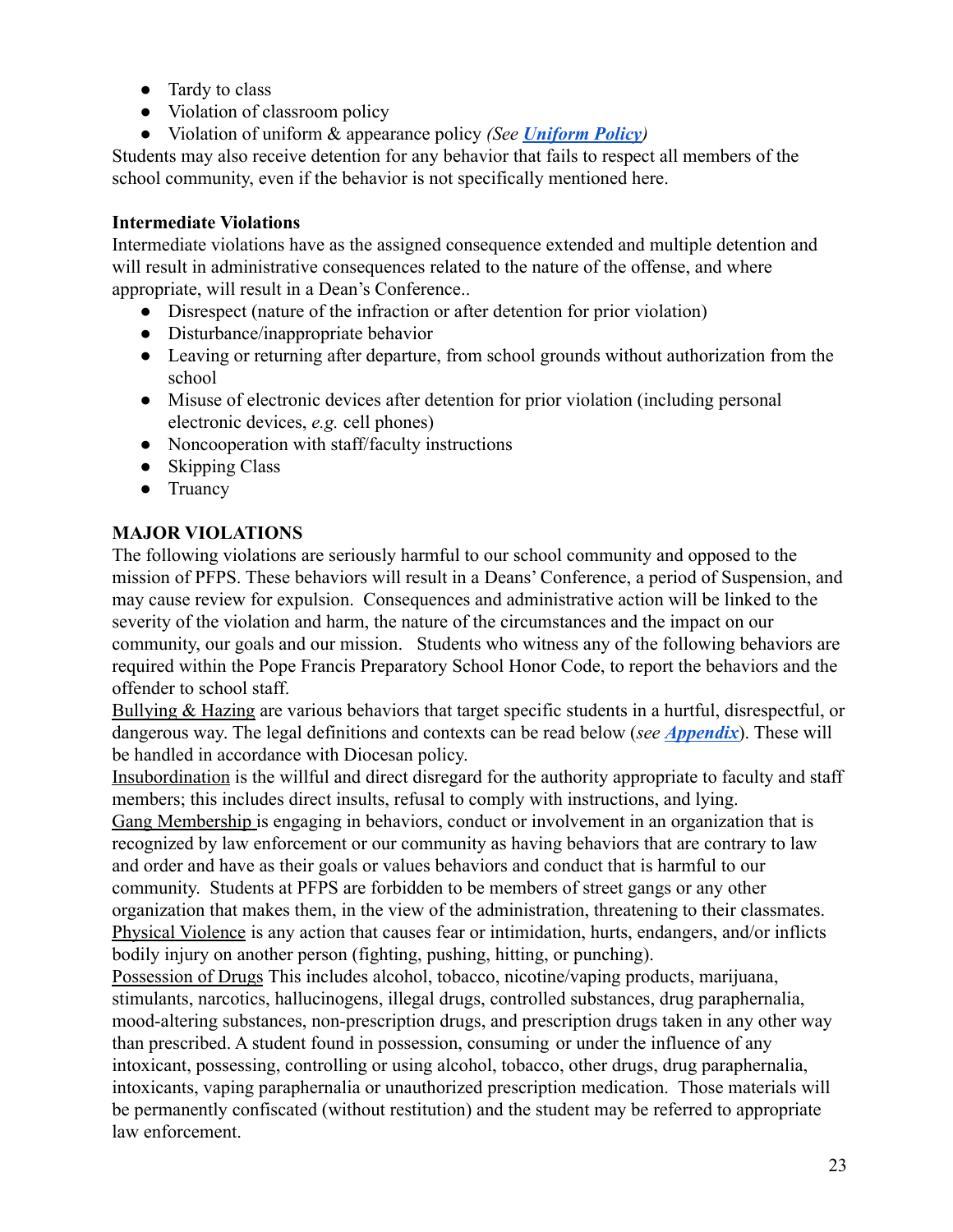Selling/Distributing Drugs (same description as above) is strictly prohibited. Those materials will be permanently confiscated (without restitution) and the student may be referred to appropriate law enforcement.

Sending or Possessing Explicit Materials, including pornography, sexting, offensive or hateful content, is inappropriate. This includes materials accessible on one's cell phone or other electronic devices, which are subject to searches at any time (*see [Searches](#page-23-0)*). Students who possess or share explicit materials will be subject to suspension or any other administrative remedy as deemed appropriate by the school. The materials and means of conveyance may be permanently confiscated (without restitution). *Exceptions may be granted for students who receive explicit materials and immediately report them without further sharing them and also for students who are victimized by the sharing of such materials.*

Sexual Harassment includes, but is not limited to, any unwelcome conduct of a sexual nature, either physical or verbal, insulting comments, posting, or sharing of suggestive materials and attributing them to another community member.

Theft is the taking of any property that is not yours; Vandalism is any destruction or damage willfully inflicted on the property of the school or another person. A student who is found to have vandalized, stolen or converted school or another's property will be held financially responsible and required to pay for replacement of the property. This restitution is in addition to any other consequences assigned under this policy.

Threats of Violence include words (written or spoken) or actions meant to scare or intimidate another person. Bringing a weapon (or anything that can reasonably be construed as a weapon) to campus constitutes a threat of violence.

Violation of the Academic Integrity policy. Cheating is any attempt to gain an unfair academic advantage; Plagiarism is the illegitimate use of another person's words, work, or ideas as one's own. (*For details, see Academic Integrity.*) In addition to receiving a Deans' Conference and a suspension, a student caught participating in cheating or plagiarism will be required to make up the relevant assignment/assessment and, at the discretion of the teacher, the grade for the assessment will be from 0 to 59, failing credit.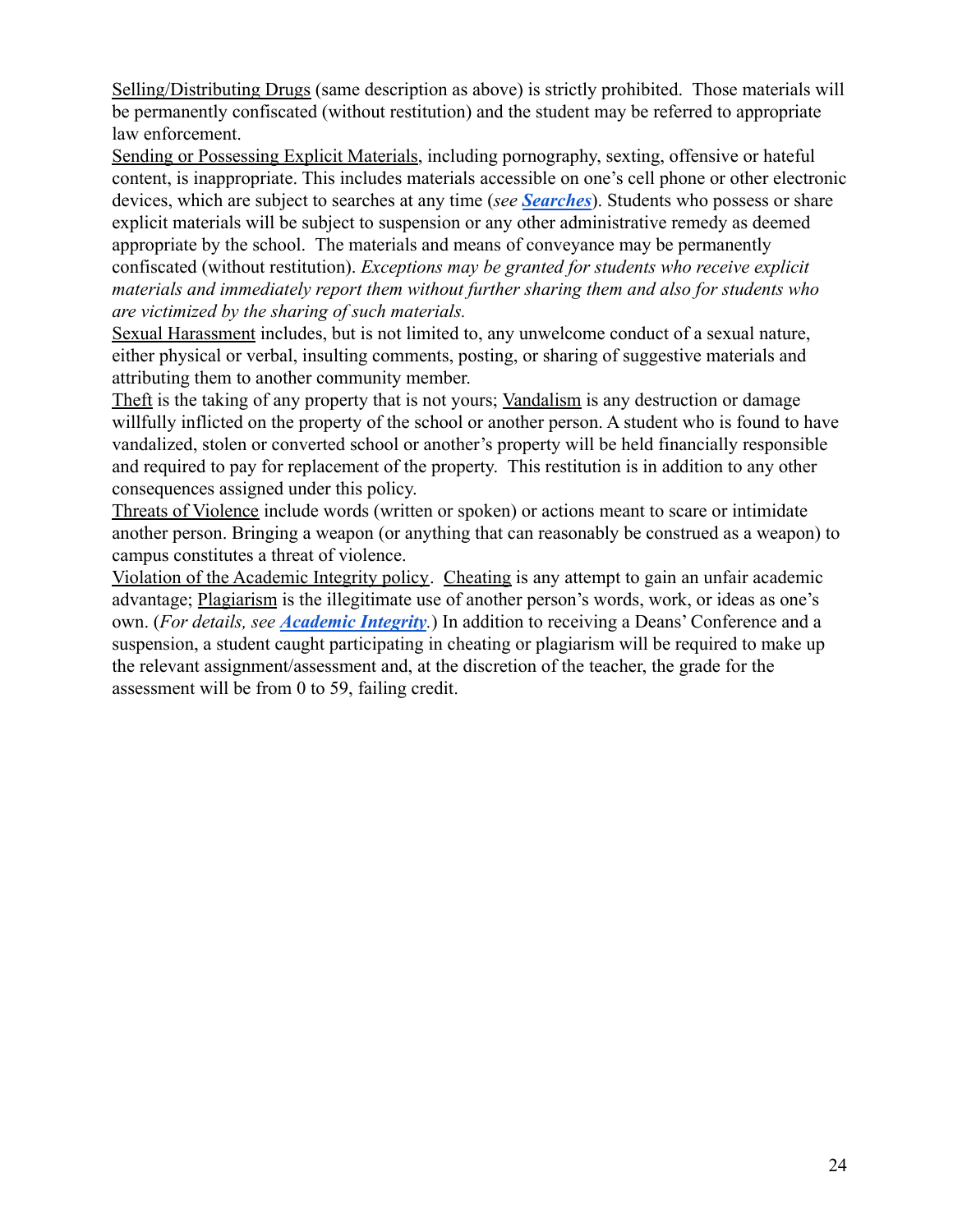## **UNIFORM and APPEARANCE POLICY**

<span id="page-25-0"></span>The purpose of the school uniform policy is to encourage an appropriate, respectful environment for the entire school community, and to acclimate students to dressing and presenting appropriately for the professional world. The uniform and appearance policy is designed to instill a sense of self worth in yourself and pride in your community. Students should always present a neat, clean, respectful presentation at all times and wear the uniform items as designed without alterations that modify their appearance. The uniform requirements for regular attire, liturgy attire and spirit days are delineated in this policy. Students need to follow the entire uniform policy from arrival on campus until departure, including liturgy days, lunch and afterschool activities. Students are not allowed to wear outer garments, inclusive of jackets, coats; those items must be stored in the student's assigned locker. Exceptions may be granted by the administration in writing only. Any student violating the uniform policy may be subject to disciplinary action. Some items must be purchased through either Donnelly's School Apparel, Blake's School Uniform Company, or Tommy Hilfiger. These items are identified in the uniform expectations given below. Sporting uniforms, club attire or spirit wear are issued or available for purchase and may be worn at sporting and club events or outside of school and after the academic day; the mere presence of a Pope Francis Preparatory logo does not make it permissible to wear as part of the school uniform.

Specific exceptions are noted below in the "Spirit Days" section.

## **Masks/Face Coverings**

Students may choose to wear masks/face coverings. The mask/covering must:

- be a solid color (only exception is official PFPS logo)
- be made with at least 2 layers of breathable material (fabric or disposable)
- fully cover the nose and mouth and secure under the chin
- fit snugly but comfortably against the side of the face
- be secured with ties or ear loops

Neck gaiters, open-chin triangle bandanas and face coverings containing valves, mesh material or holes of any kind are not acceptable face coverings. Plexiglass face shields are acceptable in addition to, but not instead of, a mask as defined above.

#### <span id="page-25-1"></span>**REGULAR ATTIRE**

| <b>Bottoms</b><br>$\sim$ Full length dress pants/docker/chino style;<br>Light Khaki or Black. Suggested to be<br>purchased through Donnelly's, Blake's, or<br>Tommy Hilfiger. Pants cannot have<br>drawstring waists, elastic bottom cuffs or<br>external pockets. Pants need to be loose<br>$\sim$ Skirt, box pleat or kilt, knee length; Grey.<br>Must be purchased from Donnelly's,<br>Blake's, or Tommy Hilfiger |
|----------------------------------------------------------------------------------------------------------------------------------------------------------------------------------------------------------------------------------------------------------------------------------------------------------------------------------------------------------------------------------------------------------------------|
|                                                                                                                                                                                                                                                                                                                                                                                                                      |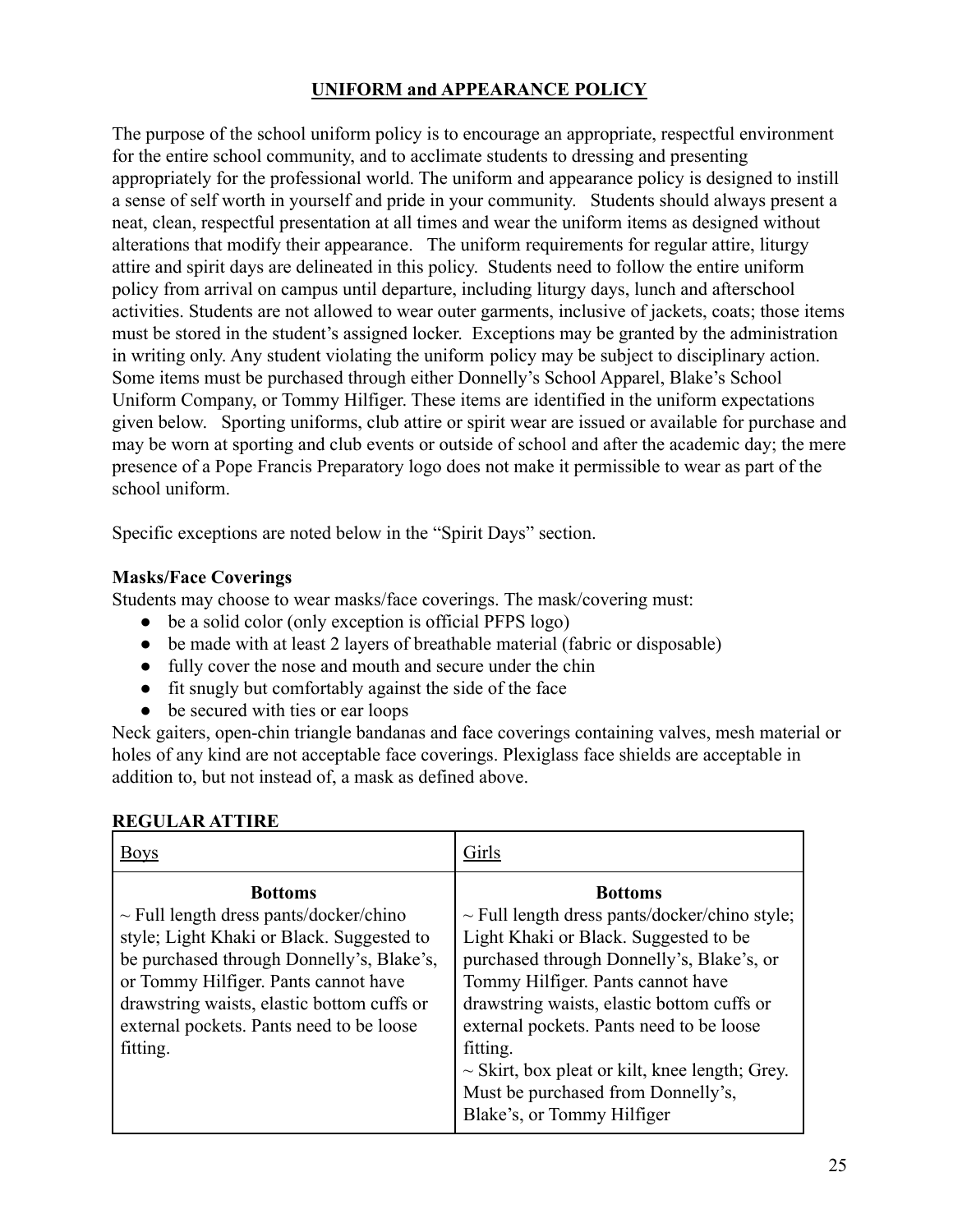| Tops, from Donnelly's, Blake's, or                                                                                                                                                                                                                                                                                                                                                                                                                                                                                                                                                                  | Tops, from Donnelly's, Blake's, or                                                                                                                                                                                                                                                                                                                                                                                                                                                                                                                                                                                                                                                                                                                           |
|-----------------------------------------------------------------------------------------------------------------------------------------------------------------------------------------------------------------------------------------------------------------------------------------------------------------------------------------------------------------------------------------------------------------------------------------------------------------------------------------------------------------------------------------------------------------------------------------------------|--------------------------------------------------------------------------------------------------------------------------------------------------------------------------------------------------------------------------------------------------------------------------------------------------------------------------------------------------------------------------------------------------------------------------------------------------------------------------------------------------------------------------------------------------------------------------------------------------------------------------------------------------------------------------------------------------------------------------------------------------------------|
| <b>Tommy Hilfiger</b>                                                                                                                                                                                                                                                                                                                                                                                                                                                                                                                                                                               | <b>Tommy Hilfiger</b>                                                                                                                                                                                                                                                                                                                                                                                                                                                                                                                                                                                                                                                                                                                                        |
| $\sim$ Pope Francis Prep polo (long- or                                                                                                                                                                                                                                                                                                                                                                                                                                                                                                                                                             | Pope Francis Prep polo (long- or                                                                                                                                                                                                                                                                                                                                                                                                                                                                                                                                                                                                                                                                                                                             |
| short-sleeve), either Cotton or Performance                                                                                                                                                                                                                                                                                                                                                                                                                                                                                                                                                         | short-sleeve), either Cotton or Performance                                                                                                                                                                                                                                                                                                                                                                                                                                                                                                                                                                                                                                                                                                                  |
| Fabrics; White, Black, or Wine.                                                                                                                                                                                                                                                                                                                                                                                                                                                                                                                                                                     | Fabrics; White, Black, or Wine.                                                                                                                                                                                                                                                                                                                                                                                                                                                                                                                                                                                                                                                                                                                              |
| $\sim$ Option for Seniors: Class Color polo                                                                                                                                                                                                                                                                                                                                                                                                                                                                                                                                                         | $\sim$ Option for Seniors: Class Color polo                                                                                                                                                                                                                                                                                                                                                                                                                                                                                                                                                                                                                                                                                                                  |
| <b>Shoes</b>                                                                                                                                                                                                                                                                                                                                                                                                                                                                                                                                                                                        | <b>Shoes</b>                                                                                                                                                                                                                                                                                                                                                                                                                                                                                                                                                                                                                                                                                                                                                 |
| $\sim$ Sneakers or dress shoes                                                                                                                                                                                                                                                                                                                                                                                                                                                                                                                                                                      | $\sim$ Sneakers or dress shoes                                                                                                                                                                                                                                                                                                                                                                                                                                                                                                                                                                                                                                                                                                                               |
| <b>Optional Items</b><br>These items may be worn in addition to,<br>but not instead of the items above.<br>$\sim$ V-Neck pullover sweater or sweater-vest,<br>black, from Donnelly's, Blake's, or Tommy<br>Hilfiger<br>$\sim \frac{1}{4}$ zip pullover or full zip black fleece<br>jacket purchased from Donnelly's, Blakes,<br>or Tommy Hilfiger<br>$\sim$ Blazer with school logo, from Tommy<br>Hilfiger                                                                                                                                                                                         | <b>Optional Items</b><br>These items may be worn in addition to,<br>but not instead of the items above.<br>$\sim$ V-Neck pullover sweater or sweater-vest,<br>black, from Donnelly's, Blake's, or Tommy<br>Hilfiger<br>$\sim$ ¼ zip pullover or full zip black fleece<br>jacket purchased from Donnelly's, Blake's,<br>or Tommy Hilfiger<br>$\sim$ Full length leggings/stockings/tights<br>(solid and of solid colors only), knee high<br>socks (solid and of solid colors only) as an<br>additional layer under the skirt<br>$\sim$ Blazer with school logo, from Tommy<br>Hilfiger                                                                                                                                                                        |
| <b>Inappropriate Items</b><br>The following may <b>never</b> be worn or<br>carried in school or at school functions<br>$\sim$ Sandals, moccasins, slippers, open toed<br>footwear<br>$\sim$ Hats, hoods, or any other headwear.<br>$\sim$ Facial or visible body piercings, visible<br>tattoos, excessive jewelry, gauges, pocket<br>chains<br>$\sim$ Unnatural hair color<br>$\sim$ Anything ripped, stained, immodest,<br>tight, or with messages at odds with the<br>school's character<br>$\sim$ Outdoor jackets<br>$\sim$ No visible shirts or sweatshirts may be<br>worn underneath the polo. | <b>Inappropriate Items</b><br>The following may <b>never</b> be worn or<br>carried in school or at school functions<br>$\sim$ Sandals, moccasins, slippers, open toed<br>footwear<br>$\sim$ Hats, hoods, or any other headwear<br>$\sim$ Facial or visible body piercings, visible<br>tattoos, excessive jewelry, gauges, pocket<br>chains.<br>$\sim$ Unnatural hair color<br>$\sim$ Anything ripped, stained, skintight,<br>immodest, or with messages at odds with<br>the school's character<br>$\sim$ Outdoor jackets<br>$\sim$ No visible shirts or sweatshirts may be<br>worn underneath the polo.<br>$\sim$ Form-fitting bottoms without a Skirt, box<br>pleat or kilt, knee length; Grey. Purchased<br>from Donnelly's, Blake's, or Tommy<br>Hilfiger |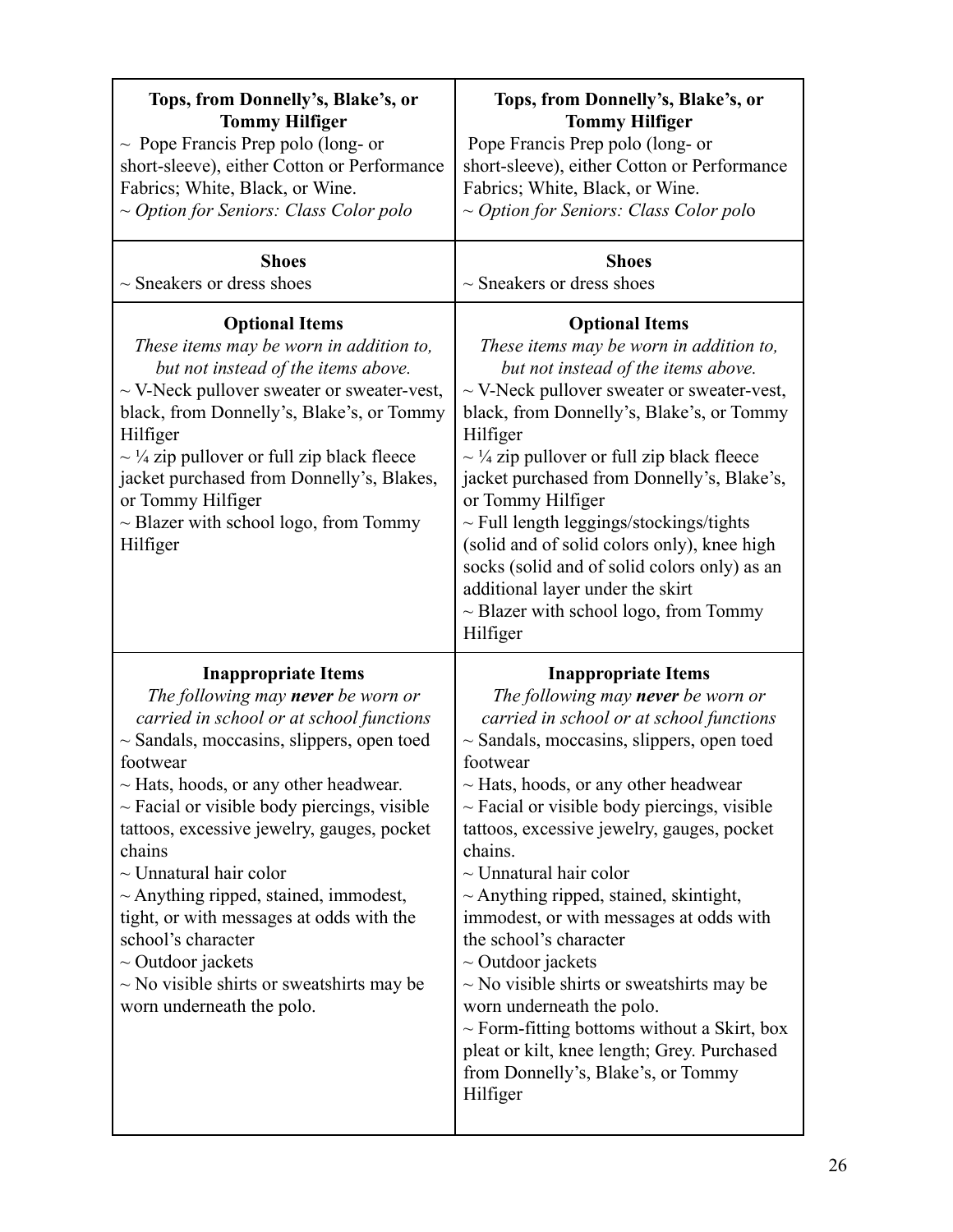## **LITURGY ATTIRE**

When the school community celebrates the sacred liturgy (*see [Liturgy](#page-29-0)*), more formal attire is required of students, as detailed below. All liturgy days are published in advance on the school calendar and announced on the previous day as a reminder. Liturgy attire must be worn from arrival through departure. **Students may wear liturgy attire on regular school days if desired**.

| <b>Boys</b>                                                                                                                                                                                                                                         | Girls                                                                                                                                                              |
|-----------------------------------------------------------------------------------------------------------------------------------------------------------------------------------------------------------------------------------------------------|--------------------------------------------------------------------------------------------------------------------------------------------------------------------|
| <b>Tops</b><br>$\sim$ Oxford shirt (short- or long-sleeve), with<br>school logo, purchased from Donnelly's,<br>Blake's, or Tommy Hilfiger; White or<br>Blue, tucked into belted trousers worn<br>with all buttons fastened and a.<br>$\sim$ Necktie | <b>Tops</b><br>$\sim$ Oxford shirt (short- or long-sleeve), with<br>school logo, purchased from Donnelly's,<br>Blake's, or Tommy Hilfiger; White, Blue, or<br>Pink |
| <b>Shoes</b>                                                                                                                                                                                                                                        | <b>Shoes</b>                                                                                                                                                       |
| $\sim$ Clean dress shoes                                                                                                                                                                                                                            | $\sim$ Closed-toe dress shoes                                                                                                                                      |
| All other items remain the same as the                                                                                                                                                                                                              | All other items remain the same as the                                                                                                                             |
| regular uniform policy listed above.                                                                                                                                                                                                                | regular uniform policy listed above.                                                                                                                               |

## <span id="page-27-0"></span>**SPIRIT DAYS**

On Fridays, except where the Friday is a liturgy day, students may express school spirit and recognize the many clubs and sports in which they participate by wearing appropriate spirit and athletic tops as detailed below.

| <b>Boys</b>                                   | Girls                                      |
|-----------------------------------------------|--------------------------------------------|
| <b>Tops</b>                                   | <b>Tops</b>                                |
| Any shirt/sweatshirt/jersey issued by PFPS    | Any shirt/sweatshirt/jersey issued by PFPS |
| in good repair that includes the school       | in good repair that includes the school    |
| name and/or logo.                             | name and/or logo.                          |
| All other items remain the <b>same</b> as the | All other items remain the same as the     |
| regular uniform policy listed above.          | regular uniform policy listed above.       |

## <span id="page-27-1"></span>**GRADUATION ATTIRE**

Commencement is a school activity and the culmination of your time at Pope Francis Preparatory School. It is a joyous occasion that celebrates your advancement into adulthood and higher education. It is respectful to attire yourself in semi formal appropriate attire that recognizes the importance of this event for yourselves, your families and our community. Students are asked to note and adhere to the following dress code and information.

Students may only wear graduation regalia; inclusive of sashes, cords, robes and headwear issued by and authorized by the school. Wearing of personalized accessories or items such as pins, cords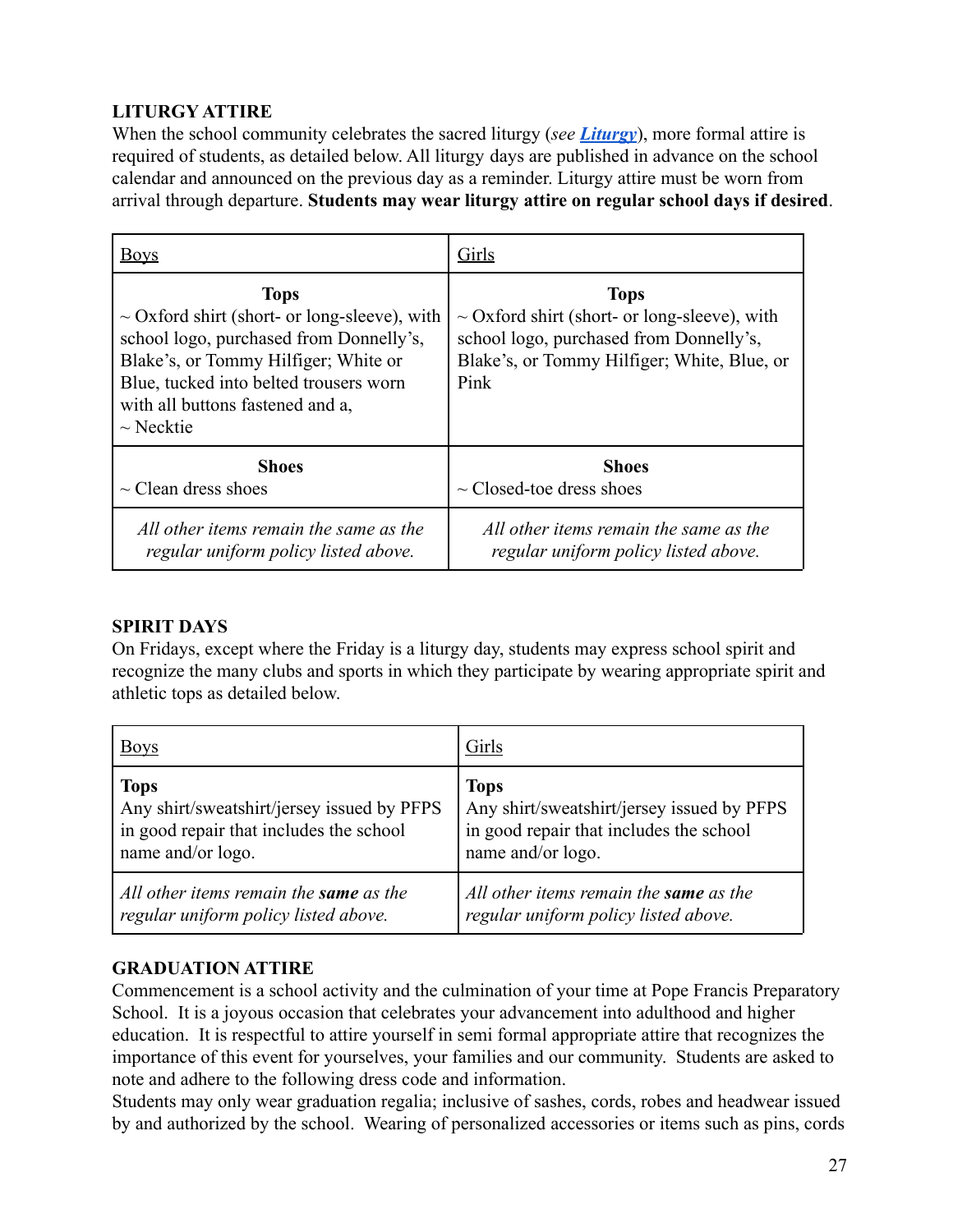or sashes that are issued by outside societies are not permitted. Students may not alter the headwear or robes in any manner to include but not limited to: shortening the robe, adding art or text to the academic headwear. Please direct questions to the Dean of Students.

| Gentlemen                                                                                                                                                           | Ladies                                                                                                          |
|---------------------------------------------------------------------------------------------------------------------------------------------------------------------|-----------------------------------------------------------------------------------------------------------------|
| <b>Tops</b><br>$\sim$ Dress shirt tucked into belted trousers<br>worn with all buttons fastened and a,<br>$\sim$ Necktie<br>Optional seasonal blazer or suit jacket | <b>Tops</b><br>$\sim$ Dress blouse or dress                                                                     |
| <b>Bottoms</b><br>Full length matching suit pants or dress<br>trouser and socks                                                                                     | <b>Bottoms</b><br>Skirt, Dress or dress pants that are<br>appropriate for wear at a formal business<br>function |
| <b>Shoes</b><br>$\sim$ Clean dress shoes                                                                                                                            | <b>Shoes</b><br>$\sim$ Dress shoes                                                                              |
| All attire should be free from any<br>messages and properly modest to be<br>reflective of our School                                                                | All attire should be free from any messages<br>and properly modest and to be reflective of<br>our School        |

## **ATHLETIC AND WELLNESS ATTIRE**

Students should wear appropriate clothing when participating in athletic activities, including sports and Wellness class. Knee-length shorts, sweatpants, t-shirts, *etc.* are all appropriate, as long as they (1) follow the guidelines for appropriateness (*see [Inappropriate Items](https://docs.google.com/document/d/1umiTQ8Uwv55SAoICpiRVkufVLDx-CB5UeogqWykeSl4/edit#bookmark=kix.9xkqf0eazfih) above*) and (2) are worn only during athletic activities and in athletic areas of the campus (not in areas like the Chapel or the Learning Commons).

Students wishing more formal attire on days that they have athletic contests may wear liturgy attire. There are no special dress exceptions for game days.

## **CAMPUS MINISTRY**

<span id="page-28-0"></span>The Campus Ministry program serves to cultivate the spiritual lives of the entire school community. It does so by drawing from the riches of our Catholic tradition, without prejudice to members of the school community who come from other faith traditions.

## <span id="page-28-1"></span>**PRAYER**

The school day, and every class begins and ends with prayer. In addition, prayer services are occasionally conducted for the whole school, individual grades, or smaller groups (*e.g.* sports teams).

## <span id="page-28-2"></span>**CHAPEL**

The school Chapel is located in the main lobby. It is always open and available as a place for prayer and/or meditation, either to individuals or to groups. Students are encouraged to visit the Chapel frequently.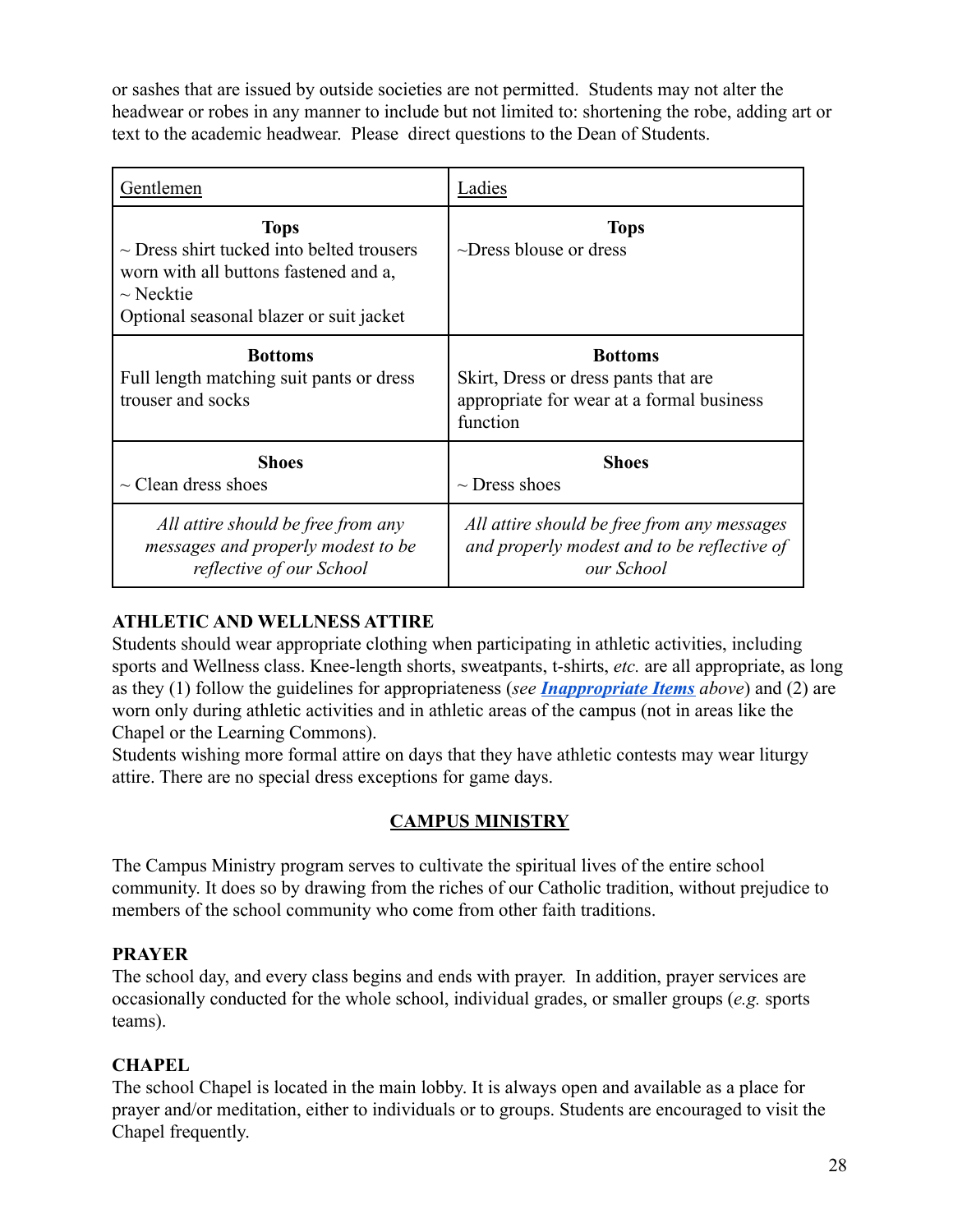## <span id="page-29-0"></span>**LITURGY**

"The Eucharist is the source and summit of our life" (*Catechism of the Catholic Church* 1324). Therefore, several times a year, the school sets aside time from its ordinary activity to celebrate the Eucharist as a community. All students are required to reverently attend these celebrations, and members of our wider school community - including family members of current students - are invited to attend as well.

#### <span id="page-29-1"></span>**RETREATS**

Campus Ministry hosts four retreats per year, one per grade. These retreats help the students of each grade to relate to one another spiritually and thereby strengthen the entire school community. Therefore, these retreats are required of all students. Students who are absent or otherwise miss their grade's retreat day must seek out a suitable replacement (to be approved by the Campus Minister) and participate in it before the end of the school year.

#### <span id="page-29-2"></span>**COMMUNITY SERVICE**

Performing acts of service for the wider community is necessary not only for responsible participation in society, but also for living our Catholic faith. Therefore, the school requires every student to perform community service every year. Students are required to complete a personal community service project, to be approved and graded by their Theology teachers, of approximately the following time:

- 9th grade: Twelve hours
- 10th grade: Twelve hours
- 11th grade: Twenty-four hours
- 12th grade: Twenty-four hours

Further details about required community service are addressed in each student's Theology class. Remember, this is only the bare minimum requirement - more community service is always encouraged!

Campus Ministry offers the student body many opportunities for performing their service throughout the wider Pioneer Valley community. These opportunities are grounded in the [Seven](http://www.usccb.org/beliefs-and-teachings/what-we-believe/catholic-social-teaching/seven-themes-of-catholic-social-teaching.cfm) [Themes of Catholic Social Teaching](http://www.usccb.org/beliefs-and-teachings/what-we-believe/catholic-social-teaching/seven-themes-of-catholic-social-teaching.cfm) and provide a wide variety of ways to serve; all students are encouraged to participate in some of these opportunities.

#### <span id="page-29-3"></span>**CHAPLAIN**

The school is blessed to have the part-time services of a diocesan priest to celebrate the Sacraments for our community.

#### <span id="page-29-4"></span>**DAILY MASS**

One day per week, the Chaplain offers daily Mass before school (7:15am). Students are invited and encouraged to attend whenever possible.

#### <span id="page-29-5"></span>**RECONCILIATION**

The Sacrament of Reconciliation is available with the Chaplain one day per week. Students must make an appointment ahead of time and may miss several minutes of any class in order to make their Confession.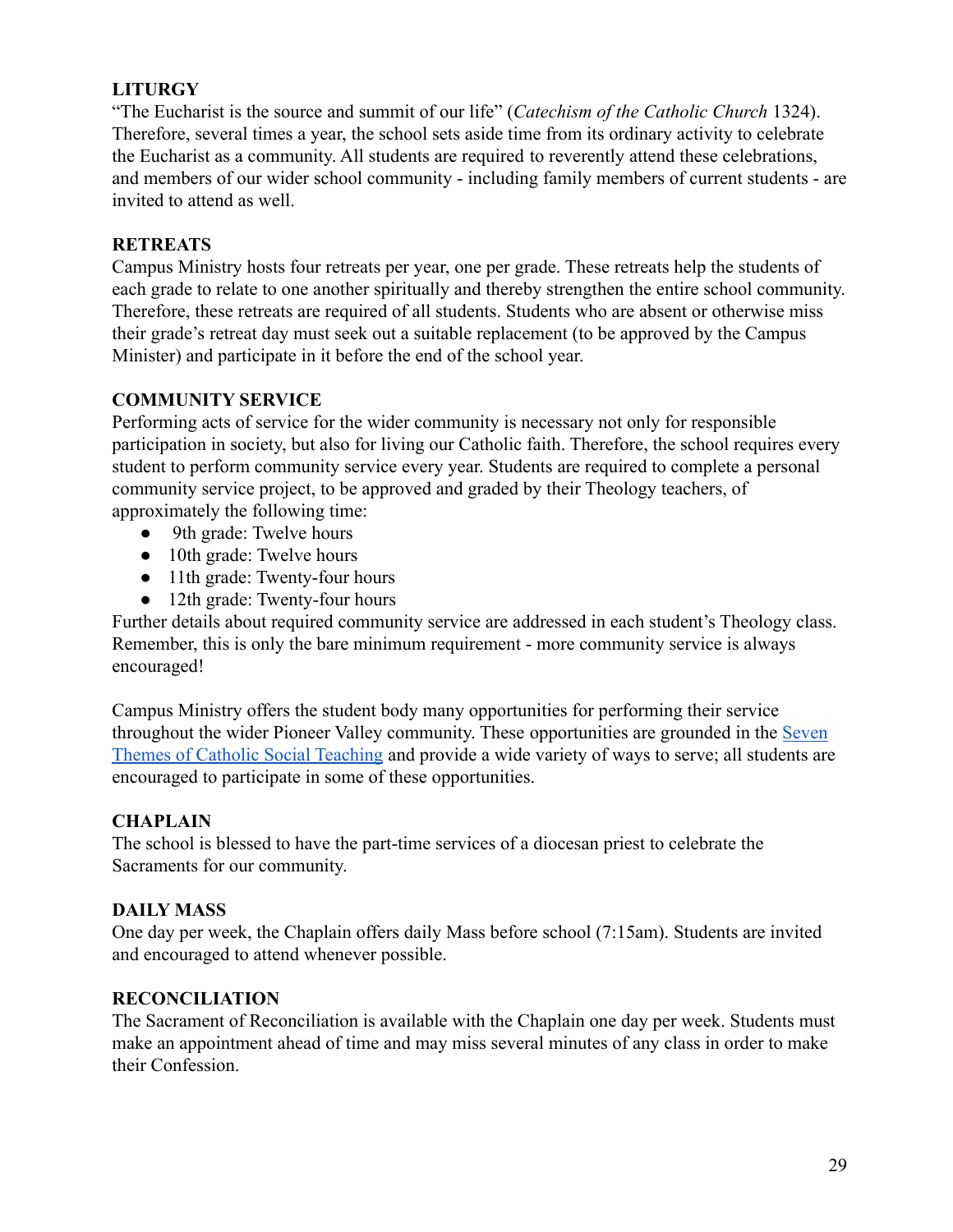## <span id="page-30-0"></span>**PASTORAL COUNSELING**

The Campus Minister is available to any student, faculty or staff member who needs spiritual guidance or support. Please note that the campus minister can be of further assistance to any member of the Pope Francis Preparatory School community who might need the sacramental support of an ordained priest.

## **COMPUTER AND INTERNET USE POLICY**

<span id="page-30-1"></span>Digital technology is a fully-integrated part of daily life at Pope Francis Preparatory School: students take notes, communicate with teachers, study, complete assignments, participate in activities, and socialize via their school-issued Microsoft Surfaces and internet access. Therefore, the school holds students to a high standard of digital citizenship just as it holds them to a high standard of other behaviors.

#### <span id="page-30-2"></span>**EDUCATIONAL TECHNOLOGY**

The school provides internet access and computers in order to enhance students' academic experience. Students are expected to use these tools primarily for academic purposes, specifically those assigned by their teachers. Therefore, students must not use this technology in any way that undermines or impedes this academic purpose (for themselves or others).

Further, students must not use this technology in any way that is harmful to themselves or others, illegal, or immoral (according to the school's Catholic identity), regardless of whether they do so in school or otherwise. Students caught misusing the technology in this way will be subject to proportionate disciplinary and or administrative consequences.

#### <span id="page-30-3"></span>**APPROPRIATE & INAPPROPRIATE BEHAVIOR**

Digital technology is fully integrated into daily life at the school, the same standards that govern polite and appropriate behavior also govern behavior involving digital technology. Students are required to make appropriate and responsible choices when engaging in use of technology. Students are tasked with learning which technological behaviors are inappropriate by comparing them with their non-technology equivalents. For example, if it is offensive or inappropriate to bring a photograph with a particular image into school and display it, then don't have or display the same or similar image on your screen. When a determination of what is appropriate is needed, the school, in its sole discretion, will make the determination in accordance without missions.

#### <span id="page-30-4"></span>**SCHOOL EMAILADDRESS**

All students have been assigned a standard school email address. Students must respond to emails from teachers/staff in a timely manner. Ignoring digital communications from teachers is no different from ignoring in-person communications - it can be disruptive or even disrespectful, and disciplinary action may follow. Further, students may not use their school email for any inappropriate actions, logins/memberships, *etc*.

## <span id="page-30-5"></span>**MICROSOFT SURFACES**

Each student is responsible for his/her specific Surface, charger, and keyboard. Students must keep their devices in good working order; must follow the school's instructions regarding maintenance and care of their devices; and are expected to keep track of their own devices. Because the school retains ownership of these devices, it retains the right to search them at any time (*see Searches*).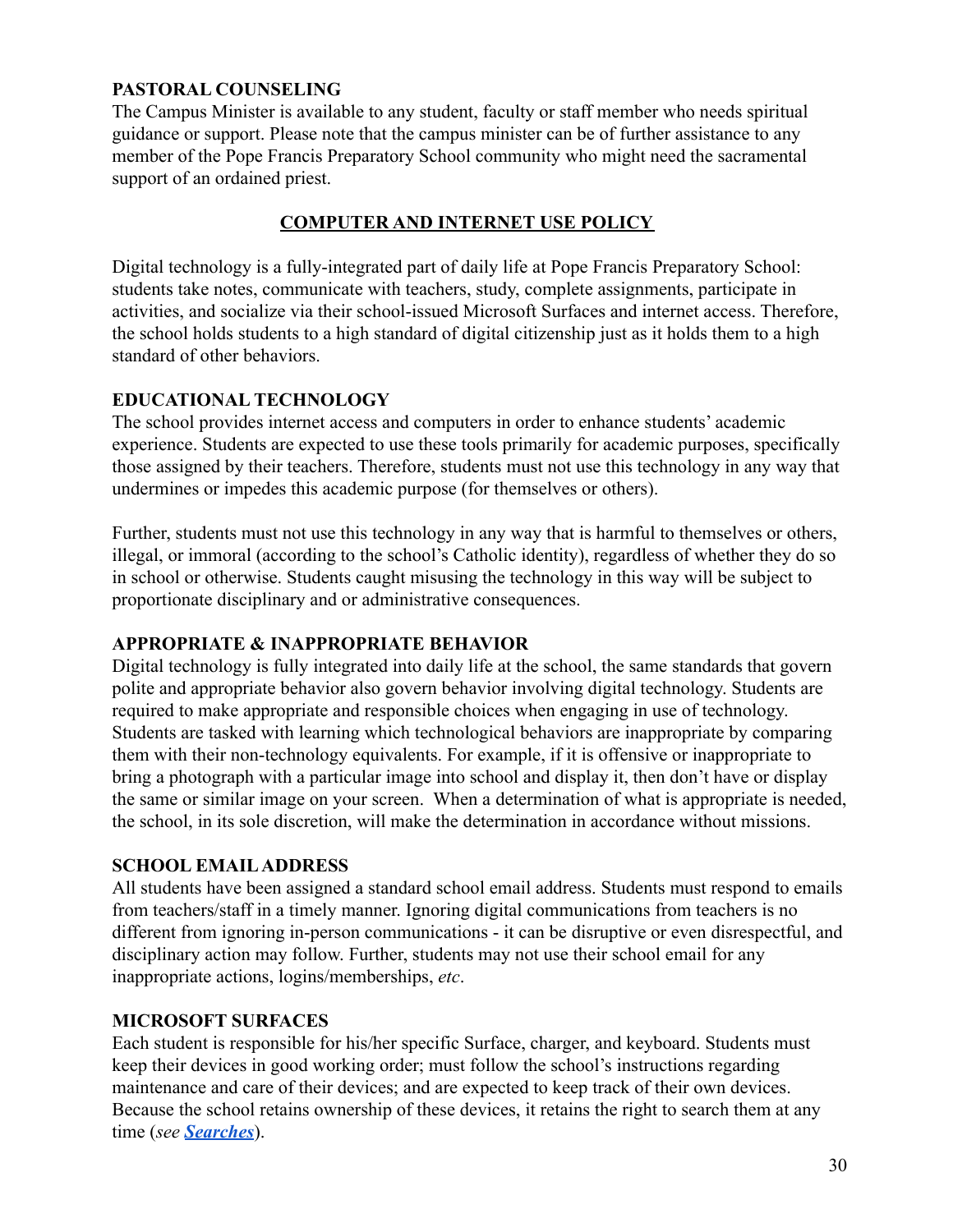## <span id="page-31-0"></span>**DIGITAL CITIZENSHIP**

Students are educated in responsible digital citizenship. This unit will inform students about internet safety and personal responsibility regarding computer and internet use.

## **ATHLETICS & EXTRA-CURRICULARS**

<span id="page-31-1"></span>Pope Francis Preparatory School offers a variety of athletic and extracurricular activities as an integral part of educating our students. These activities give students the opportunity to learn more deeply about topics of interest, challenge one another to grow through competition, serve the school or wider community, and to socialize with classmates and teachers in a less formal setting than academic classes.

In addition to the school's eligibility rules each club and some activities have their own requirements and guidelines for participation. Any specific rules, guidelines, contracts or participation requirements will be available from the club advisor, coach or sponsor. To enhance the activity and ensure safety students are asked to adhere to these rules and regulations while participating.

Because school-sponsored activities are an important part of the life of the school, all policies are in effect throughout these activities, regardless of when and where they take place.

Participation in activities is a privilege that students can lose. Poor grades, lack of good standing, misbehavior, and absence can each result in ineligibility to compete/perform (*see [Academic](#page-33-0) [Eligibility](#page-33-0)*) or even in not being allowed to attend practices/meetings (*see [Disciplinary Actions](#page-21-0) and Participation in Athletic and Extracurricular Activities*).

**ATHLETICS**

<span id="page-31-3"></span>

|                         | липлянс                 |                        |
|-------------------------|-------------------------|------------------------|
| Fall                    | Winter                  | <b>Spring</b>          |
| <b>Cross Country</b>    | Basketball              | Baseball               |
| Golf                    | Hockey                  | Lacrosse               |
| Soccer                  | <b>Indoor Track</b>     | Softball               |
|                         | <b>Skiing</b>           | Tennis                 |
|                         |                         | Track                  |
|                         | <b>CLUBS/ACTIVITIES</b> |                        |
| Acapella                | Art Club                | Chess Club             |
| Cooking Club            | Debate Club             |                        |
| <b>Engineering Club</b> | Fencing Club            | French Club            |
| Girls Who Code          | <b>GLOW Club</b>        | Key Club               |
| Liturgical Choir        | Climate Crew            | Gardening Club         |
| <b>Model Congress</b>   | Movie-Making Club       | National Honor Society |

<span id="page-31-2"></span>The school offers these activities: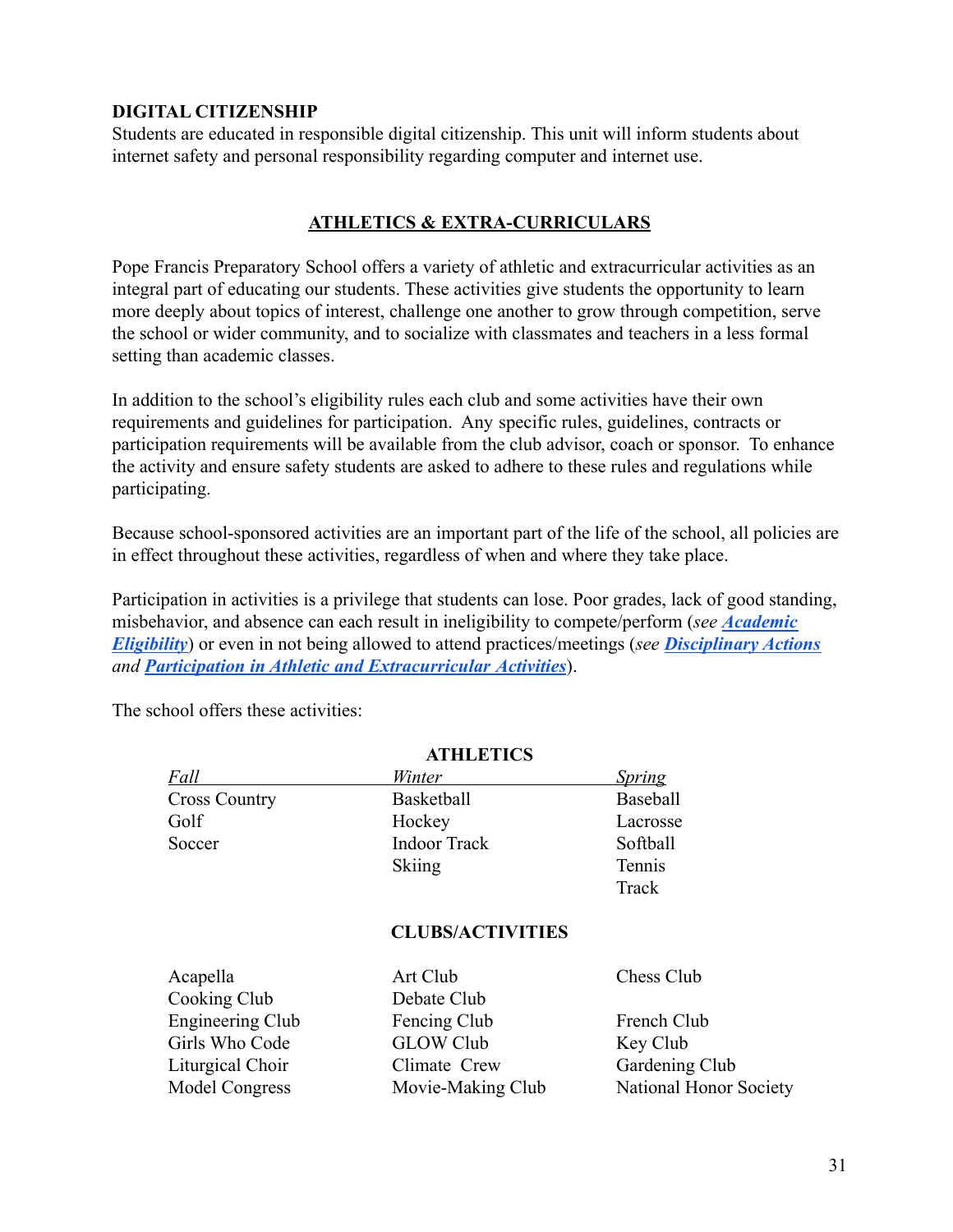Outdoor Adventure Club Pope Francis Players Ouiz Team Social Justice Club Yearbook

Sewing Club Spanish Club Special Olympics Support

## <span id="page-32-0"></span>**MIAA & PVIAC RULES**

The rules and policies of the Massachusetts Interscholastic Athletic Association (MIAA) and the Pioneer Valley Interscholastic Athletic Association (PVIAC) govern Pope Francis athletics as they are published, posted, or announced. The following summary of these rules and policies is a guideline for all parties and is not exhaustive.

1. A student who transfers schools without a change of residence is ineligible for one year in those sports participated in as a varsity athlete or its equivalent, at the original school during the one-year period immediately preceding the transfer.

2. A student must have a physical examination administered by a licensed MA medical physician, nurse practitioner, or physician's assistant in order to be eligible to participate. A physical exam is valid for thirteen months (395 days). A student in violation shall be suspended for the number of contests in which he/she participated without a proper physical.

3. On entering Grade 9 of any school, a student has 12 consecutive sports seasons of eligibility. The student's non-participation in any such season does not extend that student's eligibility.

4. A student must be under nineteen years of age to compete; however, he or she may compete during the academic year he or she turns nineteen, provided the nineteenth birthday occurs on or after September  $1<sup>st</sup>$  of that year.

5. A student who, regardless of quantity, uses, consumes, possesses, buys, sells, or gives away any item containing alcohol, marijuana, tobacco, or any controlled substance, is ineligible for 25% of the season. A second or subsequent violation renders a student ineligible for an additional 60% of the season. Any remaining time will carry over to the next season.

6. Massachusetts General Law (Chapter 269 Section 17) states that it is a criminal offense to commit an act of Hazing. The law defines hazing as "any conduct or method of initiation into any student organization… which willfully or recklessly endangers the physical or mental health or any student or other person." Examples of hazing include, but are not limited to, beating, branding, forced calisthenics, exposure to weather, forced consumption of any food, liquor or beverage, drug or other activity that physically endangers someone or subjects them to extreme mental stress. Incidents of hazing must be reported to an administrator as soon as it is practicable.

#### <span id="page-32-1"></span>**POPE FRANCIS ATHLETIC RULES**

(For more specific rules/expectations, see the *Athletic [Handbook](http://popefrancisprep.org/athletics)*)

- All athletes must travel to away games on the bus provided by the school.
- A student must complete the school-provided forms that grant parental permission to allow a student to participate in athletics. By signing this form, parents agree that they understand and accept all athletic policies of the school. Also, a statement of parental permission for the school to seek emergency medical attention in the event that the parent is unavailable to grant the same must be completed.
- A student must have attended school to participate in any practice or contest that day; to participate in a weekend practice or contest, students must have attended school on the previous school day.
- Students are subject to consequences from the team coach for non-excused absences from team practices.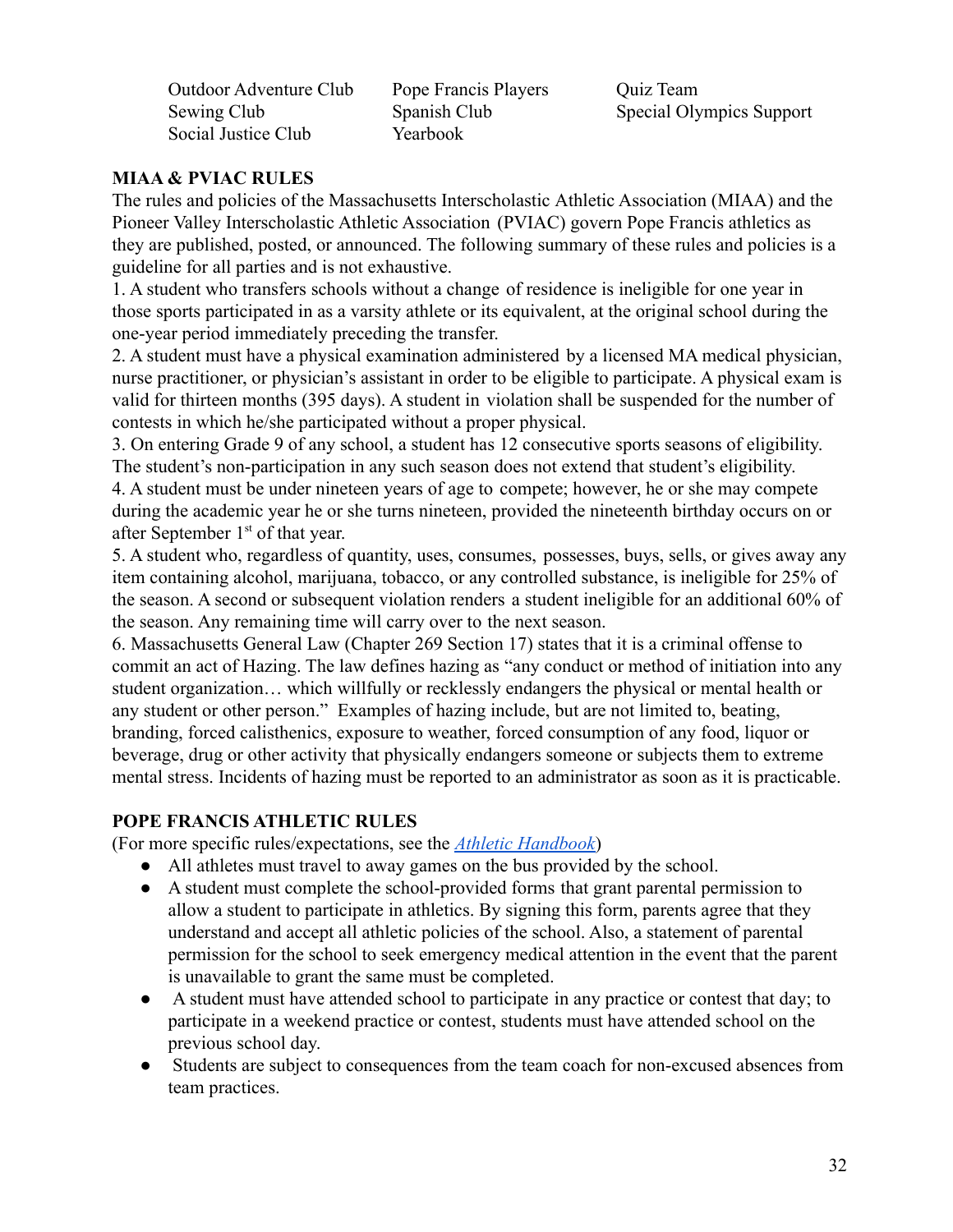- Occasionally, athletes must be dismissed early to travel to a contest. When this occurs, students will not be dismissed from classes until an announcement is made over the PA system.
- Parents are encouraged to attend a pre-season meeting with the administration and athletic director.
- Pope Francis Preparatory School values the safety of our athletes at all times, and is opposed to the use of chemical inhalants not specifically prescribed by a licensed medical practitioner. Athletes at Pope Francis Preparatory School are prohibited from the use of smelling salts, and any item designed to simulate the effect of smelling salts. A student who, regardless of quantity, uses, sells or gives away smelling salts or their equivalent is ineligible for 25% of the season. A second or subsequent violation renders a student ineligible for an additional 60% of the season. Any remaining time will carry over to the next season.
- The school issues uniforms and other equipment to athletes; these materials remain the property of the school, but the athlete is responsible for their care. Failure to return these materials in good and clean condition makes the athlete financially responsible for them.
- Under certain circumstances, disciplinary actions will prevent a student-athlete from fulfilling their obligations to their coach and team (*e.g.*, missing practice to serve detention). Membership on a team will not be grounds for skipping or rescheduling such conflicts. Coaches may issue further athletic consequences to student-athletes who let their team down due to such issues.

## <span id="page-33-0"></span>**ACADEMIC ELIGIBILITY**

A student who fails a class and/or has an overall GPA below 2.0 is deemed academically ineligible for athletics. Ineligible students are allowed to practice with their team, at the discretion of the coach, but they cannot compete or otherwise represent the school at contests (and therefore they may not be dismissed early for travel). Eligibility/ineligibility takes effect automatically on the days when grades are officially issued: mid-semester grade reports and end-of-semester report cards (*see [School Calendar](#page-8-0) for dates*).

## <span id="page-33-1"></span>**ELIGIBILITY WAIVER**

Students who become academically ineligible by failing only one subject (while still having an overall GPA of 2.0 or higher) may apply to waive their ineligibility. This waiver is only available once in each student's entire time at PFPS. In order to receive the waiver, students must: 1. Apply to the Assistant Head of School within three days of grades being officially issued. 2. Explain the circumstances leading to the ineligibility before a committee including the Assistant Head of School, the Athletic Director, the student's guidance counselor, and the subject teacher. (Note: the committee has the right to deny applications for any reason at their discretion.) 3. Meet with their subject teacher and guidance counselor weekly to improve their grade. Students who fail to attend these meetings or improve their failing grade will have their waiver revoked.

## <span id="page-33-2"></span>**POPE FRANCIS PLAYERS ELIGIBILITY**

Pope Francis Players is more like an athletic team than a typical club: members try out for individual productions, make a serious commitment for a specific season, and their performance is a public event that represents the school to the wider community. Therefore, Pope Francis Players will be subject to the same academic eligibility requirements as athletics eligibility.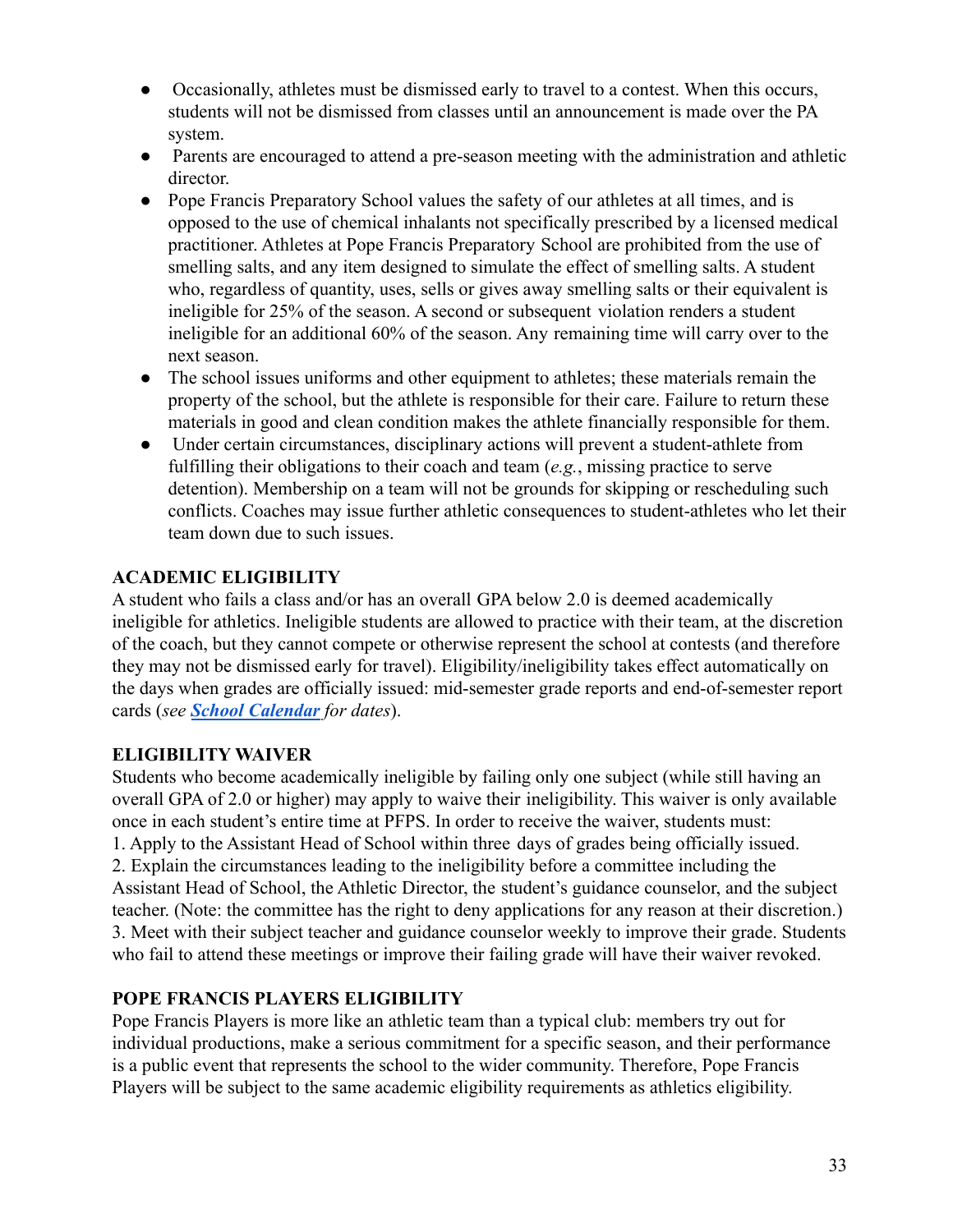## <span id="page-34-0"></span>**NATIONAL HONOR SOCIETY**

The St. Thomas Aquinas Chapter of the NHS celebrates student achievement in academics, leadership, service, and character. Students are eligible to apply if they are in grade 10-12 with a minimum GPA of 3.600 and a good disciplinary record in accordance with the NHS Chapter Bylaws. Students may be denied admission to the NHS, or be dismissed from it, for various reasons, including decrease in GPA, failure to complete service, and disciplinary issues.

## **OTHER POLICIES & PROCEDURES**

#### <span id="page-34-2"></span><span id="page-34-1"></span>**ASSEMBLIES**

Assemblies of the entire student body, or of specific classes, will be held at various times. Students are expected to treat these assemblies with the same attitude as academic classes: respectful and attentive presence are required, and students may not skip or otherwise be excused from assemblies without the permission of a teacher.

#### <span id="page-34-3"></span>**BUSES**

Bus transportation is a privilege provided to our students by their school districts. Vulgarity, rowdiness, vandalism, smoking/vaping, and fighting are violations for which the student may lose their bus privileges; should this happen, the student's parents/guardians are responsible for their child's transportation.

Because student behavior while using bus transportation is a public reflection of our school community, PFPS expects exemplary behavior from all its students riding the bus, and it retains the right to issue disciplinary actions against students misbehaving on buses.

#### <span id="page-34-4"></span>**COLLEGE VISITS**

Juniors and seniors may miss up to three days of school per academic year to visit colleges to which they intend to apply. Prior to a college visit, the student must obtain and complete a College Visit Form from a counselor, have it signed by a parent and the appropriate teachers, and submit it to the Front Office one full day before the visit.

#### <span id="page-34-5"></span>**CELL PHONES**

During students' non-academic time, cell phones may be used as long as they are neither distracting nor hazardous in the estimation of the faculty or staff member. During academic time, students must abide by each teacher's cell phone policy, as explained by the teacher or delineated in the class syllabus. Teachers may allow or forbid cell phones in their classrooms, and they are allowed to confiscate phones when they deem their policy has been violated. Violations of a classroom policy or a teacher's instruction regarding the use of electronic devices will result in a detention for a minor or intermediate violation and may result in administrative remedies related to the violation or repeated violations. Confiscated phones will be given to the Dean of Students and must be picked up by the student at the Dean's office at the end of the school day.

#### <span id="page-34-6"></span>**CHANGE OF ADDRESS**

The Counseling Office must be promptly informed of any change in mailing address, phone number, or email address to ensure that the school can still send communications as needed, especially in case of emergency.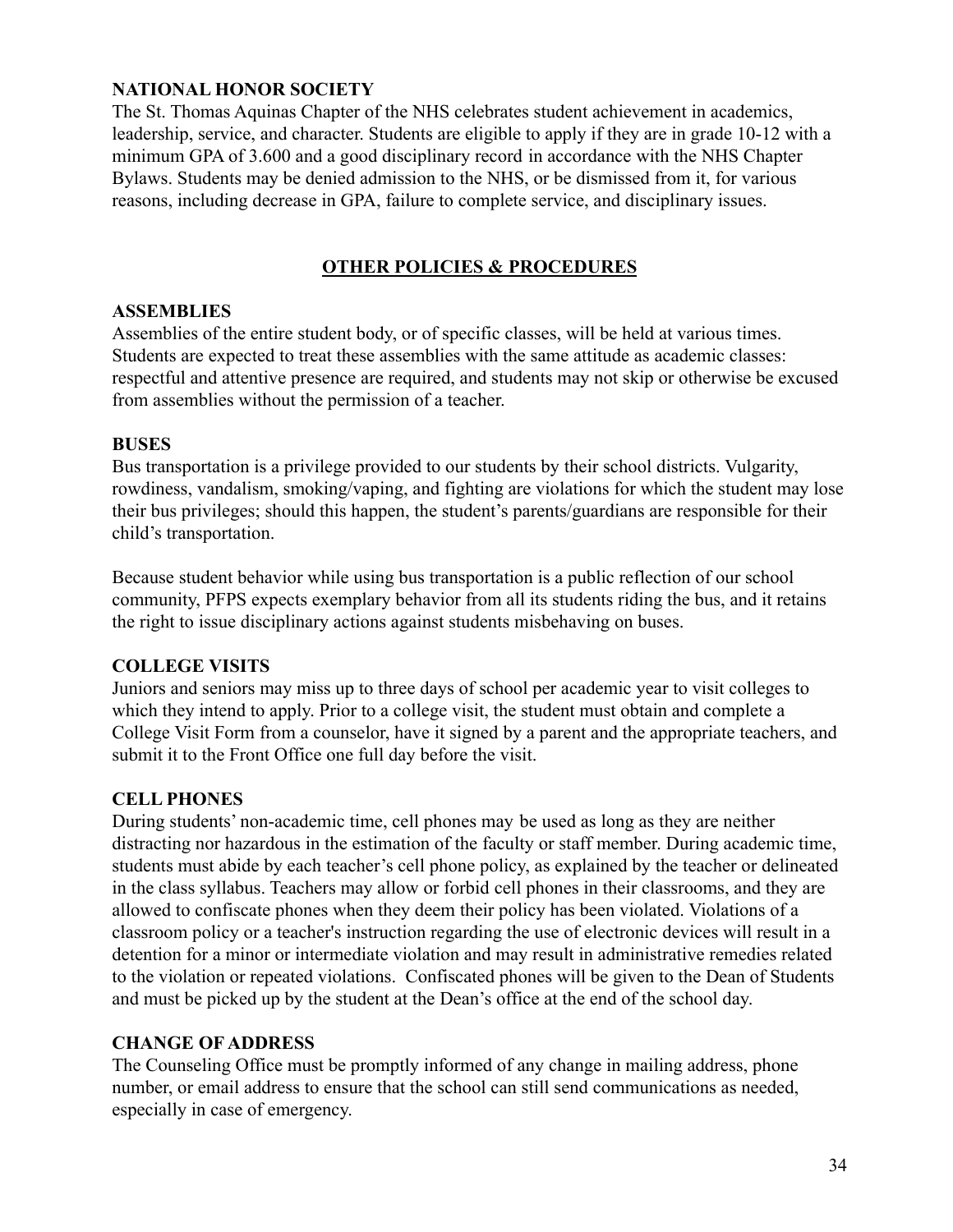## <span id="page-35-0"></span>**DINING COMMONS**

Breakfast and lunch are both provided in the Dining Commons. Students may either eat the food provided by Sodexo or bring in their own; students may not order food to be delivered to the school. Students must respect the staff by complying with their instructions and cleaning up after themselves completely. Leaving one's table messy is inappropriate and may result in disciplinary action, regardless of which individual student left the mess. The students must remain at their table and seated during the entire meal and may not move furniture or seats.

#### <span id="page-35-1"></span>**DANCES**

The school occasionally hosts dances, especially Semi-Formal and Prom. While these dances are primarily intended for PFPS students, outside guests are generally welcome, provided they register ahead of time with a copy of their school ID. Dress code for the dance will be published with the dance information. All students and guests will be subject to a Breathalyzer test upon entry. The faculty/staff in charge of the dance have the right to admit, refuse admission, or eject people from the dance at their discretion. All school policies, and consequences for violations of the policies are in full effect at school dances.

#### <span id="page-35-2"></span>**ELEVATOR**

Students who require use of the elevator due to illness or injury may obtain a pass from the school nurse after making a \$10 deposit (which will be fully refunded when the pass is returned). A student may, when necessary, bring another student in the elevator with them to help carry their materials. Unauthorized or otherwise inappropriate use of the elevator may result in disciplinary action.

#### <span id="page-35-3"></span>**FIELD TRIPS**

Educational field trips may be taken by classes or extracurricular clubs. Students must have signed and submitted parental permission forms (distributed by the teacher ahead of time) in order to participate. Students are required to make up any academic work missed due to field trips (*see [Missed Work](#page-12-2)*). Because field trips are school-sponsored events, all school policies (including the Uniform Policy) are in effect throughout.

#### <span id="page-35-4"></span>**FOOD AND DRINK**

The Dining Commons and lobby areas are designated for eating and drinking; food or drink visible in any other area of the building is inappropriate and will result in disciplinary action. Students should keep food/drink to be consumed later in their backpack. The only exception is a clear bottle containing nothing but water, which is allowed everywhere.

Students/parents **may not** order food to be delivered to the school building, either during or after school hours. Safety of our community is paramount; therefore, anyone attempting to deliver food will be turned away, with no recompense to the student, and disciplinary action may follow.

#### <span id="page-35-5"></span>**GANG MEMBERSHIP**

Students at PFPS are forbidden to be members of gangs or any organization that makes them threatening to their classmates. Membership may subject the student to appropriate disciplinary consequences and may result in referral to law enforcement.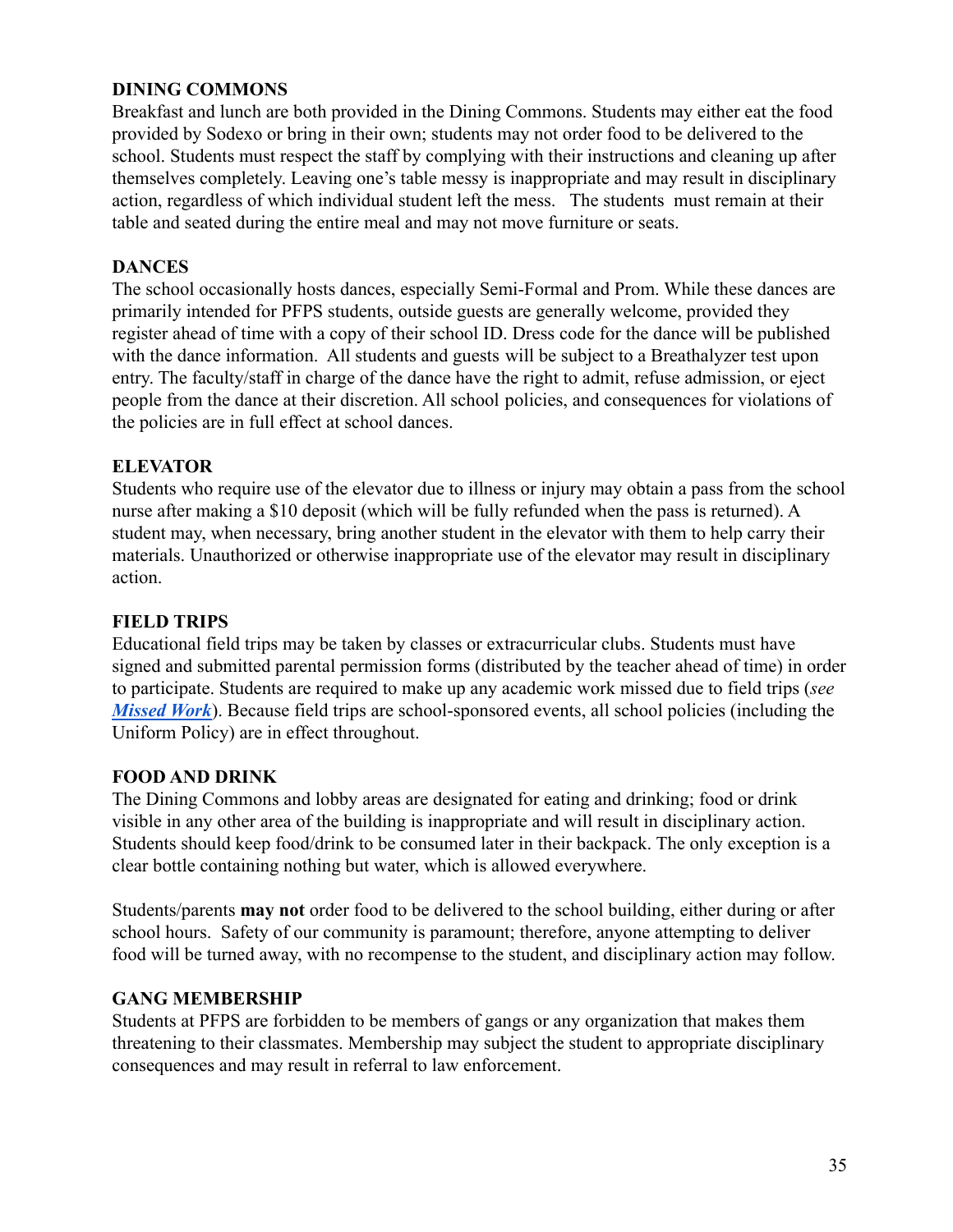## <span id="page-36-0"></span>**IDENTIFICATION**

All students are issued a school ID card at the beginning of each academic year. Students are required to carry their ID card whenever they are on campus and whenever they attend school events. Lost ID cards can be replaced at the Front Office for \$5.

## <span id="page-36-1"></span>**IMMUNIZATIONS**

Massachusetts State Law requires that students registered at the school must have written verification on file that they have received the following immunizations:

**● Requirements apply to all students including individuals from another country attending or visiting classes or educational programs as part of an academic visitation or exchange program. Requirements apply to all students, even if over 18 years of age.**

| Tdap        | 1 dose; and history of DTaP primary series or age appropriate catch-up<br>vaccination. Tdap given at $\geq$ 7 years may be counted, but a dose at age 11-12<br>is recommended if Tdap was given earlier as part of a catch-up schedule. Td<br>or Tdap should be given if it has been $\geq 10$ years since last Tdap |
|-------------|----------------------------------------------------------------------------------------------------------------------------------------------------------------------------------------------------------------------------------------------------------------------------------------------------------------------|
| Polio       | 4 doses; fourth dose must be given on or after the 4 <sup>th</sup> birthday and $\geq 6$<br>months after the previous dose, or a fifth dose is required. 3 doses are<br>acceptable if the third dose is given on or after the 4 <sup>th</sup> birthday and $\geq 6$<br>months after the previous dose                |
| Hepatitis B | <b>3 doses;</b> laboratory evidence of immunity acceptable. 2 doses of Heplisav-B<br>given on or after 18 years of age are acceptable                                                                                                                                                                                |
| <b>MMR</b>  | 2 doses; first dose must be given on or after the 1 <sup>st</sup> birthday and second dose<br>must be given $\geq$ 28 days after first dose; laboratory evidence of immunity<br>acceptable                                                                                                                           |
| Varicella   | 2 doses; first dose must be given on or after the $1st$ birthday and second<br>dose must be given $\geq$ 28 days after first dose; a reliable history of<br>chickenpox <sup>*</sup> or laboratory evidence of immunity acceptable                                                                                    |
| $\bullet$   | <b>Meningococcal Requirements</b>                                                                                                                                                                                                                                                                                    |
| Grade       | 2 doses; second dose MenACWY (formerly MCV4) must be given on or after                                                                                                                                                                                                                                               |

| Grade                | 2 doses; second dose MenACWY (formerly MCV4) must be given on or after             |
|----------------------|------------------------------------------------------------------------------------|
| $11 - 12^{\ddagger}$ | the 16th birthday and $\geq 8$ weeks after the previous dose. 1 dose is acceptable |
|                      | if it was given on or after the 16th birthday. Meningococcal B vaccine is not      |
|                      | required and does not meet this requirement.                                       |

Failure to provide necessary documentation may result in the student being excluded from classes.

In addition, a current physical examination by a health care provider is required of each new freshman and transfer student. (The athletic physical satisfies this requirement.)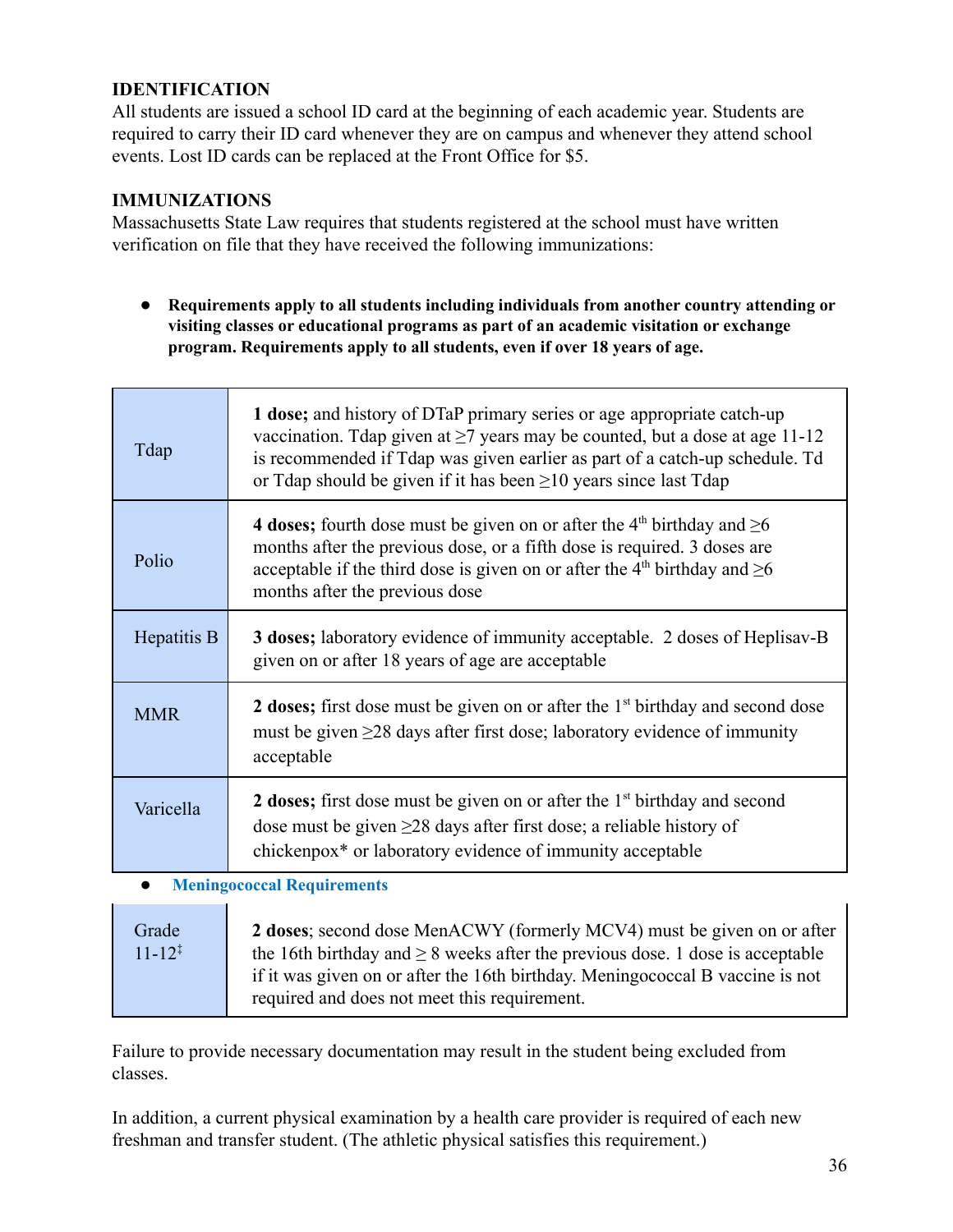## **LAVATORIES**

The only behaviors appropriate in school lavatories are toileting and those necessary personal hygiene activities that cannot be done in other places. Computer use, eating, hanging out with classmates, having multiple students in one stall, *etc*. are not appropriate activities in the lavatory, and may subject the student to disciplinary consequences.

## **LEARNING COMMONS**

The Learning Commons is primarily an academic area, both during and after school. Therefore, all behavior in the Learning Commons must be conducive to studying at all times, and any behavior that is distracting, disrespectful, or otherwise inappropriate may be met with disciplinary consequences. Students may not rearrange the furniture in the Learning Commons.

## <span id="page-37-0"></span>**LOCKERS**

Each student is assigned a locker and issued a lock at the beginning of each academic year; students are entirely responsible for the state of their locker and its contents. Lockers must be kept clean, must be locked, **with the school-issued lock**, at all times, and must stay in good working order. Students must know their locker number and combination and may be required to open their lockers at various times. Damaged or lost locks must be replaced, at the student's expense, for a charge of \$20. The school is not responsible for items missing from student lockers. The school retains the right to search student lockers at any time.

## <span id="page-37-1"></span>**LOST AND FOUND**

The lost and found is located in the Front Office. At the end of each semester, remaining items may be donated to a local charity.

## <span id="page-37-2"></span>**MEDICATION**

Students may not bring any medication into school without a prescription and a note from the prescribing doctor. All medications must be solely in the possession of the school nurse and taken in the nurse's office. Exceptions will be granted only by the school nurse where medically required and will be in writing from the school nurse. Medication possessed by students without the proper documentation will be considered illegal drugs and may subject the student to disciplinary actions (*see [Major violations](#page-23-0)*).

## <span id="page-37-3"></span>**PARKING AND DRIVING REGULATIONS**

Parking in the school parking lot is a privilege that is available to licensed students (on a first-come, first-served basis). Students must provide a copy of their operator's license, complete and submit a registration form to the Front Office and pay a non-refundable fee of \$100.00. Registered students will receive a parking tag, which must be displayed when using the school parking lot.

Students who apply for a parking tag agree to and accept the following conditions:

- Driving oneself is no excuse for tardiness.
- Students may park in only designated parking spots and may not park in fire or bus lanes .
- Students must drive and park safely and courteously at all times.
- Students need permission from the front office to go to the parking lot during school.
- Students who are being dismissed for illness will not be allowed to drive home without the permission of the school nurse.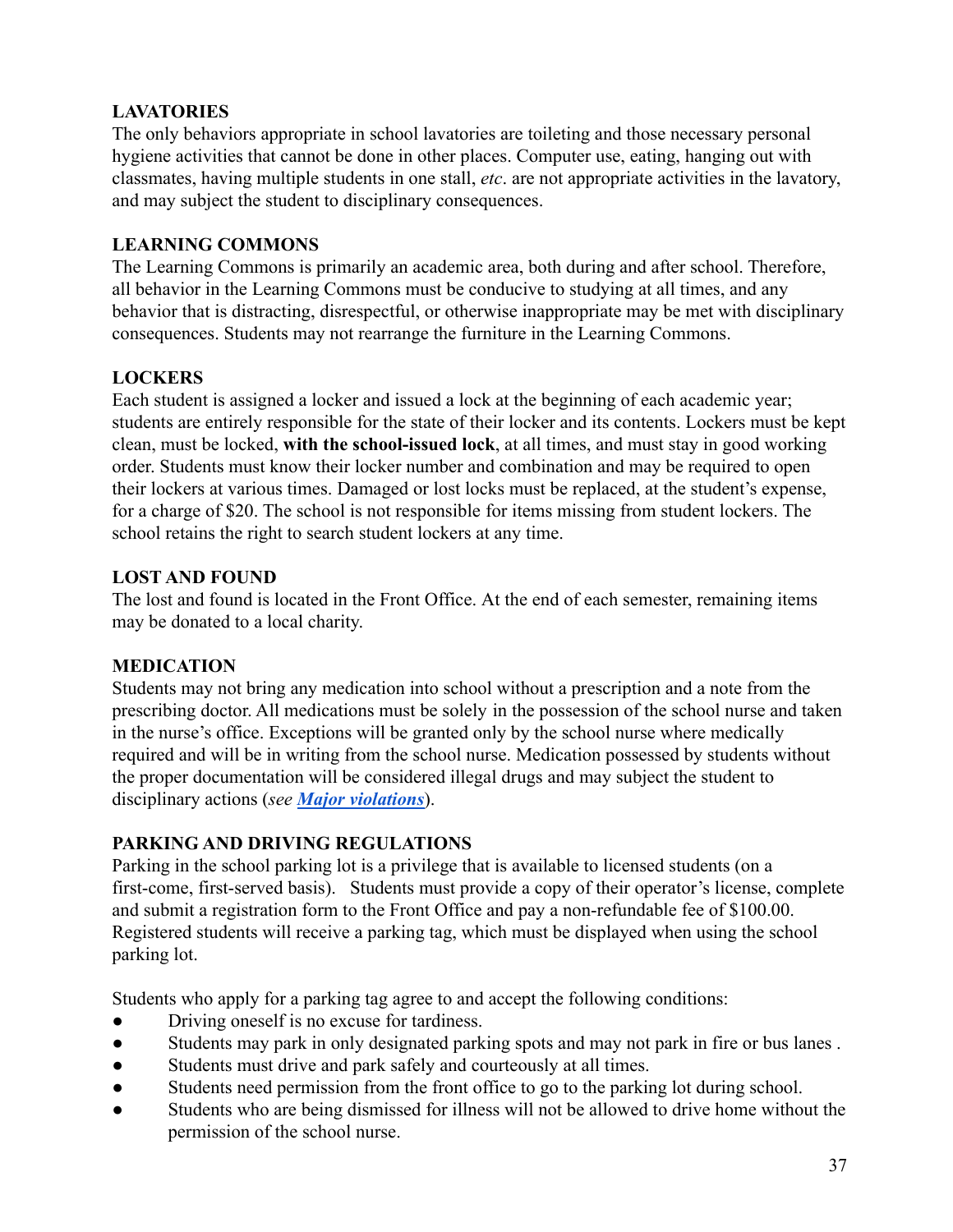- Students who change vehicles must update their registration papers with the school on the first day of parking the new vehicle
- The speed limit in the parking lot is 10mph at all times.
- The vehicle must be lawfully registered and comply with the safety standards of the registered state.

Violating any of these conditions will result in loss of parking privileges (and possible further disciplinary action). If a student loses parking privileges, the \$100.00 fee will not be refunded.

Students parking vehicles do so at their own risk. PFPS is not responsible for any injury or damage that may occur as a result of vehicles entering, leaving, or parking in the school parking lot, vandalism or other loss or damage to the vehicle. Students should lock vehicles, as PFPS is not responsible for the security of vehicles in the parking lot. The parking lot is school property and all school policies are in effect.

Students need to respect our neighbors and operate their vehicles in a safe and respectful manner appropriate for the residential neighborhood we are located in.

## <span id="page-38-0"></span>**PASSES**

Students must have a teacher-assigned pass to leave their assigned areas at any time during the school day. Passes are requested and assigned digitally using eHalPass Manager. Students outside of their assigned place without a pass may be subject to disciplinary consequences.

## <span id="page-38-1"></span>**RECORDING**

The use of cell phones, computers, or other means to record another person, including audio and video recordings, without that person's expressed permission is prohibited and the student may be subject to disciplinary consequences

## <span id="page-38-2"></span>**SCHOOL SAFETY**

Fire drills and lockdown drills are conducted in order to prepare the school for emergencies. Students should familiarize themselves with the fire plan for every classroom they attend. Students are expected to treat every drill as if it were a real emergency, which requires **silent** compliance with all instructions from faculty, staff, or emergency personnel. A student who undermines our safety, by misusing or tampering with fire equipment, by failing to treat drills with due respect, or by any other inappropriate behaviors may be subject to disciplinary consequences.

## **SENIOR PRIVILEGES**

Senior privilege allows seniors to arrive at school before the start of the second period when their study hall falls on the first period of the day and to leave when study hall falls during the last period of the day. Parent /guardian permission is required prior to the student making use of this privilege. We respect the parent/guardian's decision to deny permission or to rescind it at any time.

IT IS ALWAYS REQUIRED THAT THE STUDENT SIGN IN/SIGN OUT WHEN ARRIVING/DEPARTING FOR THIS PRIVILEGE. FAILURE TO DO SO WILL RESULT IN THE LOSS OF THIS PRIVILEGE.

The privilege is available to seniors who are in good standing in both academics and with the disciplinary policy. Academic good standing is based on the prior end of semester grade or mid semester report, whichever is closer in date. Students will lose the privilege immediately if they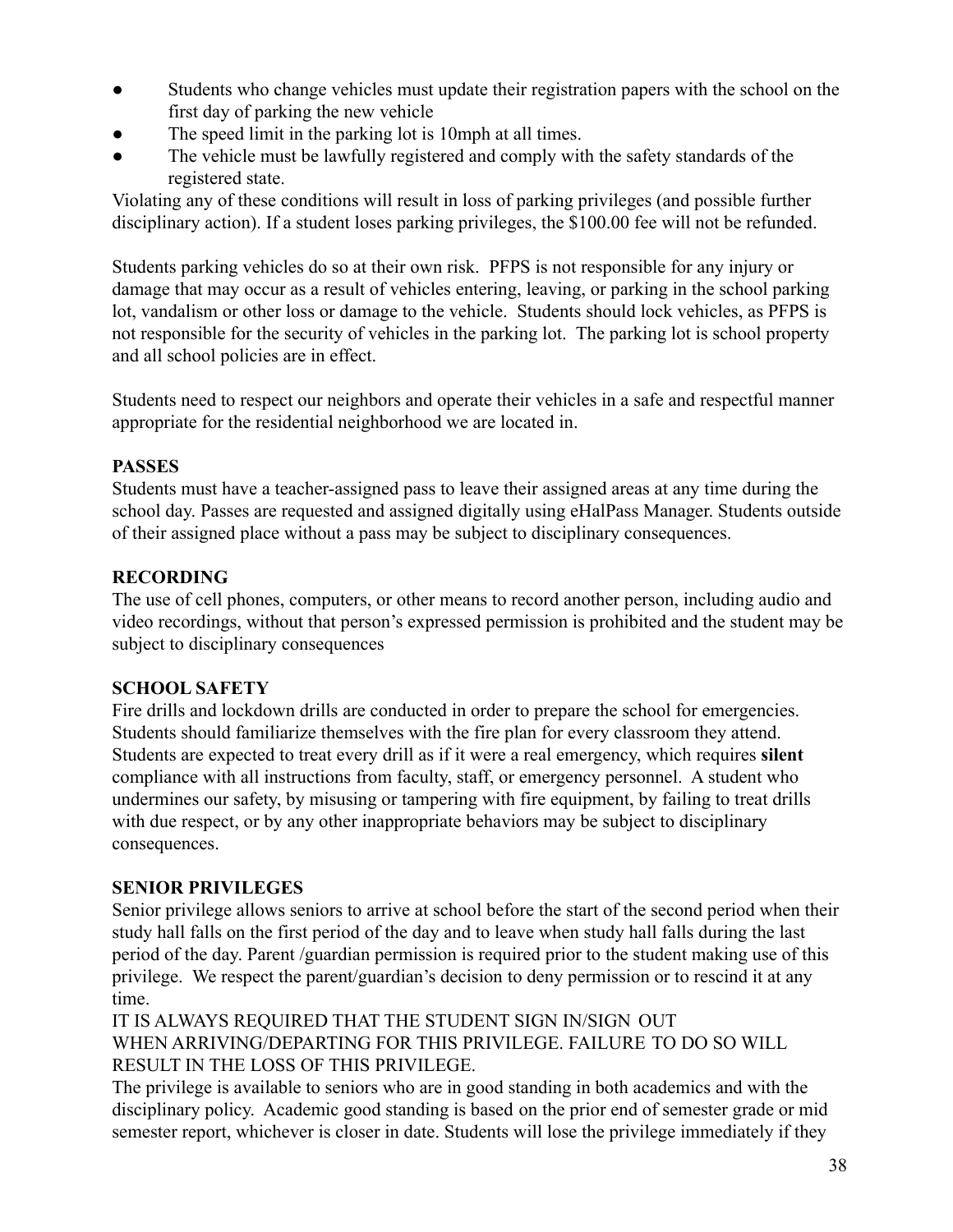exceed the tardy limit. Students are also not eligible for privileges if their name is on the detention list for any reason. This privilege may be rescinded by administration at any time if a student does not adhere to all school policies.

## <span id="page-39-0"></span>**VISITORS**

All visitors to the building must be signed in at the Front Office. Visitors will be assigned a pass which they must wear throughout their visit. No student should invite or receive visitors or any other persons, into the school building without administrative permission, any students doing so will be subject to appropriate disciplinary consequences.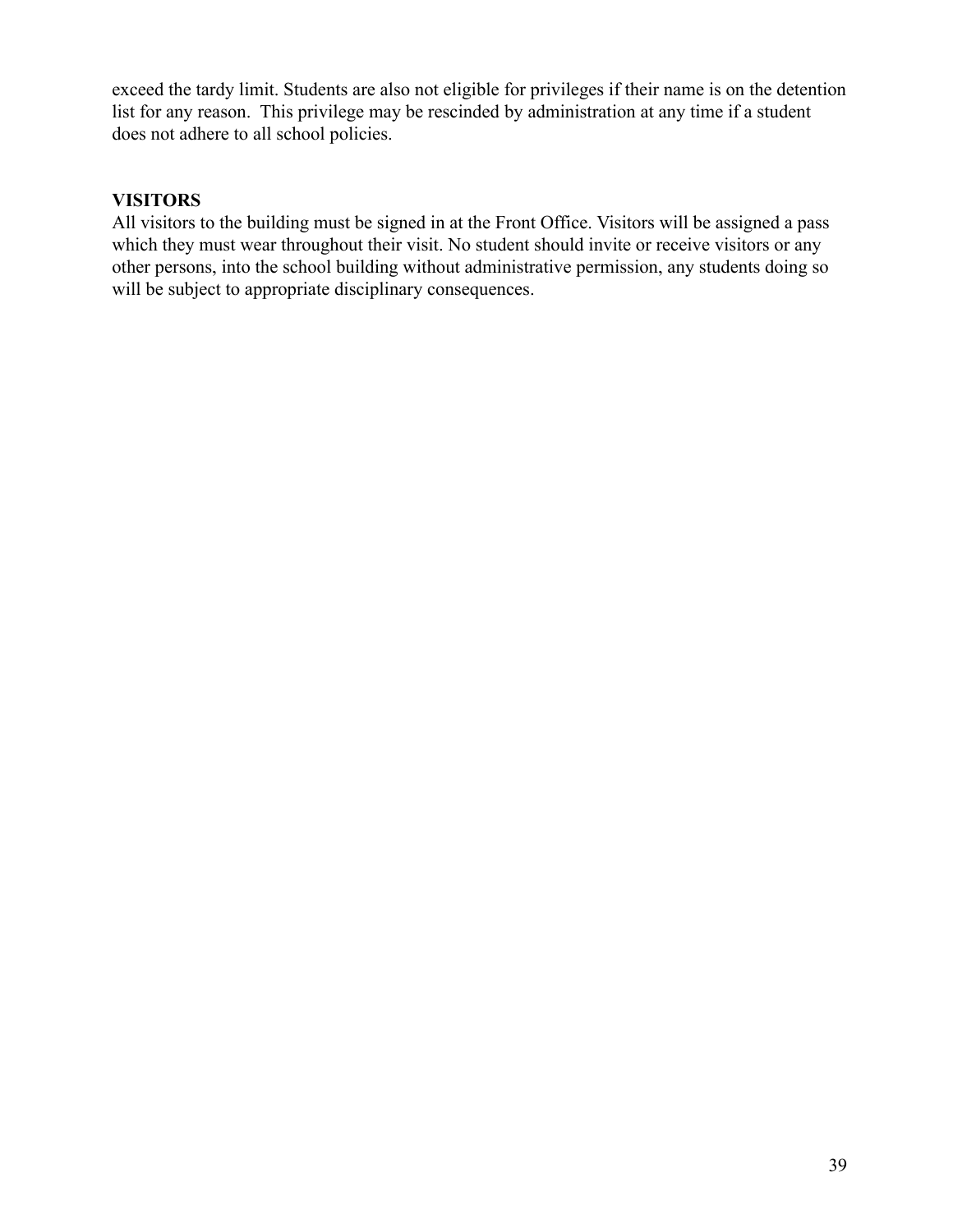## **APPENDIX - Legal Terminology**

## <span id="page-40-1"></span><span id="page-40-0"></span>**BULLYING**

## DEFINITION M.G.L Part I Title XII, Ch. 71 Sec. 370

''Bullying'', the repeated use by one or more students or by a member of a school staff including, but not limited to, an educator, administrator, school nurse, cafeteria worker, custodian, bus driver, athletic coach, advisor to an extracurricular activity or paraprofessional of a written, verbal or electronic expression or a physical act or gesture or any combination thereof, directed at a victim that: (i) causes physical or emotional harm to the victim or damage to the victim's property; (ii) places the victim in reasonable fear of harm to himself or of damage to his property; (iii) creates a hostile environment at school for the victim; (iv) infringes on the rights of the victim at school; or (v) materially and substantially disrupts the education process or the orderly operation of a school. For the purposes of this section, bullying shall include cyber-bullying.

Acts or incidents of bullying can take numerous forms and the determination of whether a specific act or acts constitute bullying is within the sole discretion of the administrator. The means of bullying include, but are not limited to, physical actions such as bodily contact, touching, gestures, restraint, aggression and abuse; verbal comments and remarks; written and visual expression regardless of medium; electronic, telephonic and digital communications including e-mail, blogs, networking sites, instant messages; graphic displays and representations including internet, digital or web based images; photographic or video recordings, or any other form of technology. Prohibited activity as described here and in statute, that occurs during the school day on school property, on a school bus, or at a school-sponsored activity, or before or after the school day on a school bus or at a school sponsored activity will subject the participants to disciplinary consequences.

## REPORTING, INVESTIGATING, AND NOTIFYING PARENTS OF BULLYING REPORTS To address bullying, Pope Francis Preparatory School:

- Requires students who know of or witness bullying behaviors to report personally or anonymously to teachers and school designee/administrators acts of bullying.
- Requires students or their parents or guardians to file written reports of suspected bullying as soon as possible after the event occurs to aid in the investigation.
- Requires teachers and other school staff who witness acts of bullying or receive reports of bullying to fill out a Bullying Prevention and Intervention Incident Reporting Form and promptly notify school designee/administration.
- Requires the designated employee to accept and review all reports of bullying, including anonymous reports. If after initial inquiry, an anonymous or oral report appears to warrant further investigation, the school shall promptly continue with an investigation. School designee/administration shall investigate all written reports.
- Requires school staff, as with other disciplinary action, to notify the parents or guardian of a student who commits a verified act of bullying of the response of the school and consequences that may result from further acts of bullying.

## DISCIPLINE AND/OR CORRECTIVE ACTION

It is further the purpose of this policy, when it is found that bullying has occurred, to ensure that prompt and appropriate action, reasonably calculated to stop bullying, is taken by the administration. Reasonable action includes the full range of disciplinary consequences up to and including long-term suspension or expulsion for the student or students participating in bullying.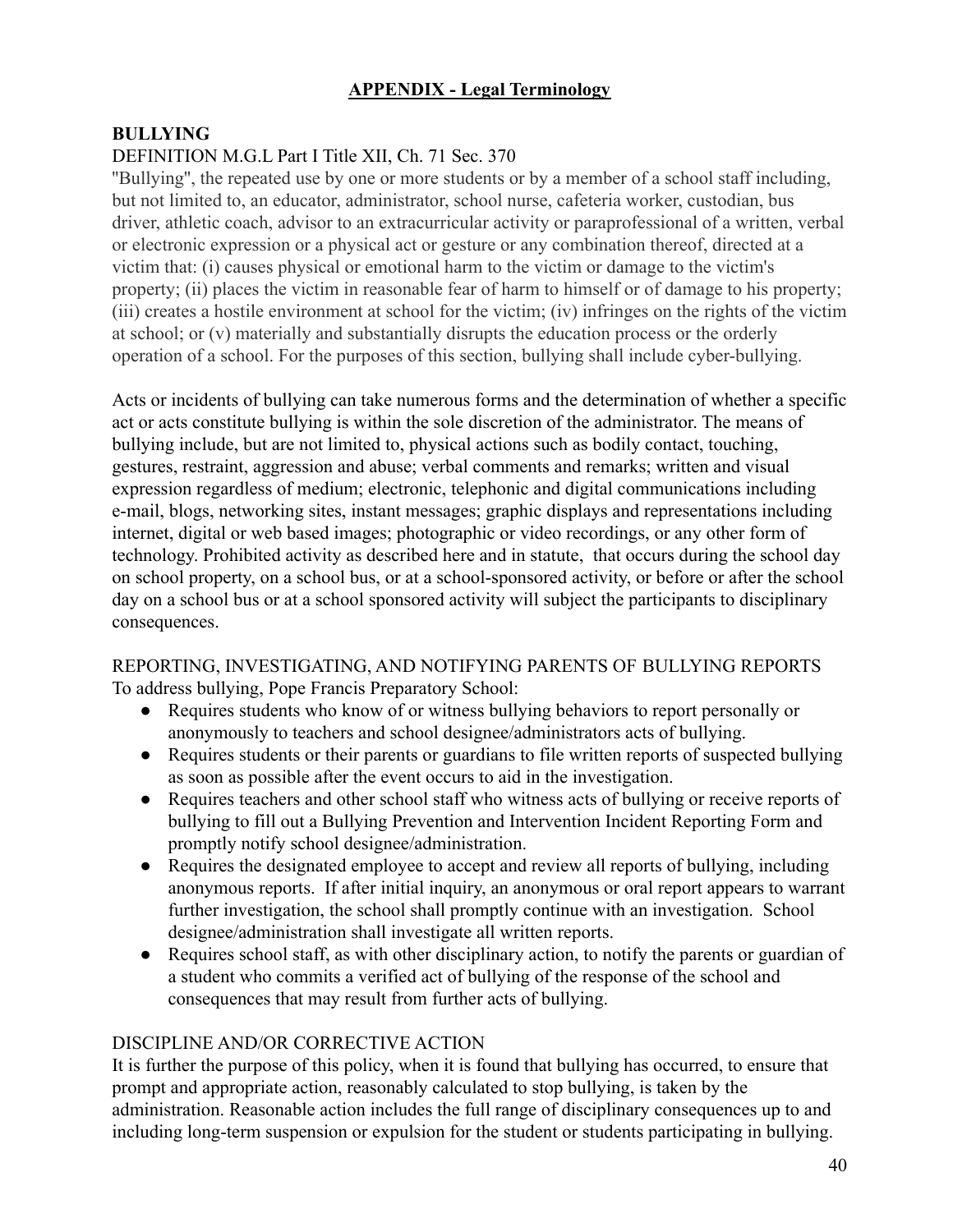Retaliation against a person for reporting bullying or for cooperating in an investigation of a bullying report will not be tolerated. It is a violation of this policy for any person to take any retaliatory action against any person involved in the complaint or investigation.

## <span id="page-41-0"></span>**HAZING**

The staff and faculty of Pope Francis Preparatory School will not tolerate any form of hazing of students or team members. Students engaging in any form of hazing on or off school grounds will be subject to disciplinary consequences for their behaviors. Hazing is against the law and may subject the participants to law enforcement scrutiny in addition to any disciplinary or administrative consequences.

## AN ACT PROHIBITING THE PRACTICE OF HAZING ANTI-HAZING LAW, M.G.L. CHAPTER 269 SECTIONS 17-19

## Hazing; organizing or participating; hazing defined

Section 17. Whoever is a principal organizer or participant in the crime of hazing, as defined herein, shall be punished by a fine of not more than three thousand dollars or by imprisonment in a house of correction for not more than one year, or both such fine and imprisonment.

The term ''hazing'' as used in this section and in sections eighteen and nineteen, shall mean any conduct or method of initiation into any student organization, whether on public or private property, which wilfully or recklessly endangers the physical or mental health of any student or other person. Such conduct shall include whipping, beating, branding, forced calisthenics, exposure to the weather, forced consumption of any food, liquor, beverage, drug or other substance, or any other brutal treatment or forced physical activity which is likely to adversely affect the physical health or safety of any such student or other person, or which subjects such student or other person to extreme mental stress, including extended deprivation of sleep or rest or extended isolation.

Notwithstanding any other provisions of this section to the contrary, consent shall not be available as a defense to any prosecution under this action.

Section 18. Whoever knows that another person is the victim of hazing as defined in section seventeen and is at the scene of such crime shall, to the extent that such person can do so without danger or peril to himself or others, report such crime to an appropriate law enforcement official as soon as reasonably practicable. Whoever fails to report such crime shall be punished by a fine of not more than one thousand dollars.

Section 19. Each institution of secondary education and each public and private institution of post secondary education shall issue to every student group, student team or student organization which is part of such institution or is recognized by the institution or permitted by the institution to use its name or facilities or is known by the institution to exist as an unaffiliated student group, student team or student organization, a copy of this section and sections seventeen and eighteen; provided, however, that an institution's compliance with this section's requirements that an institution issue copies of this section and sections seventeen and eighteen to unaffiliated student groups, teams or organizations shall not constitute evidence of the institution's recognition or endorsement of said unaffiliated student groups, teams or organizations.